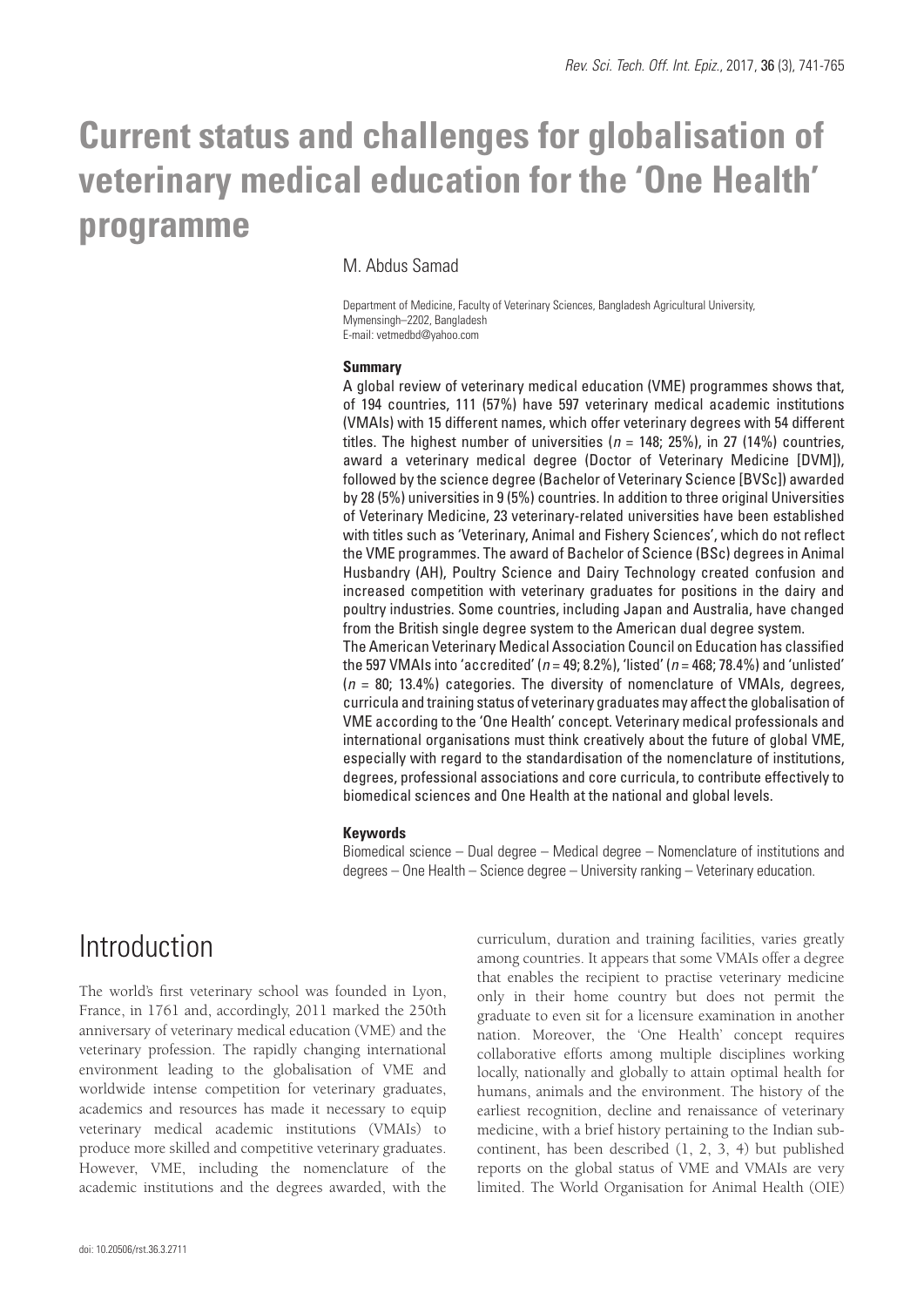has stated that there is an urgent need, particularly in the developing world, to strengthen Veterinary Services with competent veterinary medical graduates, in line with international standards (5, 6, 7). However, in the last two decades, there has been a rapid increase in the number of VMAIs, but not necessarily in the quality of the curricula used, in the developing world. Considering these facts, an attempt has been made in this paper to review and assess the nomenclature of the veterinary institutions and their degrees worldwide, with their national and world-ranking status, to resolve the confusion regarding the appropriate titles. A report comparing the VME programmes of South Asian Association for Regional Cooperation (SAARC) countries and the United States of America (USA) has recently been published (8). This paper describes a global assessment of the nomenclature of the VMAIs, the degrees awarded, and their associations with biomedical science (BMS) and the One Health concept.

## Materials and methods

To assess the current status of VME and the veterinary profession globally, a review was made of the nomenclature used by VMAIs, the degrees awarded and their accreditation status, with regard to the application of BMS and One Health perspectives. Accordingly, all relevant literature and the websites of the relevant universities, international organisations (e.g. the World Veterinary Association [WVA] and the OIE); Veterinary Medical Associations (e.g. the Japan Veterinary Medical Association [JVMA] and the American Veterinary Medical Association [AVMA]); veterinary councils (e.g. the AVMA Council on Education [AVMA COE] and the Veterinary Council of India [VCI]); Wikipedia; and the ranking web of universities were reviewed (3, 8, 9, 10, 11, 12, 13, 14, 15, 16, 17, 18). In addition, reports and information were collected via e-mail from Bangladeshi students studying for a Doctor of Philosophy (PhD) in different foreign universities. The results were analysed to investigate the possible association of the nomenclature used by the VMAIs and their degrees with their developmental status and accreditation.

## **Results**

This review recorded a total of 597 VMAIs globally, with 15 different nomenclatures (Table I). The VMAIs (schools, colleges, faculties or universities) are considered tertiary educational institutions, or are part of such institutions, which are involved in the education of veterinary students. The VMAIs should not be confused with the Departments or Institutes of Animal Sciences, which usually offer a preveterinary curriculum for a Bachelor of Science (BSc, BS) degree and provide graduates who move on to veterinary

medical education. The VMAI and degree terminology can be confusing, because many veterinary institutions have used the 'Veterinary Science' title with School (*n =* 10), Faculty  $(n = 69)$ , College  $(n = 12)$  or Department  $(n = 4)$ , rather than 'College' or 'Faculty' of 'Veterninary Medicine', and some veterinary institutions, particularly those in China, Japan, Bangladesh and the USA, use the term 'Department' in addition to School, College or Faculty (Table I).

There are approximately 54 different types of nomenclature used for the veterinary medical degrees awarded by the 597 academic institutions (Tables I and II). It appears from Table II that the veterinary academic institutions (VAIs) of 39 (72%) countries offer different names for a single veterinary degree, in accordance with their local language and national law, whereas VAIs of other countries offer veterinary degrees with nomenclature from countries such as the United Kingdom (UK) and Australia. However, the highest number of VAIs (*n =* 148), in 27 countries, offer a veterinary medical degree (Doctor of Veterinary Medicine [DVM]), followed by the science degree (Bachelor of Veterinary Science [BVSc]) awarded by 28 VAIs in 9 countries (Tables I, II, III and IV). There is also a difference in whether VMAIs award a single (BVSc/DVM) or a dual degree (BSc/BS + DVM) and in the duration of veterinary education, which varies from five to eight years.

## **Veterinary-related universities**

Approximately 26 veterinary-related universities have been established in ten countries throughout the world (Table V). The first university with a full veterinary title was established in Austria (University of Veterinary Medicine, Vienna) in 1765, the second in Germany in 1778 (University of Veterinary Medicine, Hanover), the third in the Slovak Republic in 1992 (University of Veterinary Medicine, Kosice), and this was followed by the University of Veterinary Sciences, Yezin, Myanmar, in 1999. Most of the recently founded veterinary universities in the Indian sub-continent have mixed titles, for example: 'Veterinary and Animal Sciences University', in Bangladesh, India and Pakistan; 'Animal and Fishery Sciences University', in India; and 'Veterinary, Animal and Fishery Sciences University', in India (Table V). It appears that the nomenclature of these universities, in using terms such as 'animals', 'veterinary', 'veterinary sclence' and 'veterinary medicine', involves repetition, and the degree titles offered are not commensurate with the nomenclature of the academic institution.

## **Pre-veterinary medicine Bachelor's degree programmes**

Most Bachelor's degree programmes in animal science/ animal husbandry provide students with a basic understanding of agribusiness, livestock culture and the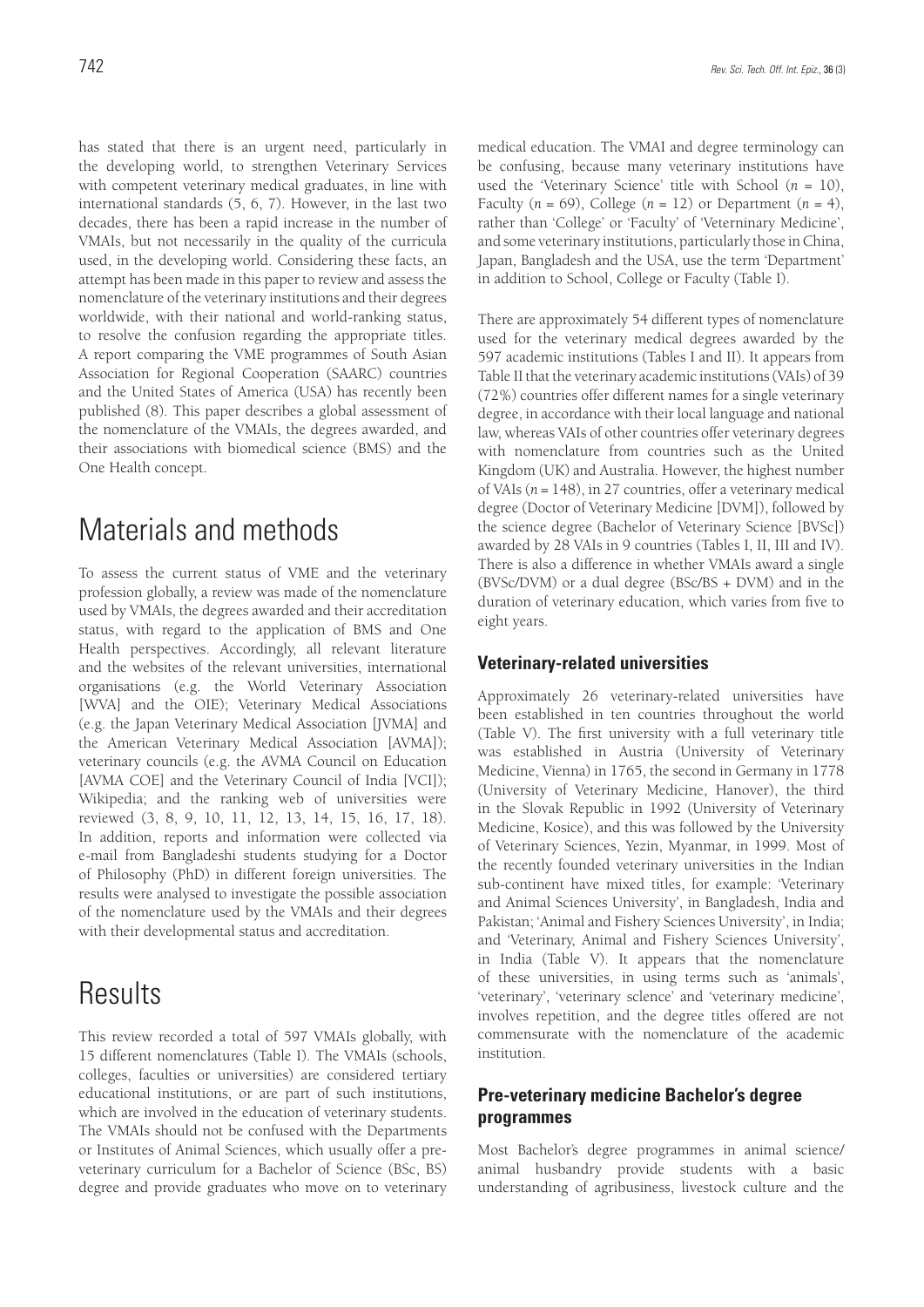### **Table I**

#### **Country-wise nomenclature of veterinary medical academic institutions with the veterinary degrees awarded**

Degree abbreviations are explained in Table II

*Source*: References 3, 8, 9, 10, 11, 14, 15 and relevant institutional websites

| SN     | <b>Country/region</b>      | <b>VCF</b> | <b>FVS</b>                        | <b>FVM</b>               | <b>CVS</b>               | <b>CVM</b>               | <b>SVS</b>               | <b>SVM</b>               | <b>DVS</b>               | <b>DVM</b>               | VA/I                     | <b>UV</b>                | C                        | <b>Total</b>            | <b>Degree</b>            |
|--------|----------------------------|------------|-----------------------------------|--------------------------|--------------------------|--------------------------|--------------------------|--------------------------|--------------------------|--------------------------|--------------------------|--------------------------|--------------------------|-------------------------|--------------------------|
| 1      | Afghanistan                | $-/-$      | $\overline{4}$                    | $\overline{\phantom{0}}$ | $\qquad \qquad -$        | $\equiv$                 | $\equiv$                 | $\equiv$                 | $\equiv$                 | $\overline{\phantom{0}}$ | $\equiv$                 | $\equiv$                 | $\equiv$                 | 4                       | BS                       |
| 2      | Albania                    | $-/-$      | $\overline{\phantom{0}}$          | 1                        | $\overline{\phantom{0}}$ |                          |                          |                          |                          |                          | L,                       |                          |                          | 1                       | MV                       |
| 3      | Algeria                    | $-/-$      | $\overline{\phantom{0}}$          |                          |                          | L,                       | 1                        | $\qquad \qquad -$        | $\mathbf{1}$             | $\overline{\phantom{0}}$ | 0/3                      |                          | $\qquad \qquad -$        | 5                       | DV                       |
| 4      | Angola                     | $-/-$      | $\qquad \qquad -$                 | $\mathbf{1}$             | $\overline{\phantom{0}}$ |                          |                          |                          |                          |                          | $\qquad \qquad -$        | $\overline{\phantom{0}}$ | $\overline{\phantom{0}}$ | 1                       | LMV                      |
| 5      | Argentina                  | $-/-$      | 9                                 |                          |                          |                          |                          |                          |                          |                          | $\overline{\phantom{0}}$ | $\overline{\phantom{0}}$ | $\overline{2}$           | 11                      | MV, DCV                  |
| 6      | Armenia                    | $-/-$      | $\overline{\phantom{0}}$          | $\overline{\phantom{a}}$ |                          |                          | $\overline{\phantom{0}}$ | ÷,                       | ÷,                       | L.                       | $\overline{\phantom{0}}$ | $\overline{\phantom{0}}$ | $\overline{2}$           | $\overline{\mathbf{2}}$ | $\overline{a}$           |
| 7      | Australia                  | $-/-$      | $\mathbf{1}$                      | $\overline{\phantom{0}}$ |                          | $\overline{\phantom{0}}$ | 1                        | $\overline{\phantom{a}}$ | -                        | L.                       | ÷,                       | L.                       | 5                        | $\overline{\mathbf{z}}$ | Tables III, IV<br>& VI   |
| 8      | Austria                    | $-/-$      | $\overline{\phantom{0}}$          |                          |                          |                          |                          |                          |                          |                          | L.                       | 1                        | $\overline{\phantom{0}}$ | 1                       | Τ                        |
| 9      | Azerbaijan                 | $-/-$      | $\mathbf{1}$                      |                          |                          |                          |                          |                          |                          | $\overline{\phantom{0}}$ | 1/0                      | $\overline{\phantom{0}}$ |                          | $\overline{2}$          | $\overline{\phantom{0}}$ |
| 10     | Bangladesh                 | $-/-$      | $\mathbf{1}$                      | $\mathbf{1}$             | ÷                        |                          |                          |                          |                          | L,                       | L.                       | L.                       | 7                        | 9                       | DVM, BSc VS<br>& AH      |
| 11     | Belarus                    | $-/-$      | $\hspace{1.0cm} - \hspace{1.0cm}$ | $\mathbf{1}$             |                          |                          | $\overline{\phantom{0}}$ |                          | $\overline{\phantom{0}}$ | $\overline{\phantom{0}}$ | 1/0                      |                          | $\overline{\phantom{0}}$ | $\mathbf 2$             | $\overline{\phantom{0}}$ |
| 12     | Belgium                    | $-/-$      | $\overline{2}$                    | $\mathbf{1}$             |                          |                          |                          |                          |                          | L.                       | 1/0                      | ÷,                       | <u>.</u>                 | 4                       | DMV, DVM                 |
| 13     | Bolivia                    | $-/-$      | 2                                 | $\qquad \qquad -$        |                          |                          |                          |                          |                          | -                        | $\qquad \qquad -$        | $\qquad \qquad -$        | 1                        | 3                       | MV                       |
| 14     | Bosnia and<br>Herzegovinia | $-/-$      | $\qquad \qquad -$                 | $\mathbf{1}$             | $\overline{\phantom{0}}$ |                          |                          |                          |                          | $\overline{\phantom{0}}$ | $\overline{\phantom{0}}$ | $\overline{\phantom{0}}$ | $\overline{\phantom{0}}$ | 1                       | <b>DVM</b>               |
| 15     | Brazil                     | $-$ /5     | 2                                 | $\overline{7}$           | $\overline{\phantom{0}}$ | 1                        | $\overline{\phantom{0}}$ | 5                        | $\overline{\phantom{0}}$ | 3                        | 0/3                      | $\overline{\phantom{0}}$ | 5                        | 31/200                  | MV                       |
| 16     | Bulgaria                   | $-/-$      | $\hspace{1.0cm} - \hspace{1.0cm}$ | $\overline{2}$           | $\overline{\phantom{0}}$ |                          | $\overline{\phantom{0}}$ | ÷,                       |                          | L.                       | ÷,                       | $\overline{\phantom{0}}$ | $\qquad \qquad -$        | $\overline{2}$          | VL                       |
| 17     | Canada                     | $2/-$      | $\overline{\phantom{0}}$          | $\mathbf{2}$             | $\overline{\phantom{0}}$ | 1                        |                          |                          |                          |                          |                          |                          |                          | 5                       | DVM, DMV                 |
| 18     | Cayman Islands             | $-/-$      | $\overline{\phantom{0}}$          | $\qquad \qquad -$        | ÷                        |                          | $\overline{\phantom{0}}$ | 1                        |                          | $\overline{\phantom{0}}$ |                          |                          | $\qquad \qquad -$        | 1                       | <b>DVM</b>               |
| 19     | Chile                      | $-/-$      | $\mathbf{1}$                      | 3                        | $\qquad \qquad -$        | $\qquad \qquad -$        | $\overline{\phantom{0}}$ | 1                        | $\overline{\phantom{0}}$ |                          | $\overline{\phantom{0}}$ | $\overline{\phantom{0}}$ | $\overline{2}$           | 7                       | MV                       |
| 20     | China                      | $-/-$      | $\overline{\phantom{0}}$          | $\qquad \qquad -$        | ÷                        | 9                        | L.                       |                          | L.                       | 1                        | L.                       |                          | $\overline{7}$           | 17/50                   | BVSc, BVM                |
| 21     | Cambodia                   | $-/-$      | $\overline{\phantom{0}}$          | Ē.                       | ÷                        | L,                       | L.                       | $\overline{\phantom{0}}$ | ÷,                       |                          | L.                       | $\overline{\phantom{0}}$ | $\mathbf{1}$             | 1                       | <b>IASV</b>              |
| 22     | Colombia                   | $-/-$      | $\overline{\phantom{0}}$          | $\mathbf{2}$             | 3                        | 1                        | $\overline{\phantom{0}}$ | $\overline{\phantom{0}}$ |                          |                          |                          | $\overline{\phantom{0}}$ | 9                        | 15                      | <b>MVZ</b>               |
| 23     | Costa Rica                 | $-/-$      | $\overline{\phantom{0}}$          | $\qquad \qquad -$        |                          |                          | $\overline{\phantom{0}}$ | $\overline{2}$           |                          | L.                       |                          | ÷,                       |                          | $\overline{2}$          | <b>DVM</b>               |
| 24     | Croatia                    | $-/-$      | $\overline{\phantom{0}}$          | $\mathbf{1}$             | -                        |                          | -                        | -                        |                          |                          |                          |                          |                          | 1                       | <b>DVM</b>               |
| 25     | Czech Republic             | $-/-$      | $\overline{\phantom{0}}$          | $\mathbf{1}$             |                          |                          |                          |                          |                          |                          |                          |                          |                          | 1                       | DVM                      |
| 26     | Cuba                       | $-/-$      | $\overline{\phantom{0}}$          | $\overline{2}$           | ÷                        |                          | $\overline{\phantom{0}}$ | 1                        | $\overline{\phantom{0}}$ |                          |                          |                          | $\overline{\phantom{0}}$ | 3                       | DMV, DVM                 |
| 27     | Denmark                    | $-/-$      | $\overline{\phantom{0}}$          |                          |                          |                          |                          |                          |                          |                          |                          |                          |                          | 1                       | V, BSc                   |
| 28     | Dominican Republic         | $-/-$      | $\mathbf{1}$                      | $\qquad \qquad -$        |                          |                          |                          | 1                        |                          |                          |                          |                          |                          | $\overline{2}$          | DMV, MVD                 |
| 29     | Ecuador                    | $-/-$      | $\mathbf{2}$                      | $\sqrt{2}$               | -                        |                          |                          | $\equiv$                 |                          | -                        | -                        | $\overline{\phantom{0}}$ | 6                        | 10                      | <b>DMV</b>               |
| $30\,$ | Egypt                      | $-/-$      | $\hspace{1.0cm} - \hspace{1.0cm}$ | 14                       |                          |                          |                          |                          |                          |                          |                          |                          | $\overline{\phantom{0}}$ | 14                      | <b>BVSc</b>              |
| 31     | Estonia                    | $-/-$      | $\hspace{1.0cm} - \hspace{1.0cm}$ | $\mathbf{1}$             | $\overline{\phantom{0}}$ | $\overline{\phantom{0}}$ | $\overline{\phantom{0}}$ | $\overline{\phantom{0}}$ | -                        | $\overline{\phantom{0}}$ | -                        | $\overline{\phantom{0}}$ | $\overline{\phantom{0}}$ | 1                       | <b>DVM</b>               |
| 32     | Ethiopia                   | $-/-$      | $\overline{\phantom{0}}$          | 1                        |                          | 1                        |                          |                          |                          |                          |                          |                          |                          | $\overline{2}$          | <b>DVM</b>               |
| 33     | Finland                    | $-/-$      | $\overline{\phantom{0}}$          | $\mathbf{1}$             |                          |                          |                          |                          |                          |                          |                          |                          |                          | $\mathbf{1}$            | <b>LVM</b>               |
| 34     | France                     | $-/-$      | $\overline{\phantom{a}}$          | $\qquad \qquad -$        | $\overline{\phantom{a}}$ | $\overline{\phantom{0}}$ | $\overline{\phantom{0}}$ | $\overline{4}$           |                          | $\overline{\phantom{0}}$ |                          | $\overline{\phantom{0}}$ | $\overline{\phantom{0}}$ | 4                       | DEDV, DMV                |
| 35     | Germany                    | $-/-$      | $\overline{\phantom{0}}$          | 4                        |                          |                          |                          |                          |                          |                          |                          | 1                        | -                        | 5                       | T, DVM                   |
| $36\,$ | Ghana                      | $-/-$      | $\overline{\phantom{0}}$          | $\qquad \qquad -$        |                          | -                        | $\overline{\phantom{0}}$ | $\mathbf{1}$             | $\overline{\phantom{0}}$ | -                        |                          |                          | -                        | 1                       | Vet. Med.                |
| 37     | Greece                     | $-/-$      | $\overline{\phantom{0}}$          | $\sqrt{2}$               | $\overline{\phantom{a}}$ |                          |                          | $\equiv$                 |                          |                          |                          |                          | -                        | $\overline{\mathbf{2}}$ | DK, DVM                  |
| 38     | Grenada                    | $-/-$      | $\overline{\phantom{0}}$          | $\qquad \qquad -$        | $\overline{\phantom{0}}$ | -                        | $\overline{\phantom{0}}$ | $\mathbf{1}$             | $\overline{\phantom{0}}$ | $\overline{\phantom{0}}$ | $\overline{\phantom{0}}$ | $\overline{\phantom{0}}$ | $\overline{\phantom{0}}$ | $\mathbf{1}$            | DVM                      |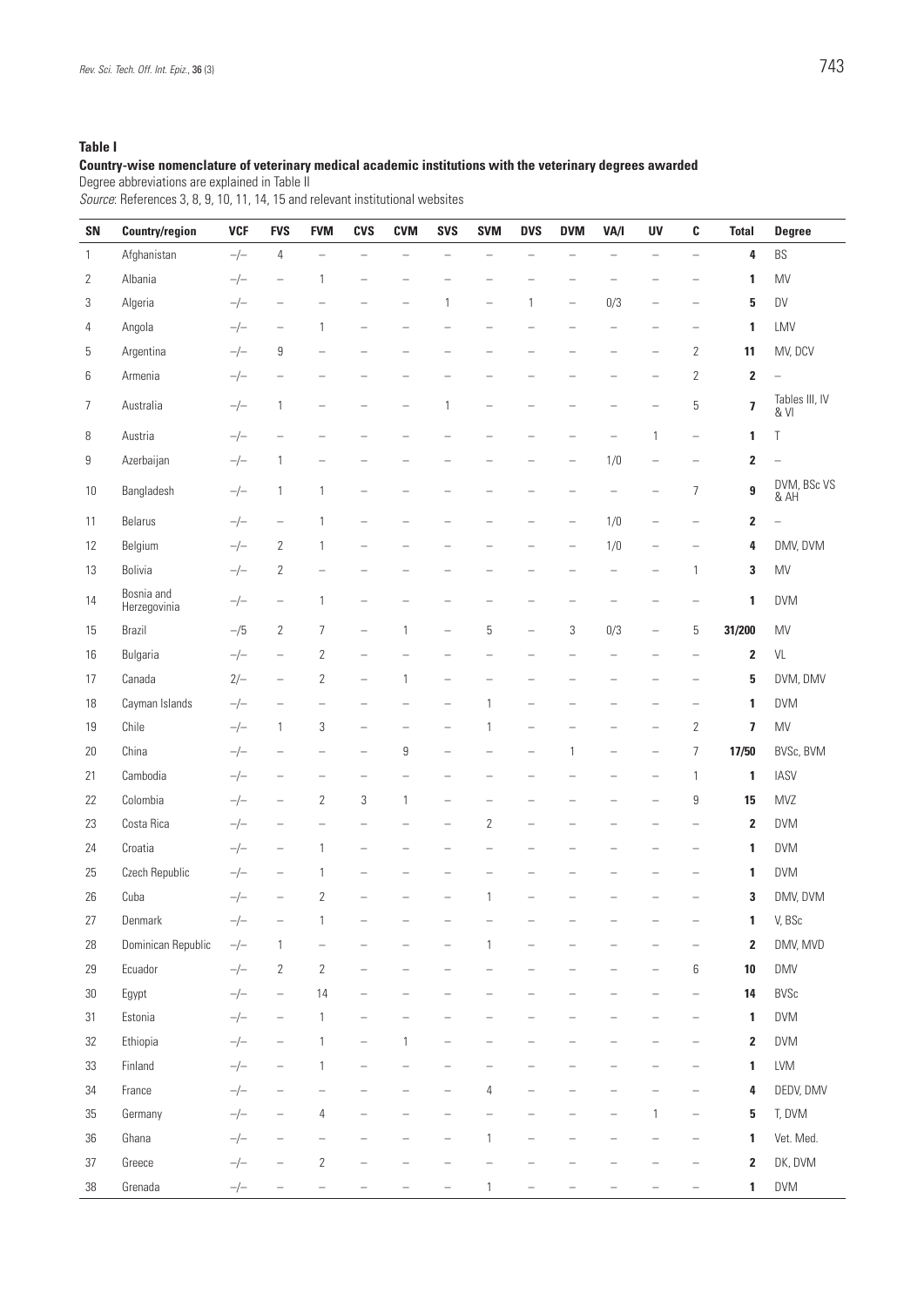## **Table I (cont.)**

| SN | <b>Country/region</b>                       | <b>VCF</b> | <b>FVS</b>                        | <b>FVM</b>               | <b>CVS</b>               | <b>CVM</b>               | <b>SVS</b>               | <b>SVM</b>               | <b>DVS</b>               | <b>DVM</b>               | VA/I                     | UV                                | C                        | <b>Total</b>             | <b>Degree</b>            |
|----|---------------------------------------------|------------|-----------------------------------|--------------------------|--------------------------|--------------------------|--------------------------|--------------------------|--------------------------|--------------------------|--------------------------|-----------------------------------|--------------------------|--------------------------|--------------------------|
| 39 | Guatemala                                   | $-/-$      | $\overline{\phantom{0}}$          | $\overline{\phantom{0}}$ | $\equiv$                 | $\overline{\phantom{0}}$ | $\overline{\phantom{0}}$ | $\overline{\phantom{0}}$ | $\overline{\phantom{0}}$ |                          | $\overline{\phantom{0}}$ | $\overline{\phantom{0}}$          | $\mathbf{1}$             | 1                        | MVZ                      |
| 40 | Guinea                                      | $-/-$      | $\qquad \qquad -$                 | 1                        | L.                       |                          |                          |                          |                          |                          |                          | -                                 |                          | 1                        |                          |
| 41 | Haiti                                       | $-/-$      | $\overline{\phantom{0}}$          |                          |                          |                          |                          |                          |                          |                          |                          | -                                 | 1                        | 1                        |                          |
| 42 | Hungary                                     | $-/-$      | $\mathbf{1}$                      | $\overline{\phantom{0}}$ | $\overline{\phantom{0}}$ | $\overline{\phantom{0}}$ |                          |                          |                          |                          |                          | $\overline{\phantom{0}}$          | $\overline{\phantom{0}}$ | 1                        | BSc, DVM                 |
| 43 | India                                       | $5/-$      | $\mathbf{1}$                      | $\qquad \qquad -$        | 7                        | $\qquad \qquad -$        | $\mathbf{1}$             | $\overline{\phantom{0}}$ |                          |                          |                          |                                   | 27                       | 41                       | <b>BVSc &amp; AH</b>     |
| 44 | Indonesia                                   | $-/-$      | $\qquad \qquad -$                 | 11                       | $\overline{\phantom{0}}$ | $\overline{\phantom{0}}$ | ÷                        | ÷                        |                          |                          |                          |                                   | $\overline{\phantom{0}}$ | 11                       | DH                       |
| 45 | Iran                                        | $-/-$      | $\overline{2}$                    | 14                       | -                        | $\qquad \qquad -$        | $\mathbf{1}$             | 5                        | $\qquad \qquad -$        |                          |                          | -                                 | $\qquad \qquad -$        | 22                       | <b>DVM</b>               |
| 46 | Iraq                                        | $-/-$      | $\qquad \qquad -$                 | $\qquad \qquad -$        | $\overline{\phantom{0}}$ | 4                        | $\qquad \qquad -$        | $\qquad \qquad -$        | L.                       | Ē,                       | L.                       | L,                                | $\qquad \qquad -$        | 4                        | <b>BVMS</b>              |
| 47 | Ireland                                     | $-/-$      | $\qquad \qquad -$                 | $\mathbf{1}$             | L,                       | ÷                        | ÷                        |                          |                          |                          |                          |                                   | ÷                        | 1                        | <b>MVB</b>               |
| 48 | Israel                                      | $-/-$      | $\qquad \qquad -$                 | $\qquad \qquad -$        | -                        | $\overline{\phantom{0}}$ | $\overline{\phantom{0}}$ | $\mathbf{1}$             | $\qquad \qquad -$        | -                        |                          | -                                 | $\qquad \qquad -$        | 1                        | <b>DVM</b>               |
| 49 | Italy                                       | $-/-$      | $\qquad \qquad -$                 | 13                       | $\overline{\phantom{0}}$ | ÷                        | ÷                        | L.                       |                          |                          |                          | ÷                                 | $\overline{\phantom{0}}$ | 13                       | DMV, DVM                 |
| 50 | Japan                                       | $-/-$      | $\qquad \qquad -$                 | $\overline{2}$           | Ē,                       |                          |                          | 4                        | $\mathbf{1}$             | 8                        |                          |                                   | $\mathbf{1}$             | 16                       | <b>DVM</b>               |
| 51 | Jordan                                      | $-/-$      | $\qquad \qquad -$                 | $\mathbf{1}$             | -                        | $\overline{\phantom{0}}$ | $\overline{\phantom{a}}$ | $\overline{\phantom{0}}$ | $\overline{\phantom{0}}$ |                          | $\overline{\phantom{0}}$ | $\overline{\phantom{0}}$          | $\overline{\phantom{0}}$ | 1                        | <b>BVM</b>               |
| 52 | Kazakhstan                                  | $-/-$      | $\qquad \qquad -$                 |                          | $\overline{\phantom{0}}$ |                          | $\overline{\phantom{0}}$ |                          |                          | $\overline{\phantom{0}}$ |                          | $\overline{\phantom{0}}$          | 1                        | 1/3                      | $\overline{\phantom{0}}$ |
| 53 | Kyrgyzstan                                  | $-/-$      | $\mathbf{1}$                      | Ē,                       |                          |                          |                          |                          |                          |                          |                          |                                   |                          | 1                        | $\overline{\phantom{0}}$ |
| 54 | Kenya                                       | $-/-$      | $\qquad \qquad -$                 | $\mathbf{1}$             | L.                       | $\overline{\phantom{a}}$ | $\overline{\phantom{a}}$ | $\overline{\phantom{0}}$ | $\overline{\phantom{0}}$ | -                        | $\overline{\phantom{0}}$ | $\overline{\phantom{0}}$          | -                        | 1                        | <b>BVM</b>               |
| 55 | Latvia                                      | $-/-$      | $\qquad \qquad -$                 | $\mathbf{1}$             | -                        |                          |                          |                          |                          |                          |                          | -                                 |                          | 1                        | <b>DVM</b>               |
| 56 | Lebanon                                     | $-/-$      | $\qquad \qquad -$                 |                          |                          |                          |                          |                          |                          |                          |                          |                                   | $\mathbf{1}$             | $\overline{\phantom{0}}$ |                          |
| 57 | Libya                                       | $-/-$      | $\qquad \qquad -$                 | $\sqrt{2}$               | L.                       | -                        |                          |                          | $\overline{\phantom{0}}$ | $\overline{\phantom{0}}$ |                          |                                   |                          | 2                        | BVM, BVMS                |
| 58 | Lithuania                                   | $-/-$      | $\qquad \qquad -$                 |                          | -                        | ÷                        | $\overline{\phantom{a}}$ | $\overline{\phantom{0}}$ | $\qquad \qquad -$        | $\qquad \qquad -$        | 1/0                      | $\overline{\phantom{0}}$          | $\overline{\phantom{0}}$ | 1                        | VS, DVM                  |
| 59 | Former Yugoslav<br>Republic of<br>Macedonia | $-/-$      | $\qquad \qquad -$                 | $\mathbf{1}$             |                          |                          |                          |                          |                          |                          |                          |                                   |                          | 1                        | <b>DVM</b>               |
| 60 | Malaysia                                    | $-/-$      | $\qquad \qquad -$                 | $\overline{2}$           |                          |                          |                          |                          |                          |                          |                          |                                   |                          | $\overline{\mathbf{2}}$  | <b>DVM</b>               |
| 61 | Mexico                                      | $-/-$      | $\overline{\phantom{0}}$          |                          |                          |                          |                          |                          |                          |                          |                          | -                                 | 27                       | 27                       | <b>MVZ</b>               |
| 62 | Mongolia                                    | $-/-$      | $\qquad \qquad -$                 | $\overline{\phantom{0}}$ | -                        | $\overline{\phantom{0}}$ | $\overline{\phantom{0}}$ | $\overline{\phantom{0}}$ | $\overline{\phantom{0}}$ | $\overline{\phantom{0}}$ |                          | $\overline{\phantom{0}}$          | 1                        | 1                        | <b>BSc</b>               |
| 63 | Morocco                                     | $-/-$      | $\overbrace{\phantom{1232211}}$   | Ē.                       | -                        |                          |                          |                          | $\overline{\phantom{0}}$ | $\qquad \qquad -$        | 0/1                      |                                   | $\overline{\phantom{0}}$ | 1                        | DV                       |
| 64 | Mozambique                                  | $-/-$      | $\qquad \qquad -$                 | 4                        | ÷                        |                          |                          |                          |                          | $\equiv$                 | $\overline{\phantom{0}}$ | $\overline{\phantom{0}}$          | $\overline{\phantom{a}}$ | 4                        | LMV, LVM                 |
| 65 | Myanmar                                     | $-/-$      | -                                 |                          |                          |                          |                          |                          |                          |                          | $\qquad \qquad -$        | 1                                 | $\qquad \qquad -$        | 1                        | <b>BVSc</b>              |
| 66 | Nepal                                       | $-/-$      | $\qquad \qquad -$                 | -                        | -                        | -                        | -                        | $\overline{\phantom{0}}$ | $\overline{\phantom{0}}$ | $\qquad \qquad -$        | 0/1                      | $\hspace{0.1in} - \hspace{0.1in}$ | 3                        | 4                        | <b>BVSc &amp; AH</b>     |
| 67 | Netherlands                                 | $-/-$      | $\overline{\phantom{a}}$          | 1                        |                          |                          |                          |                          |                          |                          |                          |                                   |                          | 1                        | D, DVM                   |
| 68 | New Zealand                                 | $-/-$      | $\mathbf{1}$                      | <sup>-</sup>             | -                        |                          |                          |                          |                          |                          | -                        | -                                 | -                        | 1                        | <b>BVSc</b>              |
| 69 | Nigeria                                     | $-/-$      | $\hspace{1.0cm} - \hspace{1.0cm}$ | 10                       | $\overline{\phantom{0}}$ |                          |                          |                          |                          |                          |                          |                                   | $\overline{\phantom{0}}$ | 10                       | <b>DVM</b>               |
| 70 | Norway                                      | $-/-$      | $\qquad \qquad -$                 | $\qquad \qquad -$        | $\qquad \qquad -$        | $\mathbf{1}$             | ÷                        | $\overline{\phantom{0}}$ |                          |                          |                          | L,                                | $\overline{\phantom{0}}$ | 1                        | CMV                      |
| 71 | Pakistan                                    | $1/-$      | $\,3$                             | $\overline{\phantom{0}}$ | $\overline{2}$           | $\overline{\phantom{0}}$ | $\qquad \qquad -$        | $\qquad \qquad -$        | $\qquad \qquad -$        | $\qquad \qquad -$        | $\qquad \qquad -$        | $\overline{\phantom{0}}$          | $\overline{\mathcal{I}}$ | 13                       | <b>DVM</b>               |
| 72 | Panama                                      | $-/-$      | $\overline{\phantom{a}}$          | $\mathbf{1}$             | $\qquad \qquad -$        | $\overline{\phantom{0}}$ | $\overline{\phantom{0}}$ | $\qquad \qquad -$        | $\qquad \qquad -$        | $\qquad \qquad -$        |                          | $\overline{\phantom{0}}$          | $\qquad \qquad -$        | 1                        | <b>DMV</b>               |
| 73 | Paraguay                                    | $-/-$      | $\qquad \qquad -$                 | $\qquad \qquad -$        | $\overline{\phantom{0}}$ | ÷                        | ÷                        | $\qquad \qquad -$        | $\qquad \qquad -$        | $\overline{\phantom{0}}$ | L.                       | $\overline{\phantom{0}}$          | $\mathbf{1}$             | 1                        | <b>DMV</b>               |
| 74 | Peru                                        | $-/-$      | $\mathbf{1}$                      | $\overline{7}$           | $\overline{\phantom{0}}$ | ÷                        | ÷                        | ÷                        | L.                       | $\overline{\phantom{0}}$ | L.                       | L,                                | $\sqrt{3}$               | 11                       | MV                       |
| 75 | Philippines                                 | $-/-$      | $\overline{\phantom{a}}$          | 11                       | $\qquad \qquad -$        | $\qquad \qquad -$        | $\qquad \qquad -$        | $\overline{2}$           | $\overline{\phantom{0}}$ | $\qquad \qquad -$        | 0/2                      | $\qquad \qquad -$                 | $\overline{4}$           | 19                       | BS, DVM                  |
| 76 | Poland                                      | $-/-$      | $\overline{\phantom{a}}$          | $\sqrt{4}$               | $\qquad \qquad -$        | $\overline{\phantom{0}}$ | $\qquad \qquad -$        | $\qquad \qquad -$        | $\overline{\phantom{0}}$ | $\qquad \qquad -$        | $\equiv$                 | $\hspace{0.1in} - \hspace{0.1in}$ | $\qquad \qquad -$        | 4                        | LW, DVM                  |
| 77 | Portugal                                    | $-/-$      | $\overline{\phantom{0}}$          | 3                        | $\overline{\phantom{0}}$ | $\overline{\phantom{0}}$ | $\overline{\phantom{0}}$ | $\equiv$                 | $\equiv$                 | $\equiv$                 | $\qquad \qquad -$        | $\overline{\phantom{0}}$          | $\sqrt{2}$               | 5                        | LMV, DVM                 |
| 78 | Romania                                     | $-/-$      | $\overline{\phantom{a}}$          | 5                        | $\qquad \qquad -$        | $\qquad \qquad -$        | $\overline{\phantom{0}}$ | $\overline{\phantom{0}}$ | $\overline{\phantom{0}}$ | $\qquad \qquad -$        | $\qquad \qquad -$        | $\overline{\phantom{a}}$          | $\qquad \qquad -$        | 5                        | DMV, DVM                 |
| 79 | Russia                                      | $-/-$      | $\qquad \qquad -$                 | $\overline{\phantom{0}}$ | L,                       |                          |                          | L.                       | L,                       | $\qquad \qquad -$        | 22/2                     | $\qquad \qquad -$                 | 11                       | 35                       | VV                       |
| 80 | Saudi Arabia                                | $-/-$      | $\overline{\phantom{0}}$          |                          |                          |                          |                          |                          |                          |                          | $\overline{\phantom{0}}$ | $\overline{\phantom{0}}$          | $\sqrt{2}$               | $\overline{\mathbf{2}}$  | BS, BVM<br>& AR          |
| 81 | Senegal                                     | $-/-$      | $\overline{\phantom{0}}$          |                          |                          |                          |                          | $\mathbf{1}$             |                          |                          |                          |                                   | $\overline{\phantom{0}}$ | 1                        | DVE                      |
| 82 | Serbia and<br>Montenegro                    | $-/-$      | $\qquad \qquad -$                 | $\mathbf{1}$             | -                        |                          |                          |                          |                          |                          |                          |                                   |                          | 1                        | <b>DVM</b>               |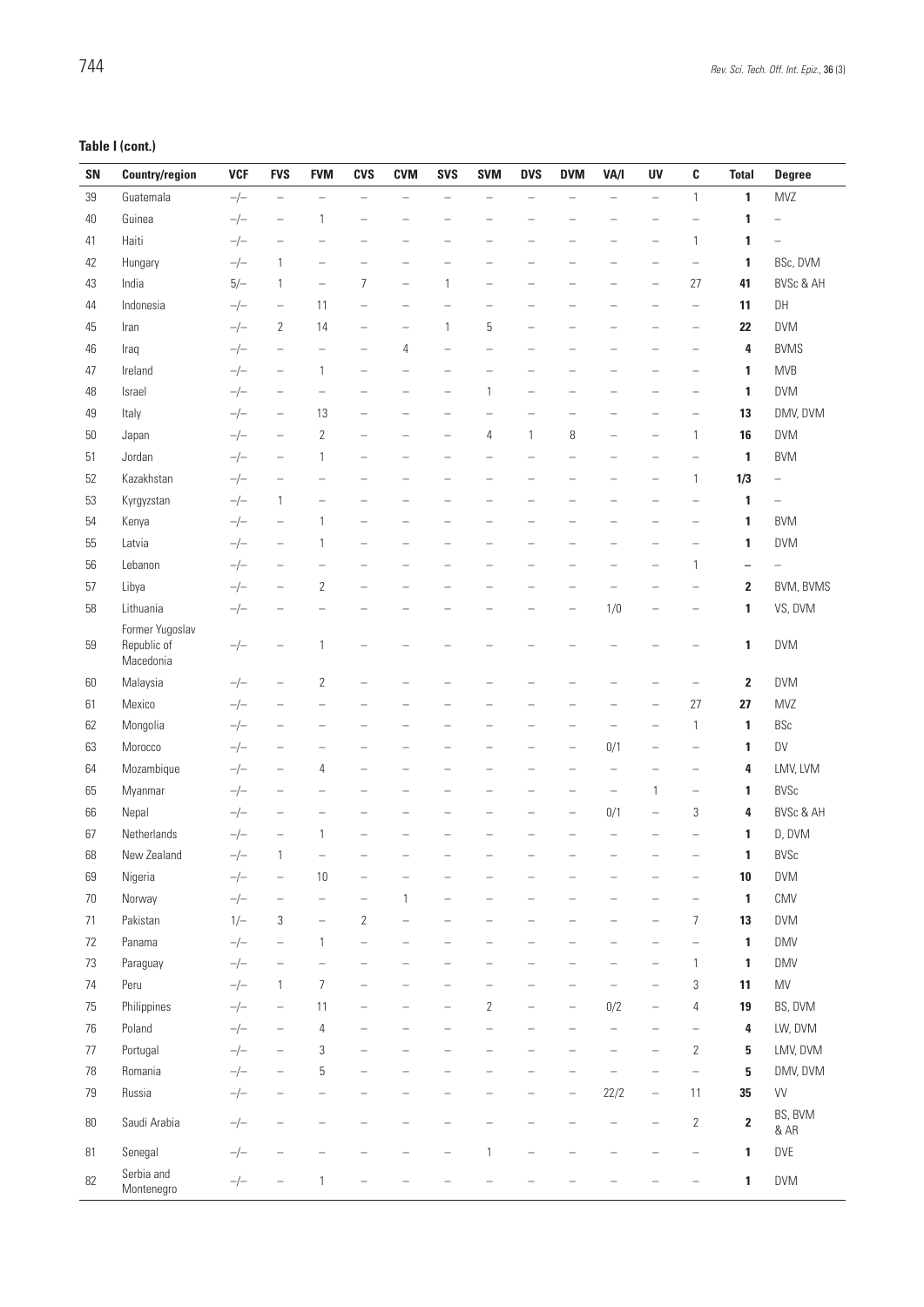### **Table I (cont.)**

| SN           | <b>Country/region</b>                             | <b>VCF</b> | <b>FVS</b>                   | <b>FVM</b>               | <b>CVS</b>               | <b>CVM</b>                     | <b>SVS</b>               | <b>SVM</b>               | <b>DVS</b>               | <b>DVM</b>                      | VA/I                     | UV                       | C                         | <b>Total</b>            | <b>Degree</b>            |
|--------------|---------------------------------------------------|------------|------------------------------|--------------------------|--------------------------|--------------------------------|--------------------------|--------------------------|--------------------------|---------------------------------|--------------------------|--------------------------|---------------------------|-------------------------|--------------------------|
| 83           | Slovakia                                          | $-/-$      | $\overline{\phantom{a}}$     | $\mathbf{1}$             | $\qquad \qquad -$        | $\overline{\phantom{0}}$       | $\equiv$                 | $\overline{\phantom{0}}$ | $\overline{\phantom{0}}$ | Ē.                              | $\overline{\phantom{0}}$ | $\qquad \qquad -$        | $\qquad \qquad -$         | 1                       | <b>DVM</b>               |
| 84           | Slovenia                                          | $-/-$      | $\qquad \qquad -$            | 1                        | $\overline{\phantom{0}}$ |                                |                          |                          |                          |                                 |                          |                          |                           | 1                       | <b>DVM</b>               |
| 85           | Somalia                                           | $-/-$      | $\overline{\phantom{a}}$     |                          |                          |                                | 1                        |                          |                          |                                 |                          | -                        | 1                         | $\overline{\mathbf{2}}$ | $\overline{\phantom{0}}$ |
| 86           | South Africa                                      | $-/-$      | $\overline{2}$               | $\overline{\phantom{0}}$ | $\qquad \qquad -$        |                                |                          |                          |                          |                                 |                          |                          | $\overline{\phantom{0}}$  | $\overline{\mathbf{2}}$ | <b>BVSc</b>              |
| 87           | Republic of Korea                                 | $-/-$      |                              | $\overline{\phantom{0}}$ | $\overline{\phantom{0}}$ | 10                             | L,                       |                          |                          |                                 |                          |                          | $\overline{\phantom{0}}$  | 10                      | <b>DVM</b>               |
| 88           | Spain                                             | $-/-$      | 11                           | $\qquad \qquad -$        | $\overline{\phantom{0}}$ | $\overline{\phantom{0}}$       | $\overline{\phantom{0}}$ |                          | L.                       | -                               | -                        | $\overline{\phantom{0}}$ | $\overline{\phantom{0}}$  | 11                      | DMV, DVM                 |
| 89           | Sri Lanka                                         | $-/-$      | $\overline{\phantom{0}}$     | $\overline{\phantom{0}}$ |                          |                                |                          |                          |                          |                                 |                          |                          | $\mathbf{1}$              | 1                       | <b>BVSc</b>              |
| 90           | Sudan                                             | $-/-$      | $\qquad \qquad -$            | 6                        | $\qquad \qquad -$        | 1                              | $\overline{\phantom{0}}$ |                          |                          |                                 |                          |                          |                           | $\overline{\mathbf{z}}$ | <b>BVSc</b>              |
| 91           | Sweden                                            | $-/-$      | $\qquad \qquad -$            | 1                        | $\qquad \qquad -$        | -                              | $\overline{\phantom{0}}$ |                          | -                        | -                               | -                        |                          | $\overline{\phantom{0}}$  | 1                       | LV                       |
| 92           | Switzerland                                       | $-/-$      | $\qquad \qquad -$            | $\overline{2}$           | $\overline{\phantom{0}}$ |                                |                          |                          |                          |                                 |                          |                          | $\overline{\phantom{0}}$  | $\mathbf{2}$            | DMV, DVM                 |
| 93           | Syria                                             | $-/-$      | $\qquad \qquad -$            | 1                        | $\qquad \qquad -$        |                                |                          |                          |                          |                                 |                          |                          | $\overline{\phantom{0}}$  | 1                       | DVMS, BVSc               |
| 94           | Taipei China                                      | $-/-$      |                              | $\overline{\phantom{0}}$ |                          |                                |                          |                          | 2                        | $\overline{\phantom{0}}$        |                          |                          | 2                         | 4                       | BS, BVM                  |
| 95           | Tanzania                                          | $-/-$      | $\qquad \qquad -$            | 1                        | $\overline{\phantom{0}}$ | $\overline{\phantom{a}}$       | $\overline{\phantom{0}}$ | $\overline{\phantom{a}}$ | L,                       | ÷,                              | L,                       | $\overline{\phantom{a}}$ | $\equiv$                  | 1                       | <b>BSc VetMed</b>        |
| 96           | Thailand                                          | $-/-$      | $\overline{7}$               | $\overline{2}$           |                          |                                |                          |                          |                          |                                 |                          |                          | 1                         | 10                      | <b>DVM</b>               |
| 97           | Trinidad and Tobago                               | $-/-$      | $\qquad \qquad -$            | 1                        | $\qquad \qquad -$        |                                |                          |                          |                          |                                 |                          |                          | 1                         | $\overline{\mathbf{2}}$ | <b>DVM</b>               |
| 98           | Tunisia                                           | $-/-$      | $\qquad \qquad -$            | $\qquad \qquad -$        | $\overline{\phantom{0}}$ | $\overline{\phantom{0}}$       | $\overline{\phantom{0}}$ | 1                        | $\overline{\phantom{0}}$ | -                               | -                        | $\overline{\phantom{0}}$ | $\qquad \qquad -$         | 1                       | <b>DMV</b>               |
| 99           | Turkey                                            | $-/-$      | $\qquad \qquad -$            | 19                       | $\overline{\phantom{0}}$ |                                | $\equiv$                 |                          | L.                       | -                               | -                        |                          | $\overline{\phantom{0}}$  | 19                      | VH                       |
| 100          | Uganda                                            | $-/-$      | $\overline{\phantom{a}}$     | 1                        | $\qquad \qquad -$        |                                | $\overline{\phantom{0}}$ | 1                        | -                        |                                 |                          |                          | ۰                         | $\overline{\mathbf{2}}$ | <b>BVM</b>               |
| 101          | Ukraine                                           | $-/-$      | $\overline{7}$               | $\overline{\phantom{0}}$ |                          |                                |                          |                          | -                        |                                 | -                        |                          |                           | 7                       | SVM                      |
| 102          | United Kingdom                                    | $-/-$      | $\mathbf{1}$                 | $\overline{\phantom{0}}$ |                          |                                |                          | $3^*$                    | $\overline{2}$           | $\overline{\phantom{0}}$        | 1                        |                          | $\mathbf{1}$              | 8                       | Tables III,<br>VI, VII   |
| 103          | United States of<br>America                       | $-/-$      |                              |                          |                          | 25                             | $\overline{\phantom{0}}$ | 4                        | -                        |                                 |                          |                          | 1                         | 30                      | DVM, VMD                 |
| 104          | Uruguay                                           | $-/-$      |                              |                          |                          |                                | 1                        |                          |                          |                                 |                          |                          |                           | 1                       | <b>DMV</b>               |
| 105          | Venezuela                                         | $-/-$      | 4                            | 1                        | $\overline{\phantom{0}}$ | $\overline{\phantom{0}}$       | 1                        | $\overline{\phantom{0}}$ | -                        | -                               | -                        | -                        | $\overline{\phantom{0}}$  | 6                       | <b>MV</b>                |
| 106          | Vietnam                                           | $-/-$      |                              |                          |                          |                                |                          |                          |                          |                                 |                          | $\overline{\phantom{0}}$ | $\mathbf{2}$              | $\overline{\mathbf{2}}$ | VE                       |
| 107          | West Indies                                       | $-/-$      | $\qquad \qquad -$            | -                        |                          |                                | $\overline{\phantom{0}}$ | $3*$                     | $\overline{\phantom{0}}$ |                                 |                          |                          | $\qquad \qquad -$         | 3                       | <b>DVM</b>               |
| 108          | Yemen                                             | $-/-$      |                              |                          |                          |                                |                          |                          |                          |                                 |                          |                          | $\sqrt{2}$                | $\overline{\mathbf{2}}$ | $\overline{\phantom{0}}$ |
| 109          | Zaire                                             | $-/-$      |                              |                          |                          |                                |                          |                          |                          |                                 |                          | $\equiv$                 | $\overline{\phantom{m}}$  | $\qquad \qquad -$       | <b>DMV</b>               |
| 110          | Zambia                                            | $-/-$      | $\mathbf{1}$                 |                          |                          |                                |                          | 1                        |                          |                                 |                          |                          | $\qquad \qquad -$         | 2                       | BVSc, BVM                |
| 111          | Zimbabwe                                          | $-/-$      | $\mathbf{1}$                 | $\overline{\phantom{0}}$ | $\qquad \qquad -$        | $\overline{\phantom{0}}$       | $\overline{\phantom{0}}$ | $\overline{\phantom{0}}$ | $\overline{\phantom{0}}$ | $\overline{\phantom{0}}$        | $\overline{\phantom{0}}$ |                          | $\qquad \qquad -$         | 1                       | <b>BVSc</b>              |
| <b>Total</b> |                                                   | 9/5        | 69                           | 186                      | 12                       | 54                             | 10                       | 42                       | 4                        | 13                              | 38                       | 3                        | 152                       | 597                     | 54                       |
| (% )         |                                                   | (2)        | (12)                         | (31)                     | (2)                      | (9)                            | (2)                      | (7)                      | (1)                      | (2)                             | (6)                      | (<1)                     | (25)                      | (100)                   |                          |
|              | <b>Overall categories of</b><br>nomenclature used |            | a. Science ( $n = 95$ ; 16%) |                          |                          | b. Medicine ( $n = 295$ ; 50%) |                          |                          |                          | c. Composite ( $n = 152$ ; 25%) |                          |                          | d. Other ( $n = 55$ ; 9%) |                         |                          |

*Note*: 1/3, 17/50 & 31/200 = No. of veterinary schools from website sources/No. of veterinary schools suggested by the reviewer of this article

- $\frac{1}{2}$  not available<br> $\frac{1}{2}$  composite  $\frac{1}{2}$
- Composite Animal Husbandry, Animal Science, Veterinary Medicine and others (1)
- CVM: College of Veterinary Medicine (2)
- CVS: College of Veterinary Science
- DVM: Department of Veterinary Medicine (4)
- DVS: Department of Veterinary Science (5)
- FVM: Faculty of Veterinary Medicine (6)
- FVS: Faculty of Veterinary Science (7)
- SN: serial number
- SVM: School of Veterinary Medicine (8)
- SVS: School of Veterinary Science (9)

UV: Veterinary University (University of Veterinary Science [14] &

- University of Veterinary Medicine [15])
- VA/I: Veterinary Academy (10)/Institute (11)
- VCF: Veterinary College Faculty<br>
\* School of Veterinary Studies
- School of Veterinary Studies
-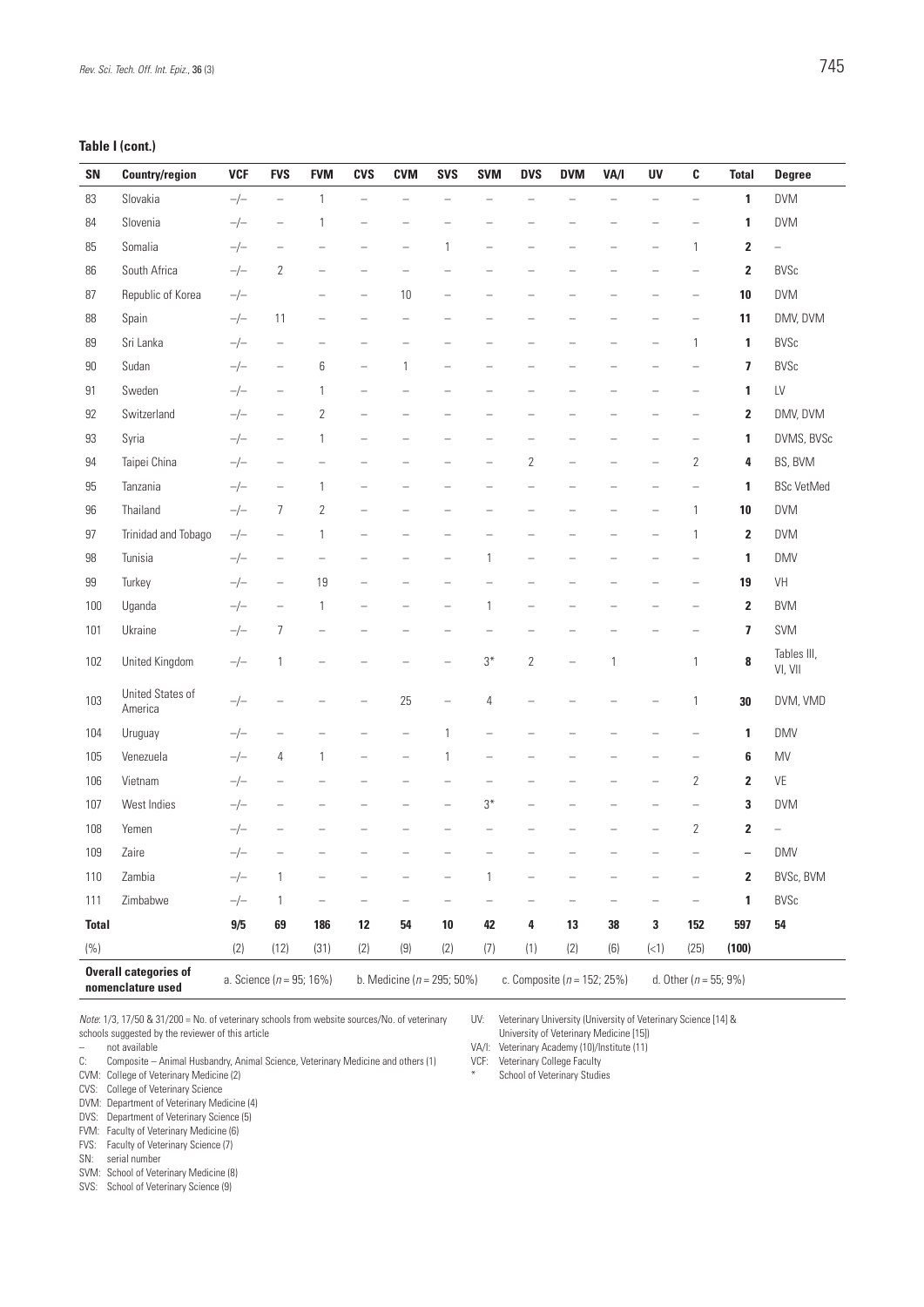## **Table II**

#### **Veterinary medical degrees granted in different countries throughout the world**

*Source*: References 3, 8, 9, 11 and relevant university websites

| <b>SN</b> | <b>Degree title</b><br>abbreviation | <b>Full degree title</b>                                       | No. of<br>countries<br>that award<br>this degree | <b>Awarding country</b>                                    |
|-----------|-------------------------------------|----------------------------------------------------------------|--------------------------------------------------|------------------------------------------------------------|
| 01        | BS/BSc                              | Bachelor of Science in Veterinary Medicine                     | 1                                                | Philippines (Virgin Milagros University)/Hungary, Mongolia |
| 02        | <b>BA VetMB</b>                     | Bachelor of Arts, Bachelor of Veterinary Medicine              | 1                                                | UK (Cambridge)                                             |
| 03        | <b>BASc</b>                         | Bachelor of Agricultural Science                               | 1                                                | China                                                      |
| 04        | <b>BScVM</b>                        | Bachelor of Science in Veterinary Medicine                     | 1                                                | Serbia and Montenegro                                      |
| 05        | <b>BSc VetMed</b>                   | Bachelor of Science in Veterinary Medicine                     |                                                  | Tanzania                                                   |
| 06        | BSc VS & AH                         | Bachelor of Veterinary Science & Animal Husbandry              |                                                  | Bangladesh (SBAU, Dhaka)                                   |
| 07        | <b>BVetMed</b>                      | <b>Bachelor of Veterinary Medicine</b>                         | 1                                                | UK (RVC, University of London)                             |
| 08        | BVM & AR                            | Bachelor of Veterinary Medicine and Animal Resources           | 1                                                | Saudi Arabia                                               |
| 09        | BVM & S                             | Bachelor of Veterinary Medicine & Surgery                      | 1                                                | UK (University of Edinburgh)                               |
| 10        | <b>BVMedSci</b>                     | <b>Bachelor of Veterinary Medical Sciences</b>                 | 1                                                | UK (University of Nottingham)                              |
| 11        | <b>BVM BVS</b>                      | Bachelor of Veterinary Medicine Bachelor of Veterinary Surgery | 1                                                | UK (University of Nottingham)                              |
| 12        | <b>CMV</b>                          | Candidates Medicinae Veterinariae                              | 1                                                | Norway                                                     |
| 13        | D                                   | <b>Dierenarts</b>                                              | 1                                                | Netherlands                                                |
| 14        | <b>DCV</b>                          | Doctor en Ciencias Veterinarias                                | 1                                                | Argentina                                                  |
| 15        | <b>DEDV</b>                         | Diplôme d'État de Docteur Vétérinaire                          | 1                                                | France                                                     |
| 16        | DH                                  | Doktor Hewan                                                   | 1                                                | Indonesia                                                  |
| 17        | DK                                  | Diploma of Ktiniatrou                                          | 1                                                | Greece                                                     |
| 18        | <b>DMV</b>                          | Dottore in Medicina Veteriania                                 | 1                                                | Italy                                                      |
| 19        | <b>DVE</b>                          | Docteur Vétérinaire d'État                                     | 1                                                | Senegal                                                    |
| 20        | <b>DMV</b>                          | Diplôme Fédéral de Médecine Vétérinaire                        | 1                                                | Switzerland                                                |
| 21        | <b>DMV</b>                          | Doctor Medic Veterina                                          | 1                                                | Romania                                                    |
| 22        | <b>DVMS</b>                         | Diploma in Veterinary Medical Sciences                         | 1                                                | Syria                                                      |
| 23        | <b>DVMZ</b>                         | Doctor Veterinary Medicine & Zootechnics                       | 1                                                | Cuba                                                       |
| 24        | <b>IASV</b>                         | Ingénieur Agricole Spécialité Vétérinaire                      | 1                                                | Cambodia                                                   |
| 25        | LV                                  | Licenciado en Veterinaria                                      | 1                                                | Spain                                                      |
| 26        | LV                                  | Legitimerad en Veterinaer                                      | 1                                                | Sweden                                                     |
| 27        | <b>LVM</b>                          | Licentiate in Veterinary Medicine                              |                                                  | Finland, Mozambique                                        |
| 28        | LW                                  | Lekarz Weterynarii                                             |                                                  | Poland                                                     |
| 29        | MV                                  | Mjek Veteriner                                                 |                                                  | Albania                                                    |
| 30        | <b>MVB</b>                          | Bachelor of Veterinary Medicine                                | 1                                                | Ireland                                                    |
| 31        | <b>MVD</b>                          | Médico Veterinario Zootecnista                                 |                                                  | Dominican Republic                                         |
| 32        | <b>SVM</b>                          | Specialist Veterinarnoj Medicini                               | 1                                                | Ukraine                                                    |
| 33        | V, BSc                              | Veterinaereksamen, Bachelor of Science                         |                                                  | Denmark                                                    |
| 34        | VE                                  | Veterinary Engineer                                            | 1                                                | Vietnam                                                    |
| 35        | VH                                  | Veteriner Hekim                                                | $\mathbf{1}$                                     | Turkey                                                     |
| 36        | Vet. Med.                           | Veterinary Medicine                                            | 1                                                | Ghana                                                      |
| 37        | VL                                  | Veterinaren Lekar                                              | 1                                                | Bulgaria                                                   |
| 38        | VMD                                 | Veterinariae Medicinae Doctoris                                | 1                                                | USA (University of Pennsylvania)                           |
| 39        | VV                                  | Veterinarnyi Vrac                                              | 1                                                | Russia                                                     |
| 40        | BS                                  | <b>Bachelor of Science</b>                                     | 2                                                | Afghanistan, Saudi Arabia, Taipei China                    |
| 41        | <b>BVSc &amp; AH</b>                | Bachelor of Veterinary Science and Animal Husbandry            | 2                                                | India, Nepal                                               |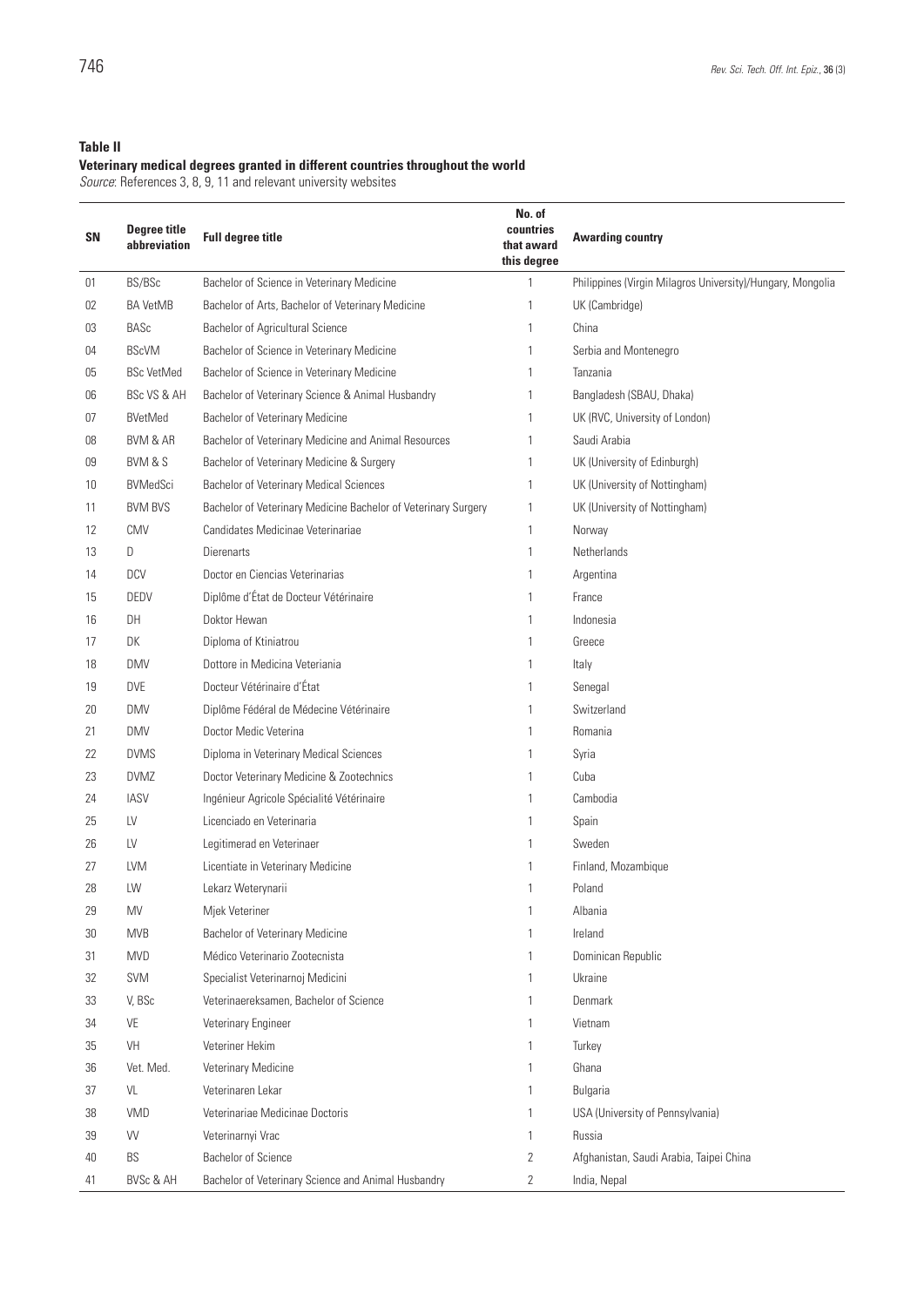#### **Table II (cont.)**

| SN            | Degree title<br>abbreviation                                             | <b>Full degree title</b>                                  | No. of<br>countries<br>that award<br>this degree | <b>Awarding country</b>                                                                                                              |
|---------------|--------------------------------------------------------------------------|-----------------------------------------------------------|--------------------------------------------------|--------------------------------------------------------------------------------------------------------------------------------------|
| 42            | <b>BVMS</b>                                                              | Bachelor of Veterinary Medicine & Surgery                 | 2                                                | Iraq, Libya, UK (University of Glasgow)                                                                                              |
| 43            | <b>DV</b>                                                                | Docteur Vétérinaire                                       | 2                                                | Algeria, Morocco                                                                                                                     |
| 44            | LMV                                                                      | Licenciado em Medicina Veterinaria                        | $\overline{2}$                                   | Angola, Portugal, Mozambique                                                                                                         |
| 45            |                                                                          | Tieraerzt                                                 | 2                                                | Austria, Germany                                                                                                                     |
| 46            | V                                                                        | Veterinario                                               | 2                                                | Argentina, Brazil                                                                                                                    |
| 47            | <b>MVZ</b>                                                               | Médico Veterinario Zootecnista                            | 3                                                | Colombia, Guatemala, Mexico                                                                                                          |
| 48            | <b>DMV</b>                                                               | Docteur en Médecine Vétérinaire                           | 4                                                | Belgium, Canada, Panama, Tunisia, Zaire                                                                                              |
| 49            | <b>DMV</b>                                                               | Doctor en Medicina Veterinaria                            | 5                                                | Cuba, Dominican Republic, Ecuador, Paraguay, Spain,<br>Uruguay                                                                       |
| 50            | $DWM^{**}$                                                               | Doktor Veterinarske Medicine                              | 5                                                | Bosnia and Herzegovinia, Croatia, former Yugoslav<br>Republic of Macedonia, Serbia, Slovenia                                         |
| 51            | <b>MV</b>                                                                | Médico Veterinario                                        | 6                                                | Argentina, Bolivia, Brazil, Chile, Peru, Venezuela                                                                                   |
| 52            | <b>BVM</b>                                                               | Bachelor of Veterinary Medicine                           | 8                                                | Armenia, China, Jordan, Kenya, Libya, Taipei China,<br>Tanzania, Uganda, Zambia                                                      |
| 53            | <b>BVSc</b>                                                              | <b>Bachelor of Veterinary Science</b>                     | 9                                                | China, Spain, Syria, Zambia & see Table III                                                                                          |
| 54            | $DWM^{**}$                                                               | Doctor of Veterinary Medicine                             | 27                                               | Belgium, Cuba, Germany, Greece, Italy, Netherlands,<br>Poland, Portugal, Romania, Switzerland, Trinidad and<br>Tobago & see Table IV |
| RVC:<br>SBAU: | <b>Royal Veterinary College</b><br>Sher-e-Bangla Agricultural University | UK:<br>United Kingdom<br>United States of America<br>USA: | **                                               | differences not evaluated                                                                                                            |

SN: serial number

USA: United States of America

\* details not available

preparation of animals for food production purposes, and a four-year curriculum leading to a BS or BSc degree in animal science at a college or university. The BS in animal science is a science-based programme stressing two areas of emphasis: an animal science major and a pre-veterinary medicine major. Accordingly, some animal science graduates continue their education to earn a DVM degree, and others to earn a Master of Science (MS/MSc) or PhD degree.

The BS/BSc degree in animal science leading to the DVM degree programme is available at the College of Veterinary Medicine at different universities in the USA, Canada, Australia and other developed countries (Table VI). An online Bachelor's degree in animal science is also offered by 122 schools in the USA, and a total of 2,217,810 students are enrolled, among whom 6,289 graduate each year (2016 estimate). Veterinary science degrees often have pre-professional programmes designed to be completed in four years, such as animal science, that prepare students for entry into professional schools of veterinary medicine. The award of a Bachelor's degree in veterinary science alone is not sufficient for entry into the veterinary profession. To become a licensed veterinarian in such countries, one must earn a DVM from an accredited college of veterinary medicine.

### **Dual degree programmes**

A double-degree programme, sometimes called a combined degree, composite degree, conjoint degree, dual degree or simultaneous degree programme, requires a student to work for two different university degrees in parallel, either at the same institution or at different institutions, completing them in less time than it would take to earn them separately. The two degrees may be in the same subject area or in two different subjects. Some dual degree programmes in different universities are presented in Table VI.

In the UK, with seven VMAI, veterinary education is generally a five-year course, except at the University of Cambridge, which follows a six-year course and awards a Bachelor of Arts (BA) after three years, followed by the Bachelor of Veterinary Medicine (VetMB) after six years (Table VI). Recently, the University of Nottingham introduced a five-year veterinary course with a dual degree programme: successful students are awarded the Bachelor of Veterinary Medical Sciences (BVMEDSci) degree at the end of the third year and the Bachelor of Veterinary Medicine/Bachelor of Veterinary Surgery (BVMBVS) degree at the end of their fifth year. Veterinary graduates in the UK require membership of the Royal College of Veterinary Surgeons (MRCVS) in order to practise.

Currently, there are 30 accredited veterinary academic institutions in the USA, of which 25 are named 'College of Veterinary Medicine', four 'School of Veterinary Medicine' and one 'Department of Animal, Dairy and Veterinary Sciences', which award the DVM degree (Tables I and IV). However, graduation from a BS (four-year) qualification or prerequisite course is required for admission to all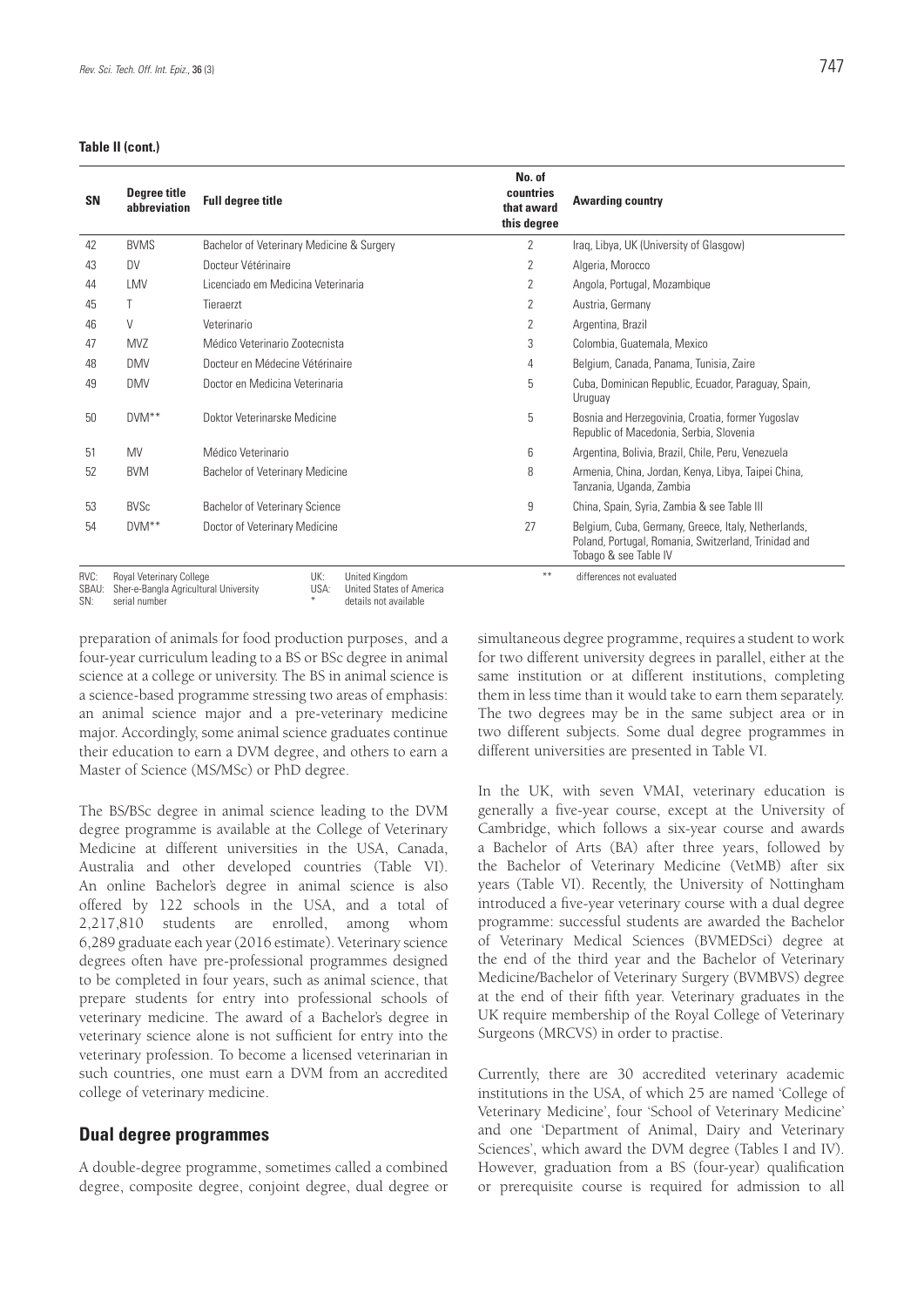#### **Table III**

#### **Current status of universities awarding Bachelor of Veterinary Science (BVSc) degrees**

*Source*: References 3, 8, 9, 11, 14 and websites of relevant universities

| <b>SN</b> | Country/<br>region | <b>School/College/Faculty</b>                   | <b>University</b>                        | Degree (Est. year) |
|-----------|--------------------|-------------------------------------------------|------------------------------------------|--------------------|
| 01        | Australia          | School of Animal & Veterinary Science           | <b>Charles Sturt University</b>          | BVSc (2005)        |
|           |                    | School of Veterinary & Biomedical Science       | James Cook University                    | BVSc (2006)        |
|           |                    | School of Veterinary Science                    | University of Queensland                 | BVSc (1936)        |
| 02        | Egypt              | Faculty of Veterinary Medicine, Medicine        | Cairo University                         | BVSc (1946)        |
|           |                    | Faculty of Veterinary Medicine                  | Suez Canal University                    | BVSc (1976)        |
|           |                    | <b>Faculty of Veterinary Medicine</b>           | Zagazig University                       | BVSc (1974)        |
|           |                    | <b>Faculty of Veterinary Medicine</b>           | Minia University                         | BVSc (1976)        |
|           |                    | Faculty of Veterinary Medicine                  | Alexandria University                    | BVSc (1938)        |
|           |                    | Faculty of Veterinary Medicine                  | <b>Assiut University</b>                 | BVSc (1957)        |
|           |                    | <b>Faculty of Veterinary Medicine</b>           | Benha University                         | BVSc (1976)        |
|           |                    | Faculty of Veterinary Medicine                  | <b>Beni-Suef University</b>              | BVSc (2005)        |
|           |                    | <b>Faculty of Veterinary Medicine</b>           | Damanhour University                     | BVSc (2010)        |
|           |                    | <b>Faculty of Veterinary Medicine</b>           | Kafr El-Sheikh University                | BVSc (2009)        |
|           |                    | <b>Faculty of Veterinary Medicine</b>           | Mansoura University                      | BVSc (1972)        |
|           |                    | <b>Faculty of Veterinary Medicine</b>           | Menoufia University                      | BVSc (1976)        |
|           |                    | Faculty of Veterinary Medicine                  | South Valley University                  | BVSc (1958)        |
|           |                    | Faculty of Veterinary Medicine                  | Sohag University                         | BVSc (2006)        |
| 03        | Myanmar            | Faculty of Veterinary Medicine                  | University of Veterinary Science         | BVSc (1957)        |
| 04        | New Zealand        | Faculty of Veterinary Science                   | Massey University                        | BVSc (1963)        |
| 05        | South Africa       | <b>Faculty of Veterinary Science</b>            | University of Pretoria                   | BVSc (1920)        |
| 06        | Sri Lanka          | Faculty of Animal Science & Veterinary Medicine | University of Peradeniya                 | BVSc (1947)        |
| 07        | Sudan              | <b>College of Veterinary Medicine</b>           | Sudan University of Science & Technology | BVSc (1950)        |
|           |                    | <b>Faculty of Veterinary Medicine</b>           | University of Gezira                     | BVSc (1975)        |
|           |                    | <b>Faculty of Veterinary Medicine</b>           | University of Nyala                      | BVSc (1994)        |
|           |                    | <b>Faculty of Veterinary Medicine</b>           | University of Al Butana                  | $BVSc$ (-)         |
|           |                    | <b>Faculty of Veterinary Medicine</b>           | University of Bahri                      | $BVSc$ (-)         |
|           |                    | Faculty of Veterinary Medicine                  | University of West Kordofan              | BVSc (1997)        |
|           |                    | Faculty of Veterinary Medicine                  | University of Khartoum                   | BVSc (1959)        |
| 08        | UK                 | School of Veterinary Science                    | University of Bristol                    | BVSc (1949)        |
|           |                    | School of Veterinary Science                    | University of Liverpool                  | BVSc (1904)        |
| 09        | Zimbabwe           | Faculty of Veterinary Sciences                  | University of Zimbabwe                   | BVSc (1952)        |
|           | not available      | SN: serial number                               | UK: United Kinadom                       |                    |

30 universities for the DVM (four-year) degree programme. Accordingly, the BSs in Animal Science programme is designed for those who wish to obtain higher degrees (MS, PhD) and for those who pursue a dual degree (BS + DVM) programme in the USA.

Seven universities offer veterinary degree programmes in Australia, of which four (University of Melbourne, University of Sydney, Murdoch University and University of Adelaide) have recently introduced a BSc + DVM programme (Table VI). It therefore appears that these Australian

universities have changed from the British science degree (BVSc) system to the American system of a dual BSc + DVM programme (Table VI).

In the Indian sub-continent, the University of Agriculture in Faisalabad has approved conversion of its four-year DVM course into a composite five-year course and has introduced a special course for those holding the BSc AH (Animal Husbandry) degree to allow them to obtain the composite DVM degree. In addition, the University of Veterinary and Animal Sciences in Lahore, Pakistan, awards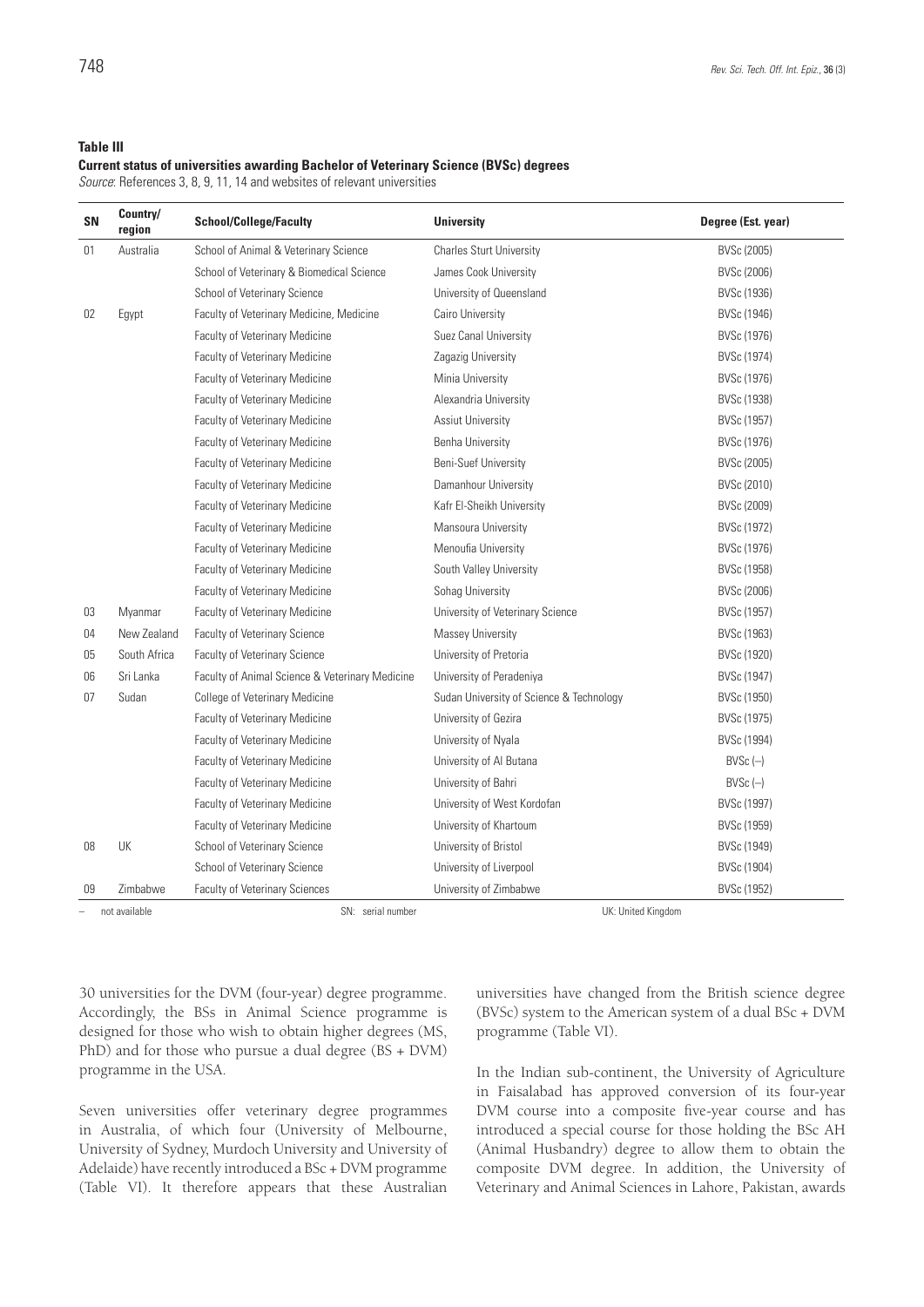**Table IV**

## **Current status of universities awarding the Doctor of Veterinary Medicine (DVM) degree, by country**

*Source*: References 3, 8, 9 and websites of relevant universities

| <b>SN</b> | <b>Country/region</b>     | <b>School/College/Faculty</b>                                     | <b>University</b>                                  | Degree (est. year) |
|-----------|---------------------------|-------------------------------------------------------------------|----------------------------------------------------|--------------------|
| 01        | Australia                 | Faculty of Veterinary & Agric. Sciences                           | University of Melbourne                            | BSc + DVM (2011)   |
|           |                           | Faculty of Veterinary Science                                     | University of Sydney                               | BSc + DVM (2015)   |
|           |                           | School of Veterinary & Life Sciences                              | Murdoch University                                 | BSc + DVM (2016)   |
|           |                           | School of Animal & Veterinary Sciences                            | University of Adelaide                             | BSc + DVM (2013)   |
| 02        | Bangladesh                | Dept of AH & Veterinary Science                                   | Rajshahi University                                | DVM (2004)         |
|           |                           | <b>Faculty of Veterinary Science</b>                              | Bangladesh Agricultural University                 | DVM (1961)         |
|           |                           | Faculty of Animal Science & Veterinary Medicine                   | Patuakhali Science & Technology University         | DVM (2001)         |
|           |                           | Faculty of Veterinary Medicine & Animal Science                   | <b>BSMR Agricultural University</b>                | DVM (2008)         |
|           |                           | Faculty of Veterinary & Animal Science                            | HMD Science & Technology University                | DVM (2001)         |
|           |                           | Faculty of Veterinary & Animal Science                            | Sylhet Agricultural University                     | DVM (1996)         |
|           |                           | <b>Faculty of Veterinary Medicine</b>                             | Chittagong Veterinary & Animal Science University  | DVM (1996)         |
| 03        | Bosnia and<br>Herzegovina | Faculty of Veterinary Medicine                                    | University of Sarajevo                             | DVM (1949)         |
| 04        | Canada                    | Faculty of Veterinary Medicine                                    | University of Calgary                              | DVM (2008)         |
|           |                           | Faculté de Médicine Vétérinaire                                   | Université de Montréal                             | DMV (1969)         |
|           |                           | The Western College of Veterinary Medicine                        | University of Saskatchewan                         | DVM (1963)         |
|           |                           | The Ontario Veterinary College                                    | University of Guelph                               | DVM (1965)         |
|           |                           | The Atlantic Veterinary College                                   | University of Prince Edward Island                 | DVM (1986)         |
| 05        | Cayman Islands            | School of Veterinary Medicine                                     | St Matthew's University                            | DVM (2005)         |
| 06        | Costa Rica                | School of Veterinary Medicine                                     | National University                                | DVM (1973)         |
|           |                           | Escuela de Medicina y Cirugia                                     | Universidad Veritas                                | DVM(n/a)           |
|           |                           | Veterinaria 'San Francisco de Asis'                               |                                                    |                    |
| 07        | Croatia                   | <b>Faculty of Veterinary Medicine</b>                             | University of Zagreb                               | DVM (1919)         |
| 08        | Czech Republic            | Faculty of Veterinary Medicine                                    | Uni. of Veterinary & Pharmaceutical Sciences, Brno | DVM (1918)         |
| 09        | Estonia                   | Institute of Veterinary Medicine & Animal Science                 | Estonian University of Life Sciences               | DVM (2005)         |
| 10        | Ethiopia                  | Faculty of Veterinary Medicine                                    | Addis Ababa University                             | DVM (1979)         |
|           |                           | College of Agriculture & Veterinary Medicine                      | Jimma University                                   | DVM (2003)         |
|           |                           | Faculty of Veterinary Medicine                                    | Ethiopia Haramaya University                       | DVM (2003)         |
| 11        | Hungary                   | Faculty of Veterinary Science                                     | Szent Istvan University                            | DVM (2000)         |
|           |                           | <b>Faculty of Veterinary Medicine</b>                             | Mekelle University                                 | DVM (2003)         |
| 12        | Iran                      | Faculty of Veterinary Medicine                                    | University of Tehran                               | DVM (1945)         |
|           |                           | <b>Faculty of Veterinary Medicine</b>                             | Ferdowsi University of Mashhad                     | DVM (1991)         |
|           |                           | <b>Faculty of Veterinary Medicine</b>                             | <b>Shiraz University</b>                           | DVM (1969)         |
|           |                           | <b>College of Veterinary Medicine</b>                             | University of Tabriz                               | DVM (1988)         |
|           |                           | <b>Faculty of Veterinary Medicine</b>                             | Urmia University                                   | DVM (1975)         |
|           |                           | Faculty of Veterinary Medicine                                    | Shahid Chamran University                          | DVM (1973)         |
|           |                           | Faculty of Veterinary Medicine                                    | Razi University                                    | DVM (1953)         |
|           |                           | <b>Faculty of Veterinary Medicine</b>                             | University of Semnan                               | DVM (1994)         |
|           |                           | Faculty of Veterinary Medicine                                    | University of Shahrekord                           | DVM (2005)         |
|           |                           | Faculty of Veterinary Medicine                                    | Islamic Azad University (ten branches)             | DVM (1982)         |
| 13        | Israel                    | Koret School of Veterinary Medicine                               | Hebrew University of Jerusalem                     | DVM (1985)         |
| 14        | Japan                     | Graduate School of Veterinary Medicine                            | Hokkaido University                                | DVM (1984)         |
|           |                           |                                                                   | Obihiro University of Agric. & Veterinary Medicine | DVM (1984)         |
|           |                           | Department of Veterinary Medicine,<br>Faculty of Agriculture (FA) | Iwate University                                   | DVM (1991)         |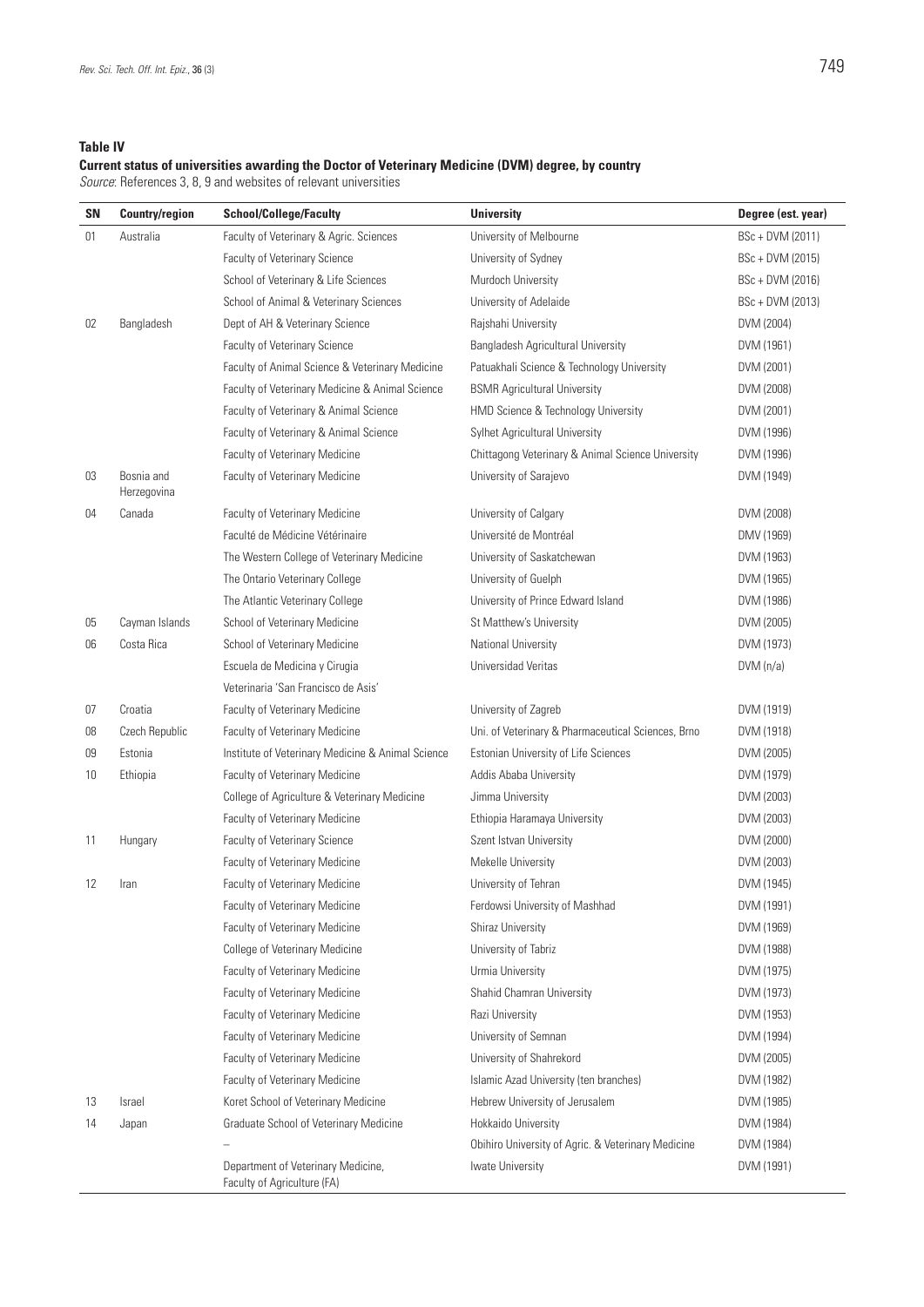## **Table IV (cont.)**

| <b>SN</b> | <b>Country/region</b>                       | <b>School/College/Faculty</b>                                               | <b>University</b>                                     | Degree (est. year) |
|-----------|---------------------------------------------|-----------------------------------------------------------------------------|-------------------------------------------------------|--------------------|
|           |                                             | Department of Veterinary Medicine, FA                                       | <b>Tokyo University</b>                               | DVM (1984)         |
|           |                                             | Department of Veterinary Medicine, FA                                       | Tokyo University of Agric. & Tech.                    | DVM (1984)         |
|           |                                             | Department of Veterinary Medicine,<br>Faculty of Applied Biol. Science      | Gifu University                                       | DVM (1949)         |
|           |                                             | Department of Veterinary Medicine, FA                                       | <b>Tottori University</b>                             | DVM (1999)         |
|           |                                             | School of Veterinary Medicine, FA                                           | Yamaguchi University                                  | DVM (1984)         |
|           |                                             | Department of Veterinary Medicine, FA                                       | University of Miyazaki                                | DVM (2003)         |
|           |                                             | Department of Veterinary Medicine, FA                                       | Kagoshima University                                  | DVM (2011)         |
|           |                                             | Department of Veterinary Science, School of Env.<br>Sci.                    | Osaka Prefecture Uni.                                 | DVM (2005)         |
|           |                                             | School of Veterinary Medicine                                               | Rakuno Gakuen University                              | DVM (1984)         |
|           |                                             | School of Veterinary Med. & Animal Science                                  | Kitasato University                                   | DVM (1997)         |
|           |                                             | <b>Faculty of Veterinary Medicine</b>                                       | Nippon Veterinary & Life Sciences University          | DVM (2006)         |
|           |                                             | Department of Veterinary Medicine, College of<br><b>Bioresource Science</b> | Nihon University                                      | DVM (1984)         |
|           |                                             | School of Veterinary Medicine                                               | Azabu University                                      | DVM (1984)         |
| 15        | Latvia                                      | Faculty of Veterinary Medicine                                              | Latvia University of Agriculture                      | DVM (1939)         |
| 16        | Lithuania                                   | Faculty of Veterinary Medicine                                              | Lithuanian University of Health Sciences              | VS, DVM (2010)     |
| 17        | Former Yugoslav<br>Republic of<br>Macedonia | Faculty of Veterinary Medicine                                              | Ss Cyril & Methodius Uni. in Skopje                   | DVM (2009)         |
| 18        | Malaysia                                    | Faculty of Veterinary Medicine                                              | Putra University                                      | DVM (1973)         |
|           |                                             | Faculty of Veterinary Medicine                                              | Kelantan University                                   | DVM (2009)         |
| 19        | Nigeria                                     | Faculty of Veterinary Medicine                                              | The University of Ibadan                              | DVM (1961)         |
|           |                                             | Faculty of Veterinary Medicine                                              | The University of Nigeria, Nsuka                      | DVM (1970)         |
|           |                                             | College of Veterinary Medicine                                              | Federal Uni of Agriculture, Abeokuta                  | DVM (2002)         |
|           |                                             | Faculty of Veterinary Medicine                                              | The Ahmadu Bello University, Zaria                    | DVM (1964)         |
|           |                                             | Faculty of Veterinary Medicine                                              | The Usmanu Danfodiyo University                       | DVM (1975)         |
|           |                                             | College of Veterinary Medicine                                              | Michael Okpara Uni. of Agriculture                    | DVM (2006)         |
|           |                                             | Faculty of Veterinary Medicine                                              | University of Ilorin, Kwara                           | DVM (2009)         |
|           |                                             | Faculty of Veterinary Medicine                                              | University of Abuja                                   | DVM (1990)         |
|           |                                             | Faculty of Veterinary Medicine                                              | University of Maiduguri, Borno                        | DVM (1981)         |
|           |                                             | School of Veterinary Medicine                                               | Osmanu Danfodiyo University, Sokoto                   | DVM (1975)         |
| 20        | Pakistan                                    | College of Veterinary & Animal Sciences                                     | The Islamia University of Bahawalpur                  | DVM (2001)         |
|           |                                             | Faculty of Veterinary Sciences, Multan                                      | Bahauddin Zakariya University                         | DVM (2006)         |
|           |                                             | College of Veterinary Sciences, Layyah                                      | Bahauddin Zakariya University                         | DVM (2011)         |
|           |                                             | Faculty of AH and Veterinary Sciences                                       | NWFP Agricultural University, Peshawar                | DVM (2003)         |
|           |                                             | College of Veterinary Sciences, Lahore                                      | University of Veterinary and Animal Sciences          | DVM (1971)         |
|           |                                             | Faculty of Veterinary and Animal Sciences                                   | Uni. of Arid Agriculture, Rawalpindi                  | DVM (2006)         |
|           |                                             | Faculty of AH and Veterinary Sciences                                       | Sind Agriculture University, Tandojam                 | DVM (1971)         |
|           |                                             | Gomal College of Veterinary Sciences                                        | Gomal University, Dera Ismail Khan                    | DVM (2001)         |
|           |                                             | Baqai Veterinary College                                                    | <b>Baqai Medical University</b>                       | DVM (2012)         |
|           |                                             | Faculty of Veterinary and Animal Sciences                                   | Lasbela Uni. of Agric., Water & Marine Science        | DVM (2007)         |
|           |                                             | Faculty of Veterinary Sciences                                              | University of Agriculture, Faisalabad                 | DVM (1961)         |
|           |                                             | Riphah College of Vet Sciences                                              | Riphah International University (Private)             | DVM (2012)         |
|           |                                             | College of AH and Veterinary Science                                        | Abdul Wali Khan University, Mardan                    | DVM (2014)         |
|           |                                             | <b>Faculty of Veterinary Sciences</b>                                       | SBB International Uni. of Veterinary & Animal Science | DVM (2012)         |
| 21        | Philippines                                 | Institute of Veterinary Medicine                                            | Tarlac College of Agriculture                         | DVM (1974)         |
|           |                                             | Institute of Veterinary Medicine                                            | Camarines Sur State Agricultural College              | DVM (1974)         |
|           |                                             | <b>College of Veterinary Medicine</b>                                       | University of Philippines at Los Baños                | DVM (1910)         |
|           |                                             | College of Veterinary Medicine                                              | <b>Benguest State University</b>                      | DVM (1982)         |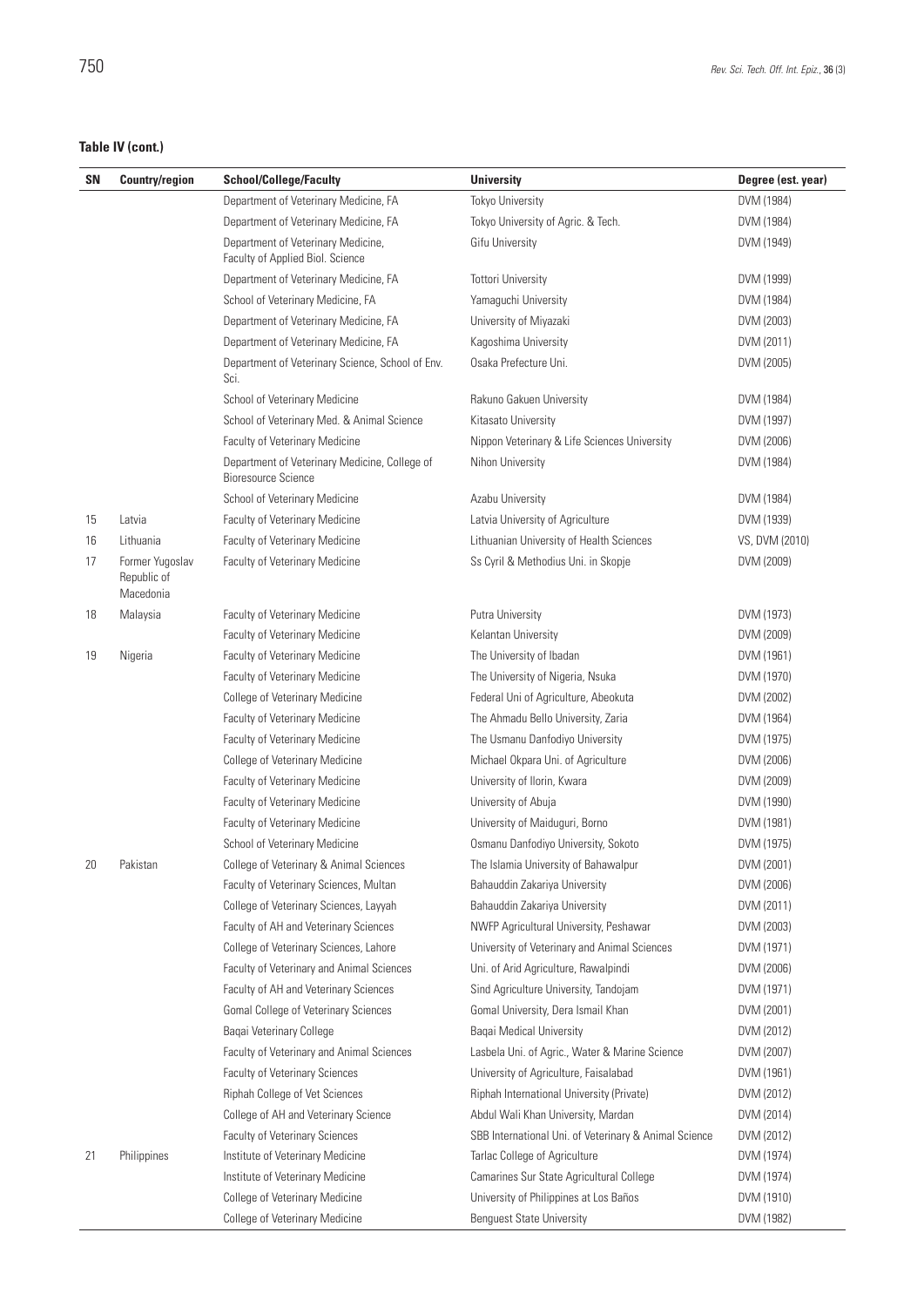## **Table IV (cont.)**

| SN | <b>Country/region</b>              | <b>School/College/Faculty</b>                          | <b>University</b>                       | Degree (est. year) |
|----|------------------------------------|--------------------------------------------------------|-----------------------------------------|--------------------|
|    |                                    | College of Veterinary Science & Medicine, FA           | Central Luzon State University          | DVM (1978)         |
|    |                                    | College of Veterinary Medicine                         | University of Southern Mindanao         | DVM (2009)         |
|    |                                    | College of Veterinary Medicine                         | Central Mindanao University             | DVM (1975)         |
|    |                                    | Institute of Veterinary Medicine                       | <b>DMM Memorial State University</b>    | DVM (1981)         |
|    |                                    | College of Veterinary Medicine & Biomedical<br>Science | Cavite State University                 | DVM (1997)         |
|    |                                    | <b>College of Veterinary Medicine</b>                  | Pampanga State Agricultural University  | DVM (1975)         |
|    |                                    | College of Veterinary Medicine                         | Southwestern University                 | DVM (1976)         |
|    |                                    | School of Veterinary Medicine                          | Aklan State University                  | DVM (2001)         |
|    |                                    | College of Veterinary Medicine                         | Visayas State University                | DVM (2007)         |
|    |                                    | School of Veterinary Medicine                          | Isabella State University               | DVM (1978)         |
|    |                                    | <b>College of Veterinary Medicine</b>                  | Cagayan State University                | DVM (1978)         |
|    |                                    | College of Veterinary Medicine & Agric. Sciences       | De La Salle Araneta University          | DVM (2002)         |
|    |                                    | College of Veterinary Medicine                         | Virgen Milagrosa University Foundation  | DVM (2003)         |
|    |                                    | Agriculture and Industrial Technology                  | Central Bicol State Uni. of Agriculture | DVM (2009)         |
|    |                                    | College of Veterinary Medicine                         | University of Eastern Philippines       | DVM (1964)         |
|    |                                    | College of Veterinary Medicine                         | University of Southeastern Philippines  | DVM (1978)         |
|    |                                    | <b>College of Veterinary Medicine</b>                  | Nueva Vizcaya State University          | DVM (2005)         |
|    |                                    | Institute of Veterinary Medicine                       | Don Mariano Marcos Memorial State Uni.  | DVM (1981)         |
|    |                                    | College of Veterinary Medicine                         | Capiz State University - Dumarao & Main | DVM (1980)         |
|    |                                    | College of Veterinary Medicine                         | Cebu Technological University - Barili  | DVM (2011)         |
|    |                                    | Dr Yanga's College of Veterinary Medicine              |                                         | DVM (n/a)          |
| 22 | Serbia                             | Faculty of Veterinary Medicine                         | University of Belgrade                  | DVM (1936)         |
| 23 | Slovenia                           | Faculty of Veterinary Medicine                         | University of Ljubljana                 | DVM (1998)         |
| 24 | Republic of Korea                  | College of Veterinary Medicine                         | Seoul National University               | DVM (1946)         |
|    |                                    | College of Veterinary Medicine                         | Kyungpook National University           | DVM (1988)         |
|    |                                    | College of Veterinary Medicine                         | Kangwon National University             | DVM (2006)         |
|    |                                    | College of Veterinary Medicine                         | <b>Chonbuk National University</b>      | DVM (1988)         |
|    |                                    | College of Veterinary Medicine                         | <b>Gyeongsang National University</b>   | DVM (1989)         |
|    |                                    | <b>College of Veterinary Medicine</b>                  | Konkuk University                       | DVM (1985)         |
|    |                                    | College of Veterinary Medicine                         | Chonnam National University             | DVM (1952)         |
|    |                                    | <b>College of Veterinary Medicine</b>                  | Jelu National University                | DVM (1952)         |
|    |                                    | College of Veterinary Medicine                         | Chungbuk National University            | DVM (1977)         |
|    |                                    | <b>College of Veterinary Medicine</b>                  | Kyungpook University                    | DVM (1988)         |
| 25 | Thailand                           | Faculty of Veterinary Science                          | Chiang Mai University                   | DVM (1994)         |
|    |                                    | Faculty of Veterinary Science                          | <b>Mahidol University</b>               | DVM (1997)         |
|    |                                    | Faculty of Veterinary Science                          | Chulalongkom University                 | DVM (1967)         |
|    |                                    | Faculty of Veterinary Medicine                         | Khon Kaen University                    | DVM (1986)         |
|    |                                    | Faculty of Veterinary Medicine                         | Kaselsart University                    | DVM (1954)         |
|    |                                    | Faculty of Veterinary Medicine & Animal Science        | Mahasarakham University                 | DVM (1994)         |
|    |                                    | Faculty of Veterinary Medicine                         | Mahanakom University of Technology      | DVM (1992)         |
|    |                                    | Faculty of Veterinary Science                          | Rajamangala University of Technology    | DVM (2008)         |
| 26 | <b>United States of</b><br>America | <b>College of Veterinary Medicine</b>                  | <b>Cornell University</b>               | DVM (1871)         |
|    |                                    | School of Veterinary Medicine                          | University of California, Davis         | DVM (1948)         |
|    |                                    | College of Veterinary Medicine & Biomedical<br>Science | Texas A & M University                  | DVM (1916)         |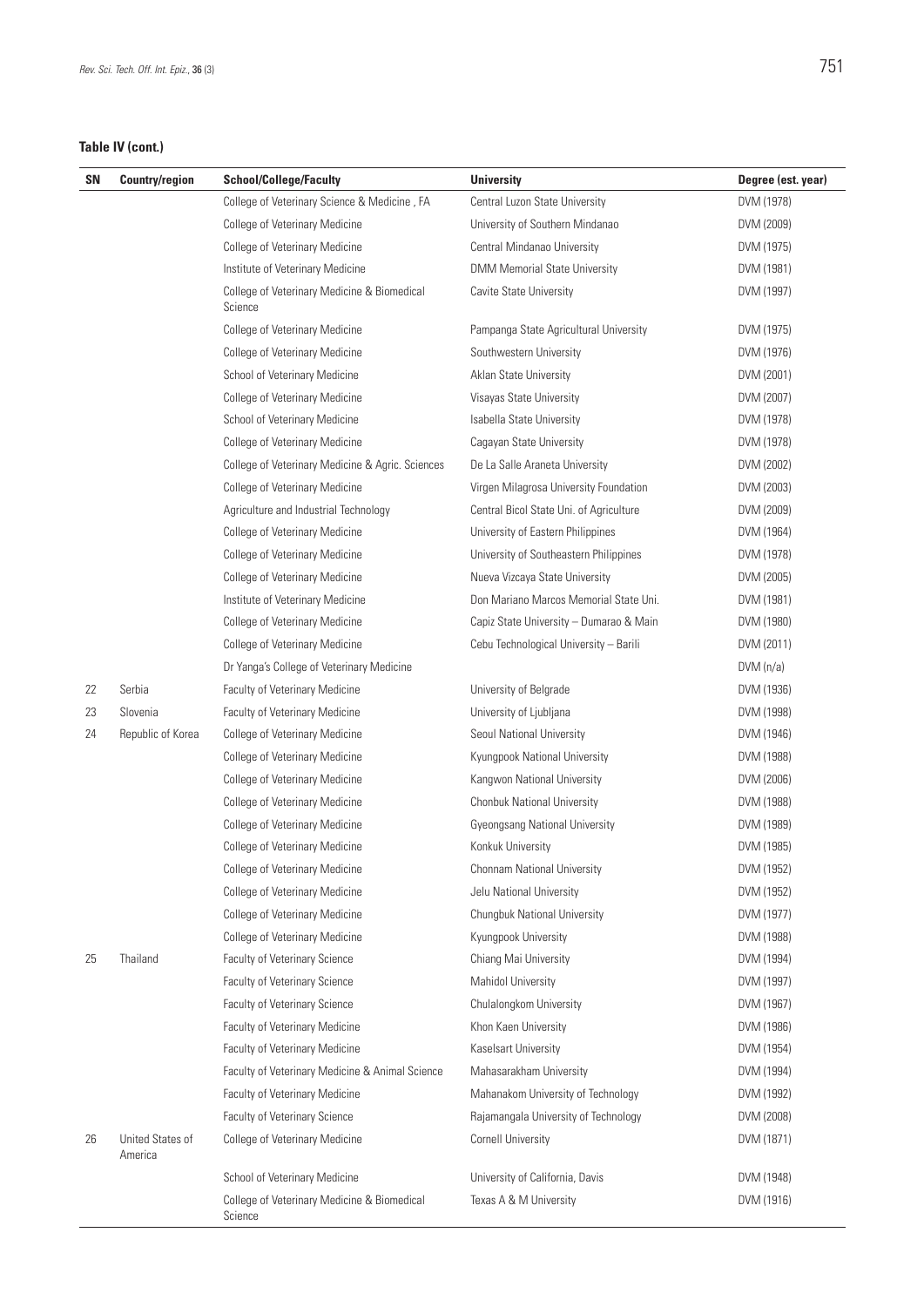### **Table IV (cont.)**

| SΝ                                                                           | <b>Country/region</b>                                                                                                                                                         | <b>School/College/Faculty</b>              |                                                                                                                                                                                                                       | <b>University</b>                                    |                                                                                                                                                                                                                                                                              | Degree (est. year) |
|------------------------------------------------------------------------------|-------------------------------------------------------------------------------------------------------------------------------------------------------------------------------|--------------------------------------------|-----------------------------------------------------------------------------------------------------------------------------------------------------------------------------------------------------------------------|------------------------------------------------------|------------------------------------------------------------------------------------------------------------------------------------------------------------------------------------------------------------------------------------------------------------------------------|--------------------|
|                                                                              |                                                                                                                                                                               | <b>College of Veterinary Medicine</b>      |                                                                                                                                                                                                                       | University of Florida                                |                                                                                                                                                                                                                                                                              | DVM (1976)         |
|                                                                              |                                                                                                                                                                               | College of Veterinary Medicine             |                                                                                                                                                                                                                       | <b>Purdue University</b>                             |                                                                                                                                                                                                                                                                              | DVM (1963)         |
|                                                                              |                                                                                                                                                                               | College of Veterinary Medicine             |                                                                                                                                                                                                                       | University of Minnesota                              |                                                                                                                                                                                                                                                                              | DVM (1947)         |
|                                                                              |                                                                                                                                                                               | College of Veterinary Medicine             |                                                                                                                                                                                                                       | Ohio State University                                |                                                                                                                                                                                                                                                                              | DVM (1915)         |
|                                                                              |                                                                                                                                                                               | School of Veterinary Medicine              |                                                                                                                                                                                                                       | University of Wisconsin                              |                                                                                                                                                                                                                                                                              | DVM (1983)         |
|                                                                              |                                                                                                                                                                               | College of Veterinary Medicine             |                                                                                                                                                                                                                       | North Carolina State University                      |                                                                                                                                                                                                                                                                              | DVM (1981)         |
|                                                                              |                                                                                                                                                                               | College of Veterinary Medicine             |                                                                                                                                                                                                                       | University of Missouri                               |                                                                                                                                                                                                                                                                              | DVM (1946)         |
|                                                                              |                                                                                                                                                                               | College of Veterinary Medicine             |                                                                                                                                                                                                                       | lowa State University                                |                                                                                                                                                                                                                                                                              | DVM (1879)         |
|                                                                              |                                                                                                                                                                               | College of Veterinary Medicine             |                                                                                                                                                                                                                       | Oregon State University                              |                                                                                                                                                                                                                                                                              | DVM (1979)         |
|                                                                              |                                                                                                                                                                               | College of Veterinary Medicine             |                                                                                                                                                                                                                       | University of Georgia                                |                                                                                                                                                                                                                                                                              | DVM (1946)         |
|                                                                              |                                                                                                                                                                               | College of Veterinary Medicine             |                                                                                                                                                                                                                       | Michigan State University                            |                                                                                                                                                                                                                                                                              | DVM (1910)         |
|                                                                              |                                                                                                                                                                               | School of Veterinary Medicine              |                                                                                                                                                                                                                       | <b>Tufts University</b>                              |                                                                                                                                                                                                                                                                              | DVM (1978)         |
|                                                                              |                                                                                                                                                                               | College of Veterinary Medicine             |                                                                                                                                                                                                                       | Washington State University                          |                                                                                                                                                                                                                                                                              | DVM (1909)         |
|                                                                              |                                                                                                                                                                               | College of Veterinary Medicine             |                                                                                                                                                                                                                       | University of Tennessee                              |                                                                                                                                                                                                                                                                              | DVM (1976)         |
|                                                                              |                                                                                                                                                                               | <b>College of Veterinary Medicine</b>      |                                                                                                                                                                                                                       | <b>Colorado State University</b>                     |                                                                                                                                                                                                                                                                              | DVM (1949)         |
|                                                                              |                                                                                                                                                                               | College of Veterinary Medicine             |                                                                                                                                                                                                                       | University of Illinois at Urbana-Champaign           |                                                                                                                                                                                                                                                                              | DVM (1948)         |
|                                                                              |                                                                                                                                                                               | College of Veterinary Medicine             |                                                                                                                                                                                                                       | Louisiana State University                           |                                                                                                                                                                                                                                                                              | DVM (1973)         |
|                                                                              |                                                                                                                                                                               | Dept of Animal, Dairy & Veterinary Science |                                                                                                                                                                                                                       | Utah State University*                               |                                                                                                                                                                                                                                                                              | DVM (1977)         |
|                                                                              |                                                                                                                                                                               | College of Veterinary Medicine             |                                                                                                                                                                                                                       | Oklahoma State University                            |                                                                                                                                                                                                                                                                              | DVM (1948)         |
|                                                                              |                                                                                                                                                                               | <b>College of Veterinary Medicine</b>      |                                                                                                                                                                                                                       | Auburn University                                    |                                                                                                                                                                                                                                                                              | DVM (1907)         |
|                                                                              |                                                                                                                                                                               | College of Veterinary Medicine             |                                                                                                                                                                                                                       | Kansas State University                              |                                                                                                                                                                                                                                                                              | DVM (1905)         |
|                                                                              |                                                                                                                                                                               | College of Veterinary Medicine             |                                                                                                                                                                                                                       | Mississippi State University                         | DVM (1977)                                                                                                                                                                                                                                                                   |                    |
|                                                                              |                                                                                                                                                                               | School of Veterinary Medicine              |                                                                                                                                                                                                                       | <b>Tuskegee University</b>                           |                                                                                                                                                                                                                                                                              | DVM (1944)         |
|                                                                              |                                                                                                                                                                               | College of Veterinary Medicine             |                                                                                                                                                                                                                       | University of Maryland                               |                                                                                                                                                                                                                                                                              | DVM (1978)         |
|                                                                              |                                                                                                                                                                               | College of Veterinary Medicine             |                                                                                                                                                                                                                       | Western University of Health Sciences                |                                                                                                                                                                                                                                                                              | DVM (1998)         |
|                                                                              |                                                                                                                                                                               | College of Veterinary Medicine             |                                                                                                                                                                                                                       | Lincoln Memorial University                          |                                                                                                                                                                                                                                                                              | DVM (2012)         |
|                                                                              |                                                                                                                                                                               | College of Veterinary Medicine             |                                                                                                                                                                                                                       | Midwestern University                                |                                                                                                                                                                                                                                                                              | DVM (2014)         |
| 27                                                                           | West Indies                                                                                                                                                                   | School of Veterinary Medicine              |                                                                                                                                                                                                                       | Ross University, St Kitts and Nevis                  |                                                                                                                                                                                                                                                                              | DVM (1982)         |
|                                                                              |                                                                                                                                                                               | School of Veterinary Medicine              |                                                                                                                                                                                                                       | St Matthew's University, Cayman Islands              |                                                                                                                                                                                                                                                                              | DVM (2005)         |
|                                                                              |                                                                                                                                                                               | <b>School of Veterinary Medicine</b>       |                                                                                                                                                                                                                       | University of the West Indies, St Augustine, Jamaica |                                                                                                                                                                                                                                                                              | DVM (1988)         |
| A & M:<br>AH:<br>Agric.:<br>BSc.:<br>Biol.:<br><b>BSMR:</b><br>Dept:<br>DMM: | Agricultural and Mechanical<br>Animal Husbandry<br>Agricultural<br>Bachelor of Science<br>Biological<br>Bangabandhu Sheikh Mujibur Rahman<br>Department<br>Don Mariano Marcos | FA:<br>HMD:<br>$n/a$ :<br>SBB:<br>Tech.:   | Env. Sci.: Environmental Science<br>Est. year: year established<br>Faculty of Agriculture<br>Hajee Mohammad Danesh<br>not applicable<br>NWFP:<br>North-West Frontier Province<br>Shaheed Benazir Bhutto<br>Technology |                                                      | Uni.:<br>University<br>Vet.:<br>Veterinary<br>not available<br>*DVM programme with Washington State University (WSU):<br>students study for the first two years at Utah State University<br>and the last two at WSU - they graduate and obtain their<br>DVM degrees from WSU |                    |

the DVM degree to candidates holding a BSc AH (Hons) degree, which is considered to be a pre-veterinary medicine qualification (Table VI).

The Bachelor's degree programme in veterinary science (BVSc) was first introduced at the Madras Veterinary College in 1936, followed by other veterinary colleges in India and Pakistan. However, currently all 41 public colleges of veterinary science and animal husbandry in India have introduced a common composite BVSc & AH degree with a uniform curriculum and syllabus (Table VI). The names of the veterinary educational institutions and their degrees are related to science and animal husbandry titles; they may require graduates to upgrade as appropriate to a veterinary medical professional degree.

## **Veterinary medicine and biomedical sciences**

Biomedical science (BMS) combines the fields of biology and medicine, with a focus on studying how to maintain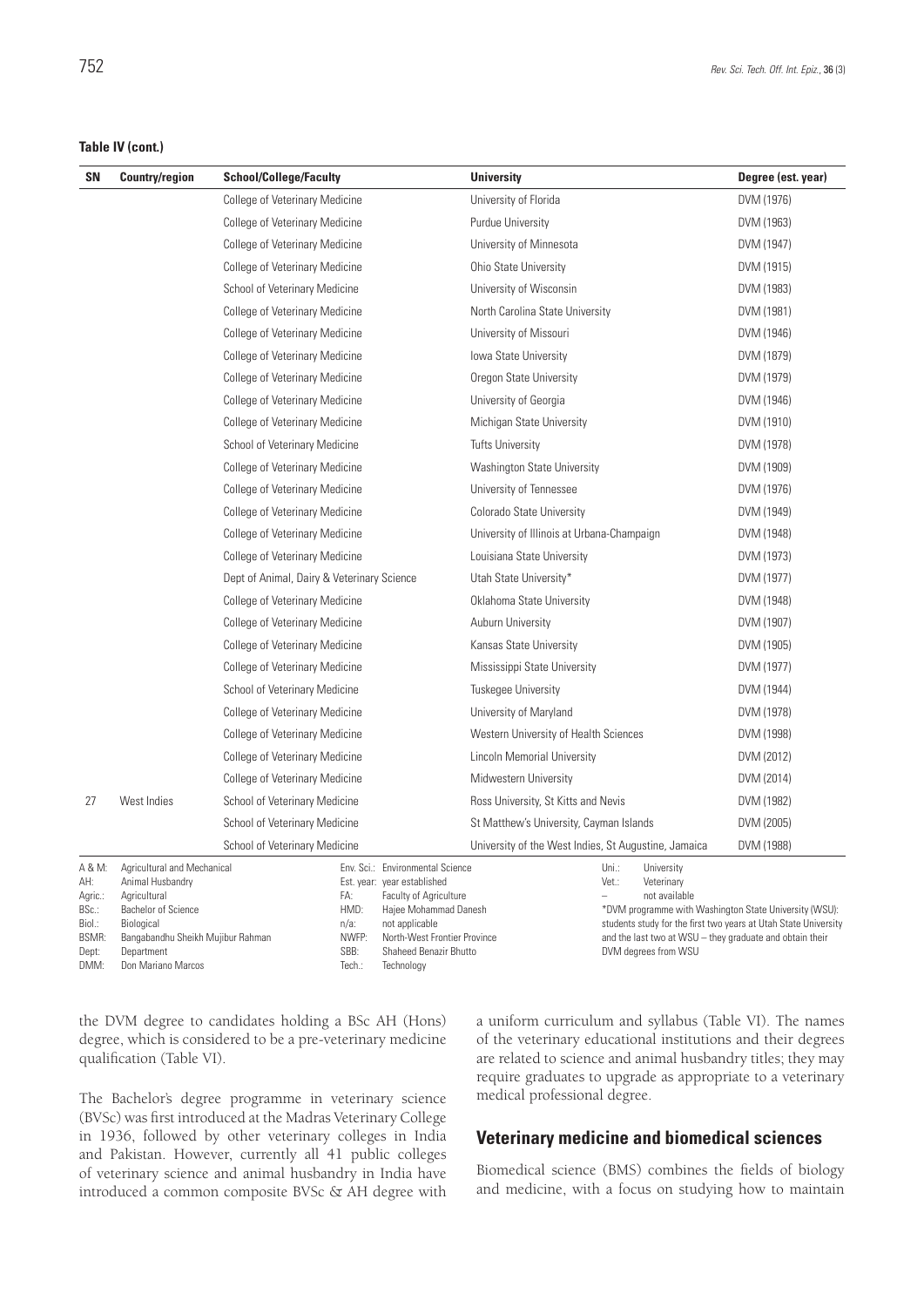### **Table V**

#### **Status and nomenclature of veterinary-related universities with their awarded degrees**

*Source*: References 3, 8, 9, 11, 16 and websites of the listed universities

| SΝ                 | <b>Country</b>                                                     | Name of university $(n = 26)$                                                                              | Year<br>established | <b>Degree</b>                | <b>Status</b>                                                                           | ΝR  | <b>WR</b> |
|--------------------|--------------------------------------------------------------------|------------------------------------------------------------------------------------------------------------|---------------------|------------------------------|-----------------------------------------------------------------------------------------|-----|-----------|
| 01                 | Austria                                                            | University of Veterinary Medicine, Vienna                                                                  | 1765                | T (Tieraerzt)                | Ν                                                                                       | 14  | 1,456     |
| 02                 | Bangladesh                                                         | Chittagong Veterinary and Animal Sciences University                                                       | 2006                | <b>DVM</b>                   | Ν                                                                                       | 30  | 8,734     |
| 03                 | Czech Republic                                                     | University of Veterinary and Pharmaceutical Sciences, Brno                                                 | 1918                | <b>DVM</b>                   | N                                                                                       | 18  | 2,056     |
| 04                 | Germany                                                            | University of Veterinary Medicine, Hanover                                                                 | 1778                | T (Tieraerzt) BSc<br>Biology | Ν                                                                                       | 69  | 1,414     |
| 05                 | India                                                              | Guru Angad Dev Veterinary and Animal Sciences University,<br>Ludhiana                                      | 2005                | BVSc & AH BSc*               | Ν                                                                                       | 200 | 5,246     |
|                    |                                                                    | Tamil Nadu Veterinary and Animal Sciences University                                                       | 1989                | BVSc & AH BSc*               |                                                                                         |     | 6,552     |
|                    |                                                                    | Karnataka Veterinary, Animal and Fisheries Sciences University                                             | 2005                | BVSc & AH BSc*               |                                                                                         |     | 8,415     |
|                    |                                                                    | Lala Lajpat Rai University of Veterinary and Animal Sciences                                               | 2010                | BVSc & AH BSc*               |                                                                                         |     | 9,256     |
|                    |                                                                    | Kerala Veterinary and Animal Sciences University                                                           | 2010                | BVSc & AH BSc*               |                                                                                         |     | 9,807     |
|                    |                                                                    | Maharashtra Animal and Fishery Sciences University                                                         | 2000                | BVSc & AH BSc*               |                                                                                         |     | 9,969     |
|                    |                                                                    | West Bengal University of Animal and Fishery Sciences                                                      | 1995                | BVSc & AH BSc*               | N                                                                                       |     | 13,068    |
|                    |                                                                    | UP Pt Deen Dayal Upadhyaya Pashu Chikitsa Vishwavidyalay                                                   | 2001                | BVSc & AH BSc*               | Ν                                                                                       |     | 16,025    |
|                    |                                                                    | Rajasthan University of Veterinary and Animal Sciences                                                     | 2010                | BVSc & AH <sup>*</sup>       |                                                                                         |     | 16,441    |
|                    |                                                                    | Madhya Pradesh Pashu Chikitsa Vigyan Vishva Vidyalaya                                                      | 2010                | <b>BVSc &amp; AH</b>         | Ν                                                                                       |     | 17,443    |
|                    |                                                                    | Sri Venkateswara Veterinary University                                                                     | 2005                | <b>BVSc &amp; AH</b>         |                                                                                         |     |           |
|                    |                                                                    | Chhattisgarh Kamdhenu Vishwavidyalaya                                                                      | 2012                | <b>BVSc &amp; AH</b>         |                                                                                         |     |           |
| 06                 | Japan                                                              | Obihiro University of Agriculture and Veterinary Medicine                                                  | 1949                | <b>BVSc</b>                  |                                                                                         |     | 2,108     |
|                    |                                                                    |                                                                                                            | 1984                | <b>DVM</b>                   |                                                                                         |     | 4,241     |
|                    |                                                                    | Nippon Veterinary and Life Science University                                                              | 1881                | <b>BVSc</b>                  |                                                                                         |     |           |
|                    |                                                                    |                                                                                                            | 1984                | <b>DVM</b>                   |                                                                                         |     |           |
| 07                 | Myanmar                                                            | University of Veterinary Science, Yezin                                                                    | 1999                | <b>BVSc</b>                  |                                                                                         |     |           |
| 08                 | Pakistan                                                           | University of Veterinary and Animal Sciences, Lahore                                                       | 2002                | DVM <sup>**</sup>            |                                                                                         |     | 23,355    |
|                    |                                                                    |                                                                                                            |                     | BSc*                         |                                                                                         |     | 4,303     |
|                    |                                                                    | SBB University of Veterinary & Animal Sciences, Sakrand                                                    | 2013                | <b>DVM</b>                   |                                                                                         |     | 22,905    |
| 09                 | Romania                                                            | Banat UAS & VM, Timisoara                                                                                  | 1869                | <b>DMV</b>                   |                                                                                         |     | 7,530     |
|                    |                                                                    | UAS & VM, Cluj-Napoca                                                                                      |                     | <b>DMV</b>                   |                                                                                         |     | 2,707     |
|                    |                                                                    | UAS & VM, Bucharest                                                                                        |                     | <b>DMV</b>                   |                                                                                         |     | 5,451     |
|                    |                                                                    | UAS & VM, Ion Ionescu de la Brad                                                                           |                     | <b>DMV</b>                   |                                                                                         |     | 8,819     |
| 10                 | Slovakia                                                           | University of Veterinary Medicine, Kosice                                                                  | 1992                | <b>DVM</b>                   |                                                                                         |     | 6,118     |
| Note:<br>N:<br>NR: | For full degree titles, see Table II<br>normal<br>national ranking | UAS & VM: University of Agricultural Sciences<br>and Veterinary Medicine<br>UP Pt:<br>Uttar Pradesh Pandit |                     | $\ast$<br>$* *$              | Poultry Science/Dairy Technology<br>Curriculum developed for BSc AH<br>(Hons) graduates |     |           |

SBB: Shaheed Benazir Bhutto

UP Pt: Uttar Pradesh Pandit WR: world ranking

lons) gradu

SN: serial number

and promote health in humans and animals by providing knowledge of pre-clinical subjects. Biomedical science knowledge plays an important role in developing clinical, diagnostic and therapeutic reasoning skills for the application of clinical skills, in supporting evidence-based veterinary practice and life-long learning and in advancing biomedical knowledge and comparative medicine.

Biomedical scientists conduct research in a laboratory setting, often using living organisms, especially laboratory animals, as models while conducting experiments. Biomedical scientists employ a variety of laboratory techniques, including *i)* molecular and biochemical techniques, *ii)* imaging techniques, *iii)* genetic engineering, *iv)* electrophysiological techniques, and *v)* bioinformatics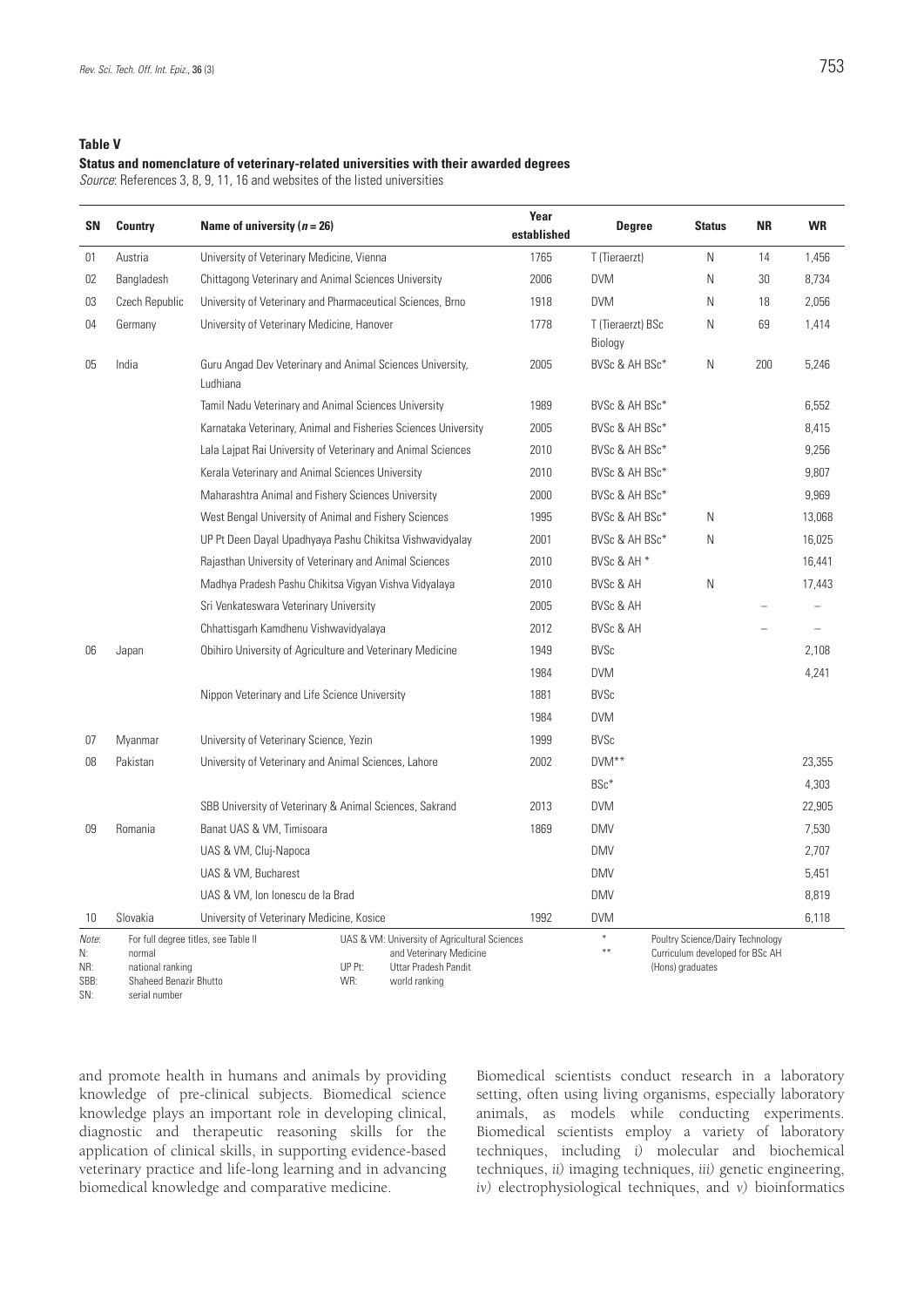#### **Table VI**

**Current status of institutions with composite or dual degree systems; some have updated and renamed veterinary degrees**  *Source*: References 8, 15 and websites of the relevant universities

| <b>SN</b>  |                                                       |                                                                                    |                                                                         | <b>Original degree</b>                    |                          | <b>Current degree</b>                                                                                                                                             |      |
|------------|-------------------------------------------------------|------------------------------------------------------------------------------------|-------------------------------------------------------------------------|-------------------------------------------|--------------------------|-------------------------------------------------------------------------------------------------------------------------------------------------------------------|------|
|            | <b>Country</b>                                        | <b>School/College/Faculty</b>                                                      | <b>University</b>                                                       | <b>Name</b>                               | Year                     | <b>Name</b>                                                                                                                                                       | Year |
| 01         | Australia                                             | Faculty of Veterinary & Agricultural Sciences                                      | University of Melbourne                                                 | <b>BVSc</b>                               | 1909                     | BSc + DVM                                                                                                                                                         | 2011 |
|            |                                                       | <b>Faculty of Veterinary Science</b>                                               | University of Sydney                                                    | <b>BVSc</b>                               | 1910                     | BSc + DVM                                                                                                                                                         | 2015 |
|            |                                                       | School of Veterinary & Life Sciences                                               | Murdoch University                                                      | <b>BVMS</b>                               | 1975                     | BSc + DVM                                                                                                                                                         | 2016 |
|            |                                                       | School of Animal & Veterinary Science                                              | University of Adelaide                                                  | <b>BSc AS</b>                             | 2008                     | $BSc + DVM$                                                                                                                                                       | 2013 |
| 02         | Bangladesh                                            | Faculty of Veterinary Science                                                      | Bangladesh Agricultural<br>University                                   | <b>BSc</b><br>(VS & AH)                   | 1957                     | <b>DVM</b>                                                                                                                                                        | 1961 |
|            |                                                       | Faculty of Animal Husbandry                                                        |                                                                         |                                           |                          | <b>BSc AH</b><br>$(Hons)^{(a)}$                                                                                                                                   |      |
| 03         | United Kingdom                                        | Department of Veterinary Medicine                                                  | University of Cambridge                                                 | BA + VetMB                                | 1949                     | BA + VetMB                                                                                                                                                        | 1949 |
|            |                                                       | School of Veterinary Medicine & Science                                            | University of Nottingham                                                | BVMedSci+<br><b>BVM BVS</b>               |                          |                                                                                                                                                                   | 2006 |
| 04         | Canada                                                | <b>Colleges of Veterinary Medicine</b>                                             | 5 Universities                                                          |                                           | $\overline{\phantom{0}}$ | $BS + DVM(b)$                                                                                                                                                     | 1965 |
| 05         | France                                                | École nationale vétérinaire d'Alfort                                               |                                                                         | DEDV                                      |                          | $DEDV +$<br>DVM <sup>(c)</sup>                                                                                                                                    |      |
| 06         | Japan                                                 | School/Department/Faculty                                                          | 16 Universities                                                         | <b>BVSc</b>                               | 1880                     | $DVM + MS^{(d)}$                                                                                                                                                  | 1984 |
| 07         | India <sup>*</sup>                                    | Madras Veterinary College                                                          | <b>TANUVAS</b>                                                          | <b>BVSc</b>                               | 1936                     | BVSc & AH                                                                                                                                                         | 1989 |
| 08         | Pakistan                                              | Punjab Veterinary College                                                          | Punjab University                                                       | <b>BVSc</b>                               | 1942                     | BSc (AH)                                                                                                                                                          | 1954 |
|            |                                                       | College of Veterinary Science, Lahore                                              |                                                                         |                                           |                          | <b>DVM</b>                                                                                                                                                        | 1971 |
|            |                                                       | <b>Faculty of Veterinary Science</b>                                               | University of Veterinary<br>& Animal Sciences                           | <b>DVM</b>                                | 2002                     | $DVM + AH**$                                                                                                                                                      | 2003 |
| 09         | <b>United States of America</b>                       | <b>College of Veterinary Medicine</b>                                              | <b>Cornell University</b>                                               | <b>BVM</b>                                | 1870                     | $BS + DVM(e)$                                                                                                                                                     | 1871 |
| Note:<br>÷ | For full degree titles, see Table II<br>not available |                                                                                    | $\epsilon$                                                              | for admission to the four-year DVM course |                          | Currently all 30 DVM-awarding universities in the United States of America<br>require a pre-veterinary medical Bachelor's degree or a set of prerequisite courses |      |
| a)<br>b)   | Unique example of veterinary education                | Currently all five DVM-awarding universities in Canada require a minimum           | SN:<br>serial number                                                    |                                           |                          |                                                                                                                                                                   |      |
|            |                                                       | two-year Bachelor's degree for admission to the six-year DVM course                | TANUVAS: Tamil Nadu Veterinary and Animal Sciences University<br>$\ast$ |                                           |                          |                                                                                                                                                                   |      |
| οl         |                                                       | Currently the DEDV is a five-year course; after the fifth year the student submits |                                                                         |                                           |                          | Currently all 41 veterinary academic institutions in India have established BVSc                                                                                  |      |

*c)* Currently, the DEDV is a five-year course: after the fifth year the student submits a thesis on veterinary practice and receives the title of DVM in France

*d)* The veterinary curriculum lasts six years; completion of the six-year veterinary course and passing the national examination confers a Master's degree (JVMA) & AH degrees

\*\* DVM + AH: the DVM degree is awarded to candidates holding a BSc AH (Hons) degree

and computational biology. According to the needs of the appropriate veterinary medical degree, many universities throughout the world have developed BMS degrees in VME. A review has revealed that Bachelor's degrees in BMS are offered by many universities, but Malaysia, the UK, Australia, Canada and the USA are the major countries offering such programmes. In addition, most of the schools and colleges of veterinary medicine in the USA have a Department of Biomedical Sciences, and some institutions have been named Colleges of Veterinary Medicine and Biomedical Sciences.

## **Accreditation of veterinary academic institutions**

Accreditation is a process of validation in which academic institutions of higher learning are evaluated. The standards of accreditation are set by a peer–review board whose members include faculty from various accredited colleges and universities. The most widely accepted VMAI accrediting body internationally is the AVMA COE. This review recorded approximately 597 VMAIs in the world, of which only 49 are accredited by the AVMA COE (Table VII).

## Discussion

The chronological development of VME and the veterinary profession appears to have been from 'zoology' to 'animal husbandry' to 'animal science' to 'veterinary science' to 'veterinary medicine' to 'veterinary medicine and biomedical science' to the 'One Health' concept. Accordingly, an attempt has been made to investigate the justification of the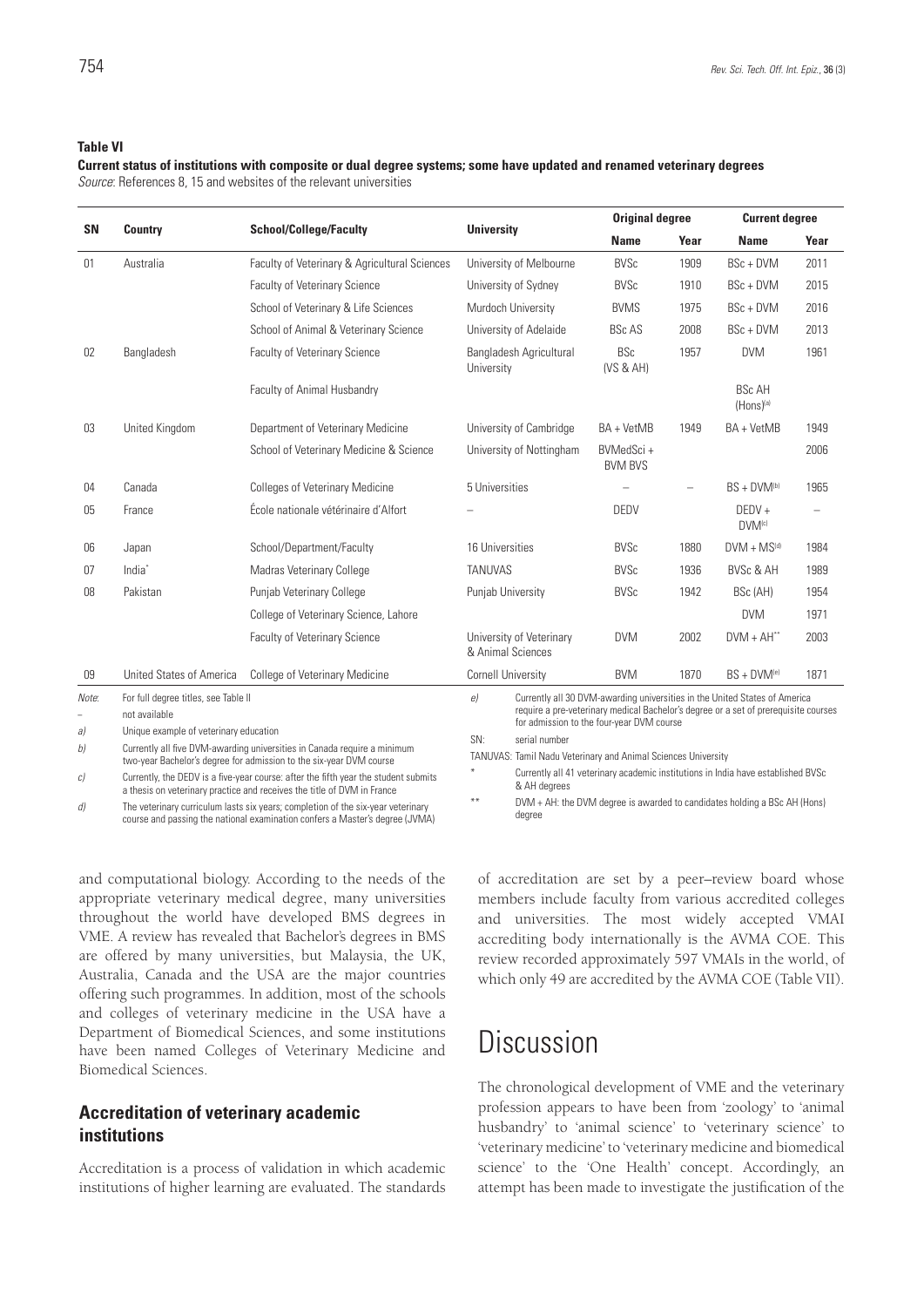#### **Table VII**

**Veterinary academic institutions (***n* **= 49) accredited by the American Veterinary Medical Association Council on Education** *Source*: References 12, 13 and websites of relevant universities

| <b>SN</b> | <b>Country/region</b>    | <b>VMAI</b>    |              | <b>School/College/Faculty</b>                             | <b>University</b>                          |                      |
|-----------|--------------------------|----------------|--------------|-----------------------------------------------------------|--------------------------------------------|----------------------|
|           |                          | ΤN             | <b>TNA</b>   |                                                           |                                            | <b>Degree</b>        |
| 01        | Australia                | $\overline{7}$ | 4            | School of Veterinary & Life Sciences                      | Murdoch University                         | $BSc + DVM$          |
|           |                          |                |              | <b>Faculty of Veterinary Sciences</b>                     | University of Sydney                       | BSc + DVM            |
|           |                          |                |              | Faculty of Veterinary & Agricultural Sciences             | University of Melbourne                    | BSc + DVM            |
|           |                          |                |              | School of Veterinary Science                              | University of Queensland                   | <b>BVSc</b>          |
| 02        | Canada                   | 5              | 5            | See Table IV                                              | See Table IV                               | $BS + DVM$           |
| 03        | France                   | 4              | 0            | Écoles Nationale, Veterinaire                             |                                            | DVM'                 |
|           |                          | $\Omega$       | $\mathbf{1}$ | École Nationale des Services Vétérinaires                 |                                            | DEDV*                |
| 04        | Ireland                  |                | 1            | School of Agriculture, Food Science & Veterinary Medicine | University College Dublin                  | <b>MVB</b>           |
| 05        | Mexico                   | 27             |              | Facultad de Medicina Veterinaria y Zootecnia              | Universidad Nacional Autonoma<br>de Mexico | <b>MVZ</b>           |
| 06        | Netherlands              |                | 1            | <b>Faculty of Veterinary Medicine</b>                     | State University of Utrecht                | D                    |
| 07        | New Zealand              |                | 1            | Institute of Veterinary, Animal and Biomedical Sciences   | Massey University                          | <b>BVSc</b>          |
| 08        | United Kingdom           | 8              | 3            | The Royal Veterinary College                              | University of London                       | <b>BVetMed</b>       |
|           |                          |                |              | Faculty of Veterinary Medicine                            | University of Glasgow                      | <b>BVMS</b>          |
|           |                          |                |              | Royal Dick School of Veterinary Studies                   | University of Edinburgh                    | <b>BVM &amp; S</b>   |
| 09        | United States of America | 30             | 30           | See Table IV                                              | See Table IV                               | $BS + DVM/$<br>DMV** |
| 10        | West Indies              | 3              | 2            | School of Veterinary Medicine                             | Ross University, St Kitts and Nevis        | $BS + DVM$           |
|           |                          |                |              | School of Veterinary Medicine                             | St. George's University, Grenada           | $BS + DVM$           |

*Note*: For full degree titles, see Table II

TN: total number

TNA: total number accredited

VMAI: Veterinary medical academic institution

\* Currently, the DEDV is a five-year course; after the fifth year, the student submits a thesis on veterinary practice and receives the title of DVM in France

29 veterinary colleges in the United States of America award the DVM; only the University of Pennsylvania offers the VMD degree

different nomenclature used by VMAIs, their degrees and their academic programmes.

According to the OIE, the term 'veterinarian' refers to 'a person registered or licensed by the relevant veterinary statutory body of a country to practise veterinary medicine/ science in that country' (19). A classical definition of a veterinarian is a person who is qualified to practise veterinary medicine, and by this most people think of clinical practices related to the prevention, cure or alleviation of pain and the treatment of injuries and disease in animals, especially domestic animals. However, the contemporary roles of veterinary graduates go far beyond these visible tasks. Veterinarians have played significant and contributory roles in animal and human health and welfare, including work in:

*–* public health: emerging infectious diseases and existing and emerging zoonotic diseases; physical, social and mental health (human–animal interactions)

– environmental health: vector and pathogen control

– ensuring an adequate, nutritious, safe food supply: food animal medicine, food inspection (food quality, food safety, food security), disease prevention, regulatory medicine

– biomedical research: laboratory animal medicine, human disease research and its potential application to non-human species, the development of drugs and pharmaceuticals

– biodiversity and conservation: wildlife health and medicine, species conservation.

The recommended core competencies for all veterinary medical students to achieve by graduation include:

– multi-species knowledge with clinical competencies

– One Health competency related to the intersection of animal, human and environmental health

– the development of professional competencies.

Formal veterinary education began in 1761 in Lyon, France, and, since then, in the 194 countries in the world (20),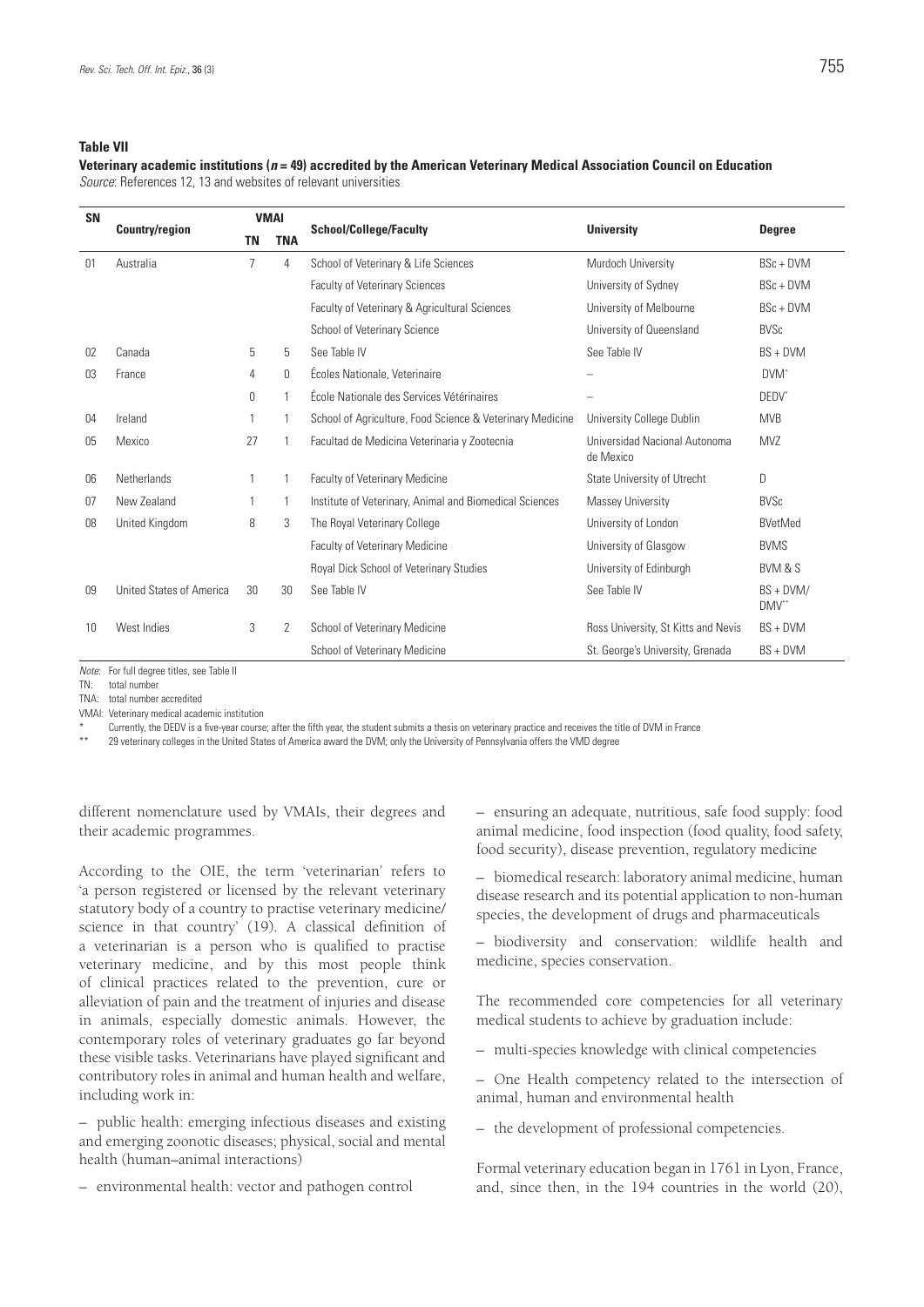including the 180 OIE Member Countries (21), approximately 597 academic institutions have emerged in 111 (57%) countries that award veterinary degrees with 54 different titles. However, in developing countries, the quality of veterinary education is failing to meet the requirements for delivering highly competent Veterinary Services (22). This has highlighted the need for veterinary education to be strengthened, with particular emphasis on establishing minimum competencies and harmonising key curriculum elements to facilitate international mobility of veterinary graduates. The OIE has developed guidelines for a model core veterinary curriculum. It is strongly recommended that the guidelines be consulted by VEEs in OIE Member Countries when developing a veterinary medical curriculum. The OIE guidelines on the veterinary education core curriculum represent a basis to which national needs and circumstances may be added (7).

The nomenclature of the veterinary degrees and their institutions varies greatly among countries and even from one university to another within a country. However, there are associations and organisations that promote the development of veterinary education and enhance cooperation among VEEs especially in Europe (the European Association of Establishments of Veterinary Education [EAEVE]) and North America (the American Association of Veterinary Medical Colleges [AAVMC]), but such activities are not observed in SAARC countries (23). An attempt has been made to correlate the nomenclature of the veterinary degrees and institutions with standard definitions of veterinary medical terminology.

The word 'veterinary' comes from the Latin *veterinae*, meaning 'working animals', and there is a possible Roman origin of the name *veterinarius* for a caretaker of animals (1). The term 'veterinarian' was first used in print by Thomas Browne in 1646 (24). In modern terms, veterinarians exist to serve the public by: *i)* protecting food animal production, *ii)* monitoring food quality and safety, *iii)* controlling zoonoses and *iv)* preserving the environment and biodiversity (25).

Worldwide variation in the nomenclature of veterinary degrees, the curricula and training status has necessitated comparative evaluation of veterinary graduates. Although there is no restriction on veterinary graduates pursuing higher studies in any veterinary institute in the world, problems exist with registration to practise in foreign countries. However, an attempt is being made to investigate the justification for such wide discrimination based on the nomenclature of veterinary degrees and institutions with single, composite and dual degree programmes.

The word 'animal' comes from the Latin word *animalis*, which means 'having breath'. In everyday colloquial usage the word incorrectly excludes humans, that is, 'animal' is often used to refer only to non-human members of the kingdom *Animalia.* Animals are divided into various subgroups, some of which are: vertebrates (birds, mammals, amphibians, reptiles and fish) and non-vertebrates (molluscs, arthropods, annelids, sponges and jellyfish). Sometimes, only closer relatives of humans such as mammals and other vertebrates are referred to by the term 'animal' in colloquial use (18).

Science (from the Latin *scientia*, meaning 'knowledge') is a systematic enterprise that builds and organises knowledge in the form of testable explanations and predictions. The definition of science is knowledge attained through study or practice. Therefore, science refers to a system of acquiring knowledge (18).

Animal science applies various biological, physical and social sciences to the problems associated with livestock production (18). Animal science is concerned with the science and business of producing domestic livestock species, including but not limited to beef cattle, dairy cattle, horses, poultry, sheep, goats and pigs. Animal science is also concerned with foods of animal origin: meat, dairy foods and eggs (18).

'Livestock' is a term used to refer to domesticated animals and poultry raised in an agricultural setting to produce commodities such as food, fibre, fertiliser and labour (18).

Animal husbandry is the branch of agriculture concerned with the domestication, production, care and breeding of domestic animals. In many parts of the world, people are essentially practising animal husbandry through being farmers, ranchers or sheep herders, or simply by taking care of large groups of livestock. Animal husbandry refers to the care and management of livestock, with the main responsibilities including:

- keeping the animal's living area hygienic
- preparing meals and feeding animals
- monitoring animal health and administering medicines
- overseeing animal training, breeding and butchering
- shearing wool or milking
- managing facilities and staff.

The academic contribution was first made as 'husbandmen' (animal farmers) in animal husbandry then as scientists to the livestock industry. The 60 years of transition from animal husbandry to animal science clearly ended in the USA in 1961, when the American Society of Animal Science was established (18). A number of Colleges or Faculties of Animal Husbandry were founded in the same year, awarding a BSc AH (Hons) degree, in East (now Bangladesh) and West (now Pakistan) Pakistan and India under the projects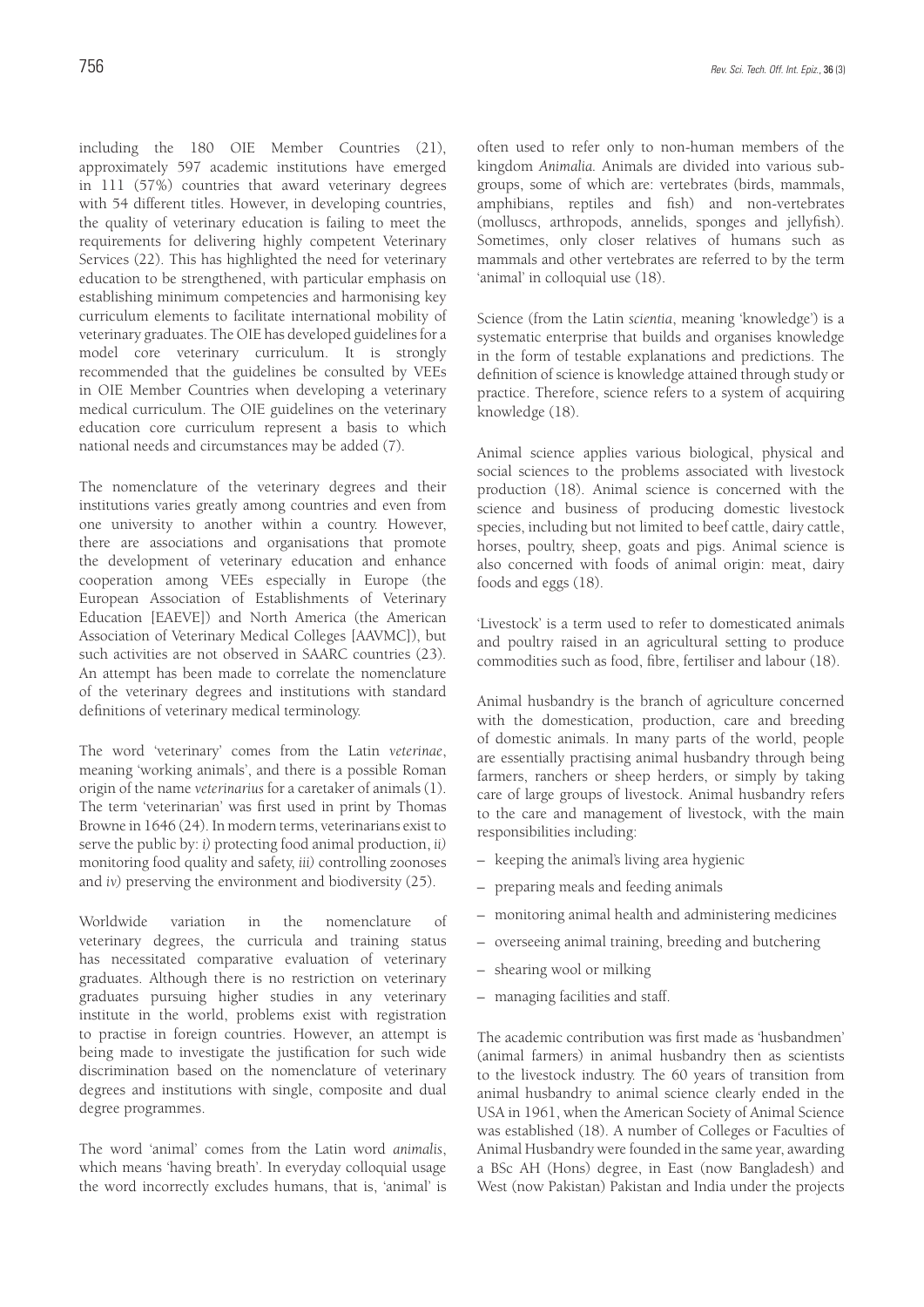funded by the United States Agency for International Development (USAID). However, India and Pakistan have re-established their composite degree in animal husbandry and veterinary science, whereas it remains bifurcated in Bangladesh (26).

Veterinary science is the system of acquiring knowledge about animals. However, veterinary science is also the subject which deals with the health and wellbeing of animals. Some countries and universities use 'veterinary science' as an equivalent term to 'veterinary medicine', which encompasses everything from preventive care to psychological analysis to complex surgical procedures (27).

Veterinary medicine (a branch of medicine) is the science and art that deals with the maintenance of health in animals and the prevention, alleviation and treatment of disease and injury in animals, and especially domestic animals. The 'art' in this context is the process of doing the work through the use of scientific concepts (8, 18). Technology is the practical application of knowledge (science), especially in a particular area such as veterinary medical clinical practice (18).

There is great confusion in the nomenclature of veterinaryrelated educational institutions and degrees all over the world. The VMAIs are named departments (a division of a school or college or faculty dealing with a particular field of knowledge e.g. Department of Microbiology); schools (a professional school is a part of a university); institutes (a school that works as a part or under contract to a state-organised educational establishment); academies (an educational organisation, normally private, that may or may not hold state recognition); colleges/faculties (a division within a university) and even universities (an institution of higher education and research which grants academic degrees in a variety of subjects). There are logical reasons to offer degrees with a science title (e.g. BVSc) from a faculty/college of veterinary science, and degrees with a medicine title (e.g. DVM) from a faculty/college of veterinary medicine. However, there is no justification for offering a medicine degree (DVM) from an institution with a science title because the two terms differ; the distinction being between pure science and science with art. The nomenclature of medicine (science with art)-related degrees and institutions is more justifiable in the veterinary medical profession than the nomenclature of science (acquiring knowledge)-related degrees and institutions.

The nomenclature used by veterinary-related universities throughout the world is very confusing. The title 'University of Veterinary Medicine' was used in 1778 in Hanover, 1975 in Vienna and 1992 in Slovakia, but the nomenclature of veterinary universities was later modified according to regional and institutional interests, without considering the scientific definition and scope of the

discipline. Some examples include 'Veterinary and Animal Sciences University' (Bangladesh, India, Pakistan), 'Animal and Fisheries Sciences University' (India) and 'Veterinary, Animal and Fisheries Sciences University' (India). Although all the veterinary degrees (BVSc, BVSc & AH, DVM, etc.) awarded by the different universities throughout the world are considered equivalent in some respects, there remains great variation in the nomenclature of these degrees.

A number of agricultural universities were established in India and Pakistan, beginning in 1960; these universities were headed by vice-chancellors without veterinary training. The deterioration of VMEs and the veterinary profession under the system of agricultural universities led to the establishment of separate universities for veterinary and animal sciences, and so far approximately 12 such universities have been established in India, 2 in Pakistan and 1 in Bangladesh. However, in addition to major degree programmes (BVSc & AH and DVM), these newly established universities have also introduced BSc degrees in poultry science and in dairy technology that have created confusion and increased competition between veterinary and non-veterinary graduates in the poultry and dairy industries. A similar problem has been created in Bangladesh by the award of two so-called equivalent degrees (BSc AH; DVM) in a technical profession.

Animal science is described as the 'study of the biology of animals that are under the control of humankind'; historically, animal science was called animal husbandry and the animals studied were livestock. A BS in animal science is offered at a number of colleges and universities in the USA, which allows graduates to follow a choice of careers:

– sales and management positions with feed and pharmaceutical companies

- managers of various farm companies
- laboratory technicians

– managing the care and well-being of zoological park collections (18)

– continued study to achieve a veterinary medical degree (DVM).

The University of Agricultural Sciences and Veterinary Medicine, Romania, under the Faculty of Animal Science and Biotechnology, offers two degrees, *i)* animal science (four years) and *ii)* biotechnologies in veterinary sciences (four years), whereas the Faculty of Veterinary Medicine offers a degree in veterinary medicine (six years) (28, 29). Recently, Van Hall Larenstein University of Applied Sciences, in the Netherlands, began to offer a Bachelor of Husbandry (para-veterinary degree) with the specifications of: *i)* applied animal science, *ii)* equine business and economics, *iii)* equine, leisure and sports and *iv)* international livestock management (30).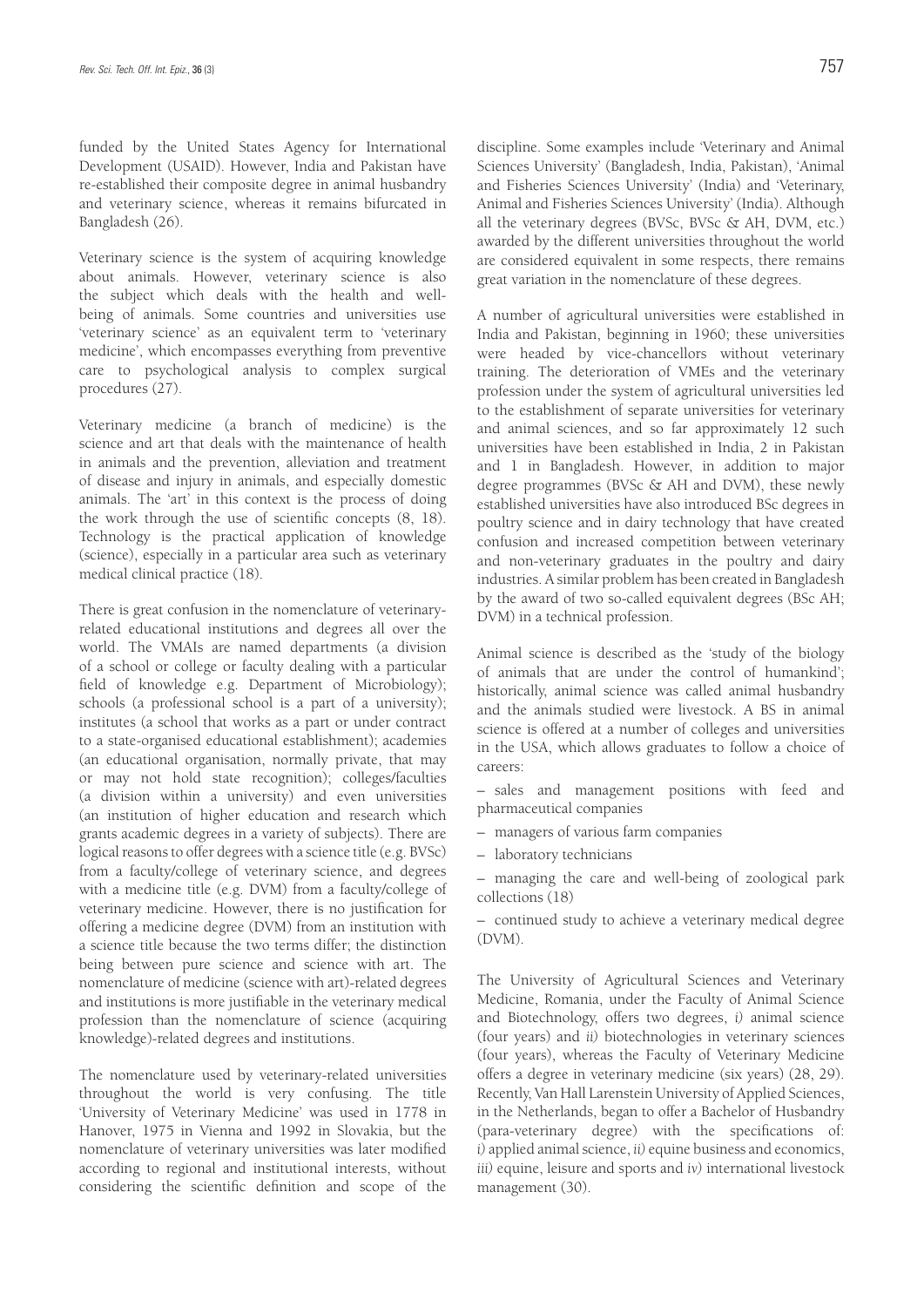In addition, an online Bachelor's degree in animal science (the degree title is not available) has been introduced by North Carolina State University, USA, as a pre-veterinary course or to lay the groundwork for future graduate study in animal physiology, nutrition or genetics (31).

In the Indian sub-continent, under the USAID programme during the 1960s, the veterinary and animal husbandry composite degree programme (BSc Vet. Sci. & AH in Pakistan; BVSc in India) was bifurcated into two separate degrees (DVM and BSc AH). This bifurcation of so-called equivalent degrees was corrected in India to form the BVSc & AH programme, and more recently (2013) in Pakistan with the introduction of a dual degree (BSc AH + DVM) programme (32, 33, 34). The separate degrees still exist at the Bangladesh Agricultural University as equivalent degrees, DVM and BSc AH (35). In addition, the Patuakhali Science and Technology University in Bangladesh has begun to offer a BSc AH (Hons) degree along with the existing composite curricula (animal husbandry and veterinary medicine) DVM degree (36).

The dual degree programme was first introduced in 1871 at Cornell University, with four years required for a Bachelor of Veterinary Science (BVS) degree and an additional two years for a DVM degree (37). Later, the dual degree programme in the USA developed into BS (four years) + DVM (four years), to impart the knowledge and skills necessary for the diagnosis, treatment and prevention of disease and production problems in companion animals, farm animals, wildlife and laboratory animals (38). Recently, some countries have changed their (British-style) BVSc degree to an American-style DVM degree; for example, in 1984 the four-year BVSc degree programme in Japan was changed to a six-year DVM programme (15) and the dual degree BSc + DVM programme has recently been introduced in Australia (3). In the UK, the University of Nottingham has introduced a dual degree programme, awarding the BVMedSci + BVM BVS, which has appeared as a new addition to VME (39). France has also introduced a dual degree programme, DEDV + DVM; the DEDV is a five-year course and, after the fifth year, students submit a thesis on veterinary practice that earns them the DVM degree (40).

Bachelor's degrees in BMS and One Health, in the public health field, are offered by various academic institutions throughout the world (3). Biomedical science is a crucial endeavour in the modern world, with new medical discoveries and breakthroughs in disease management being achieved through research performed by biomedical scientists (41). The BMS degree is offered by different universities in Africa, Asia, Europe, Oceania and North America. However, Malaysia, the UK, Australia, Canada and the USA offer BSc/BS degrees in BMS (3). The BMS curriculum is usually designed to produce graduates with extensive knowledge, technical skills and expertise

to function in a variety of BMS professions, including as technicians and supervisors in biotechnology, biosafety, the pharmaceutical industry and biomedical research laboratories, as employees in governmental and regulatory agencies, and as faculty members in undergraduate teaching programmes (3).

Worldwide, nearly 75% of all emerging human infectious diseases in the past three decades have originated in non-human animals. Accordingly, different international organisations concerned with One Health have been founded globally, including:

– the One Health Commission (OHC), founded in 2010, with its headquarters in Kansas City; in 2014, it moved to North Carolina, USA

– the One Health Initiative Autonomous *'pro bono'* Team (2006–2007)

– the One Health Platform Foundation in Belgium.

According to the OHC definition, 'One Health is the collaborative effort of multiple health science professions, together with their related disciplines locally, nationally and globally to attain optimal health for people, domestic animals, wildlife, plants and our environment' (42). The AVMA defines One Health as 'the integrative effort of multiple disciplines working locally, nationally and globally to attain optimal health for people, animals and the environment' (43).

There are different nomenclatures for the Bachelor's degree in both the medical (e.g. Bachelor of Medicine, Bachelor of Surgery [MBBS], Doctor of Medicine [MD]) and veterinary medical (e.g. BVSc, BVSc & AH, DVM) sciences, which are considered to be the core disciplines of One Health. However, these degrees are traditionally focused on health and disease in either humans or animals, and not on diseases that affect both humans and animals. It was assumed that graduates of the DVM + Master of Public Health (MPH) and similar postgraduate degrees in veterinary public health would be able to solve public health problems but the reality is very different, especially in the developing world. Recently, with the re-emergence of the One Health concept, some universities have initiated a Master's degree in One Health, with differing nomenclature (44, 45, 46, 47, 48, 49, 50, 51, 52). Similarly, some universities have also initiated Bachelor's (53, 54) and Master's (55, 56) degrees in food safety, and there is a dual degree programme, the DVM + MS in food safety (57), which is comparable to the DVM + MPH with a collaborative curriculum related to the One Health concept. In addition, many national and international One Health conferences are held globally that encourage collaboration with multidisciplinary institutions to promote effective policy development related to human, animal and environmental health. However, the progress of this collaborative approach is very limited and its activities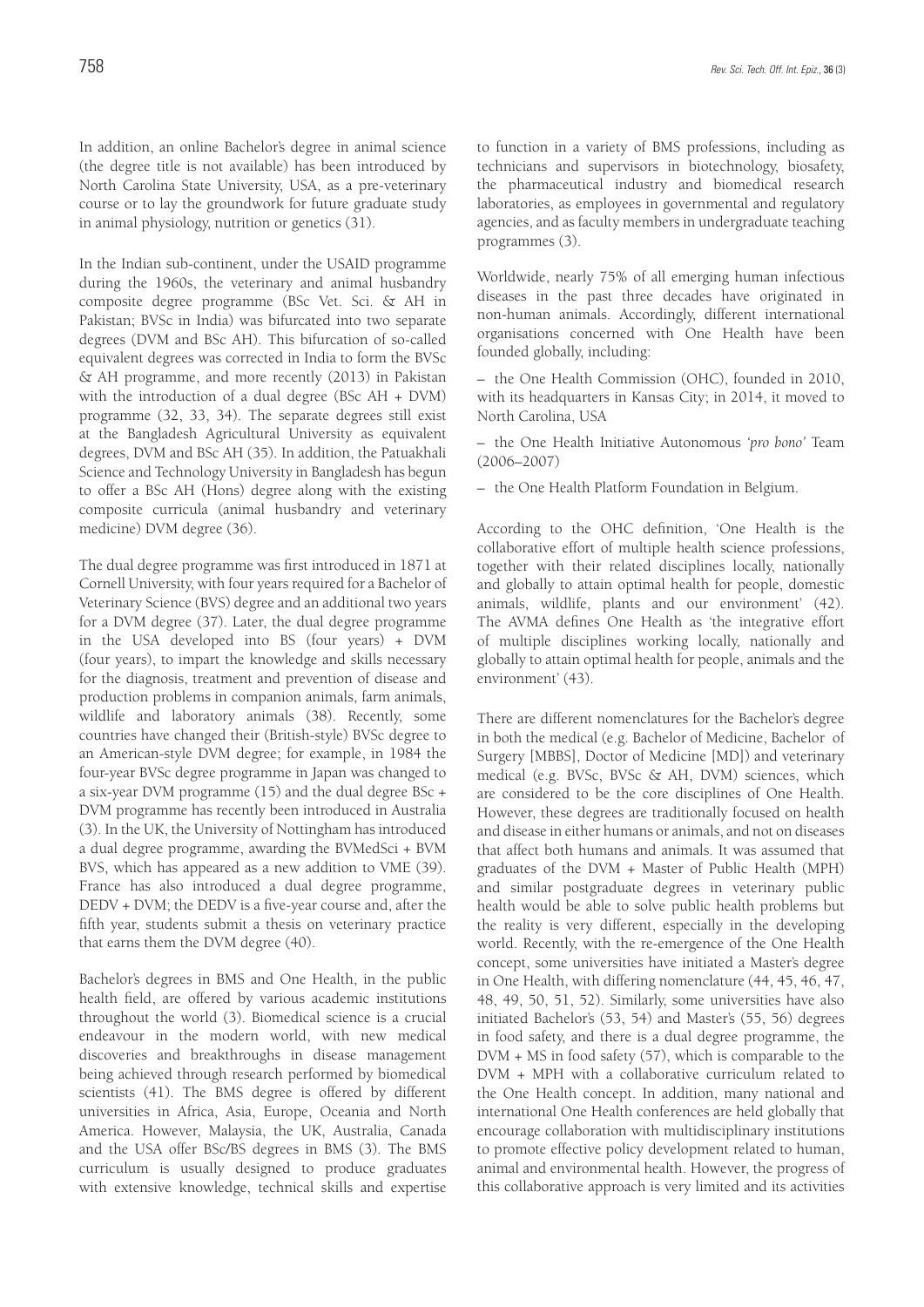are confined to seminars and conferences. Therefore, there is a need to initiate a Bachelor's degree in One Health that should include food safety and zoonotic diseases within a multidisciplinary curriculum that would focus on both human and animal diseases, and especially on preventive medicine to prevent and control diseases in humans, animals and the ecosystem.

In Bangladesh, the Institute of Epidemiology and Disease Control and Research (IEDCR), the Ministry of Health and Family Welfare and the Epidemiology Unit, Department of Livestock Services have organised more than eight One Health conferences since 2008. Finally, 12 recommendations for strengthening the One Health approach have been made, but they are related only to developing coordination, not the development of a workforce (58). Therefore, the One Health approach is still limited to conference recommendations for a multidisciplinary approach. However, veterinarians have a responsibility to use their knowledge and influence in collaboration with other professionals to advance the health and welfare of animals, people in their communities and the environment, both locally and globally (59).

Veterinary graduates in nearly every country are required to be licensed prior to practising within the profession. Most countries require a non-national who holds a veterinary degree to pass a separate licensure exam for foreign graduates prior to practising veterinary medicine. In the USA, the Educational Commission for Foreign Veterinary Graduates (ECFVG) administers a four-step examination which is accepted by all American state and territorial veterinary licensing boards, the US Federal Government and the District of Columbia (60). In Europe, the European Parliament, which has some jurisdiction over the Member States of the European Union (EU), issued a directive on 30 September 2005 which provides for EU-wide standards for veterinary medical education and mutual recognition of veterinary degrees among Member States meeting these standards (61). As mentioned above, veterinary graduates from developed countries need to sit a licensure examination to obtain a licence to practise, whereas in developing countries, such as Bangladesh, there is no provision for a licensure exam and graduates simply apply to the Veterinary Council or equivalent to obtain a licence to practise.

The World Veterinary Association (WVA) was founded in 1959 and currently acts as a federation of over 80 veterinary medical associations, representing over 500,000 veterinarians across the world on six continents (62). The WVA is a professional and scientific organisation, serving the veterinary profession and the general public, with recognised roles and objectives (63). It works to promote animal health and welfare and public health globally through the One Health concept, and organises conferences. The WVA and World Medical Association (WMA) jointly organised the first

conference on One Health in Madrid, Spain, in 2015, on the theme of 'Strengthening collaboration between medical and veterinary medical doctors' and the second conference is scheduled to be held in November 2016 in Japan with the theme: 'Moving forward from One Health concept to One Health approach'. The veterinary medical profession expects the WVA to take an active role in minimising the discrimination related to the nomenclature of degrees

and institutions. An OIE guideline is available for a VME 'core curriculum model' but not for the nomenclature of veterinary degrees, institutions and other essential factors that would reduce the wide gap between developing and developed countries in VME. Therefore, the global VME policy-makers must recognise the competencies required for veterinary graduates to fulfil national and international requirements.

Accreditation is usually defined as a status that shows the public that a VMAI has met and is maintaining high standards set by an accrediting agency. If a college is awarded accreditation this means that the institution meets certain standards of educational quality. There are at least four accreditation councils and boards actively working to achieve the accreditation of VMAIs throughout the world. These are:

– the American Veterinary Medical Association Council on Education (AVMA COE)

– the Australian Veterinary Board Council (AVBC)

– the European Association of Establishments for Veterinary Education (EAEVE)

– the Royal College of Veterinary Surgeons (RCVS), London, UK (64).

A comparison of the accreditation functions, policies and procedures of the AVMA COE, AVBC and RCVS is available online (64). The RVCS has a statutory duty to set and monitor the standards of veterinary degrees for registration purposes, and runs the statutory examination for membership for overseas veterinarians wishing to practise in the UK (64). The EAEVE was founded in 1988 and was initially based in Maisons-Alfort, France. Later, the administrative office was moved to Brussels, Belgium, and since 2007 the seat of the EAEVE and its offices have been in Vienna, Austria. In 2015, out of 110 VEEs in Europe, 96 were members of the EAEVE (65).

The main criteria used for assessment (the Standard of Accreditation) by the AVBC and AVMA COE are:

- organisation
- finances
- physical facilities and equipment
- library and learning resources
- animals and related resources
- admission and students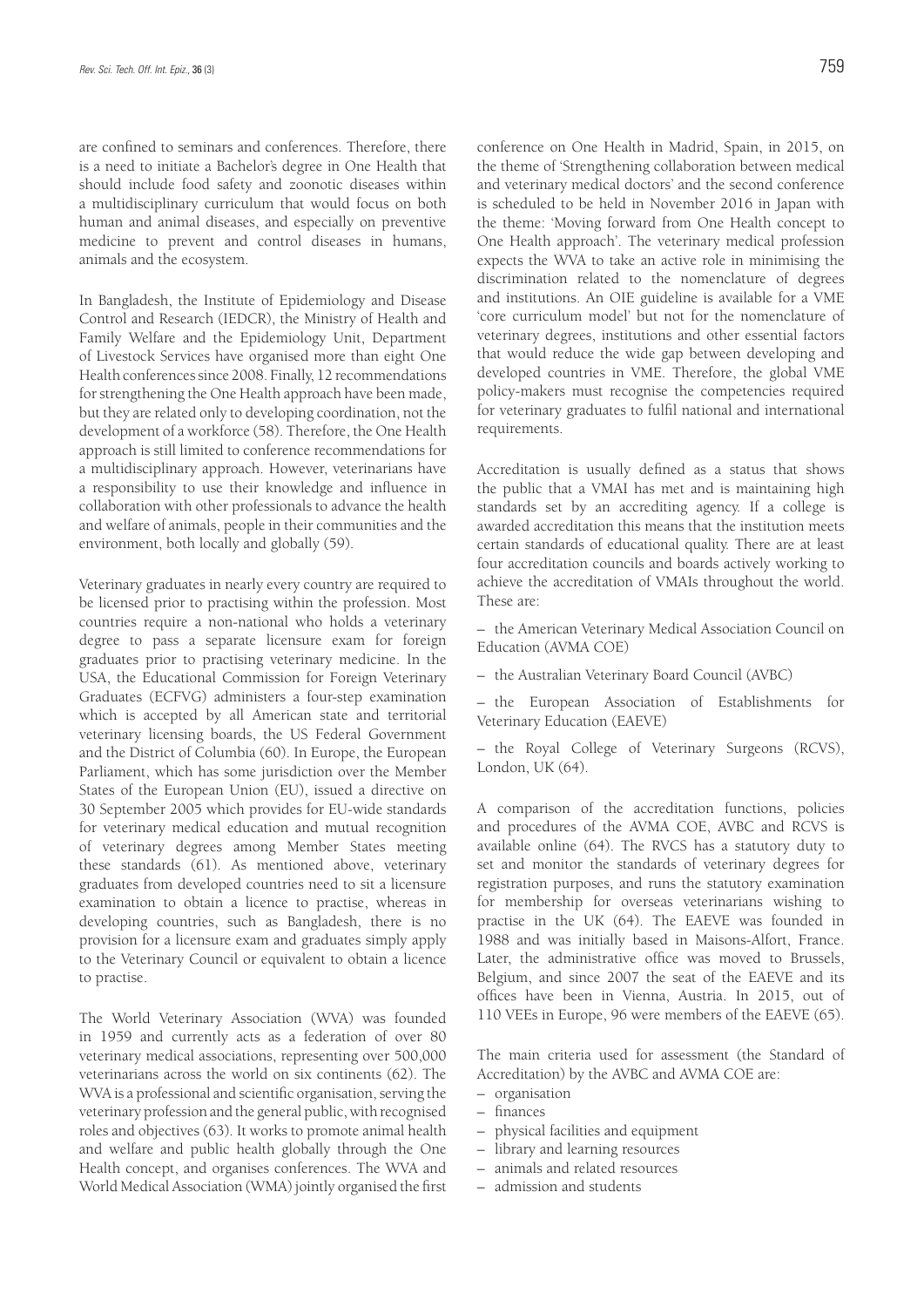- curriculum
- clinical resources and clinical learning and teaching
- academic and support staff
- postgraduate training and continuing education
- research programmes
- outcome assessment (64).

The most widely accepted VMAI accrediting body internationally is the AVMA COE. Out of the 49 accredited VMAI reported by the AVMA COE, six are in Europe, five in Oceania and 38 in North America, which indicates that there is no accredited VMAI in Africa, Asia or South America (12, 13). According to the requirements for accreditation, the first, related to organisation (standard 1), is that the chief executive officer or dean of the institution must be a veterinary graduate (66), whereas in Bangladesh the chief executive, vice-chancellor and dean of the veterinary faculty and university are appointed as non-veterinary graduates.

## Conclusions

Globalisation of VMEP is needed for veterinarians to work together and collaborate in global society. It appears from this review that, out of 194 countries, approximately 111 (57%) have established 597 VMAIs with 15 different nomenclatures, and that they offer veterinary degrees with 54 different titles. In addition to the differences in the nomenclature of the academic institutions, degrees and training facilities, there are also significant disparities in the curricula, which vary greatly from country to country and even from university to university within a country. As a result, the quality and recognition of VME and veterinary graduates vary widely and many are not recognised globally: only 49 VMAIs are accredited by the AVMA COE worldwide. Therefore, a standard nomenclature for VMAIs, degrees, core curricula and training facilities is required, as described by the AVMA COE, to meet international societal need. This review also shows that the dual degree (BS + DVM) programme produces quality veterinary medical graduates and will also help to prevent bifurcation of the veterinary profession in the developing world. The separate but equivalent status of the two different degrees (BSc AH; DVM) in VME awarded in Bangladesh is in contrast to the composite and dual degree programmes followed in other countries.

Veterinary students should be trained in BMS and in the One Health concept. It is suggested that the OIE may take the global lead in this, because it has the support of the World Trade Organization and its 180 Member Countries. In addition, the international organisations associated with the One Health programme, including the OIE, the World Health Organization and the Food and Agriculture Organization of the United Nations, should put pressure on the authorities, leaders and universities concerned to follow the international standard and produce veterinary medical graduates through a dual degree (BS, DVM) programme, following the standard 'core curriculum' and standard nomenclature for the institutions and degrees. Moreover, the Bologna process, which is a collective effort of public authorities, universities, teachers and students, together with stakeholder associations, employers, quality assurance agencies, international organisations and institutions, should work together to standardise VME at the global level.

#### $\mathbf{r}$

## **Situation actuelle de l'enseignement de la médecine vétérinaire et défis de sa mondialisation dans le cadre du programme « Une seule santé »**

### M. Abdus Samad

#### **Résumé**

Il ressort d'une étude sur les programmes d'enseignement de la médecine vétérinaire dans le monde que cet enseignement est dispensé dans 111 pays sur les 194 étudiés (soit 57 %), par 597 établissements d'enseignement vétérinaire qui ont 15 dénominations différentes et délivrent 54 diplômes différents. La catégorie la plus importante (25 %) est celle des 148 facultés de médecine vétérinaire réparties dans 27 pays (14 %), qui délivrent un diplôme de médecine vétérinaire de niveau doctorat (DVM) ; viennent ensuite les 28 universités (5 %) réparties dans 9 pays délivrant un diplôme scientifique de niveau licence (BVSc).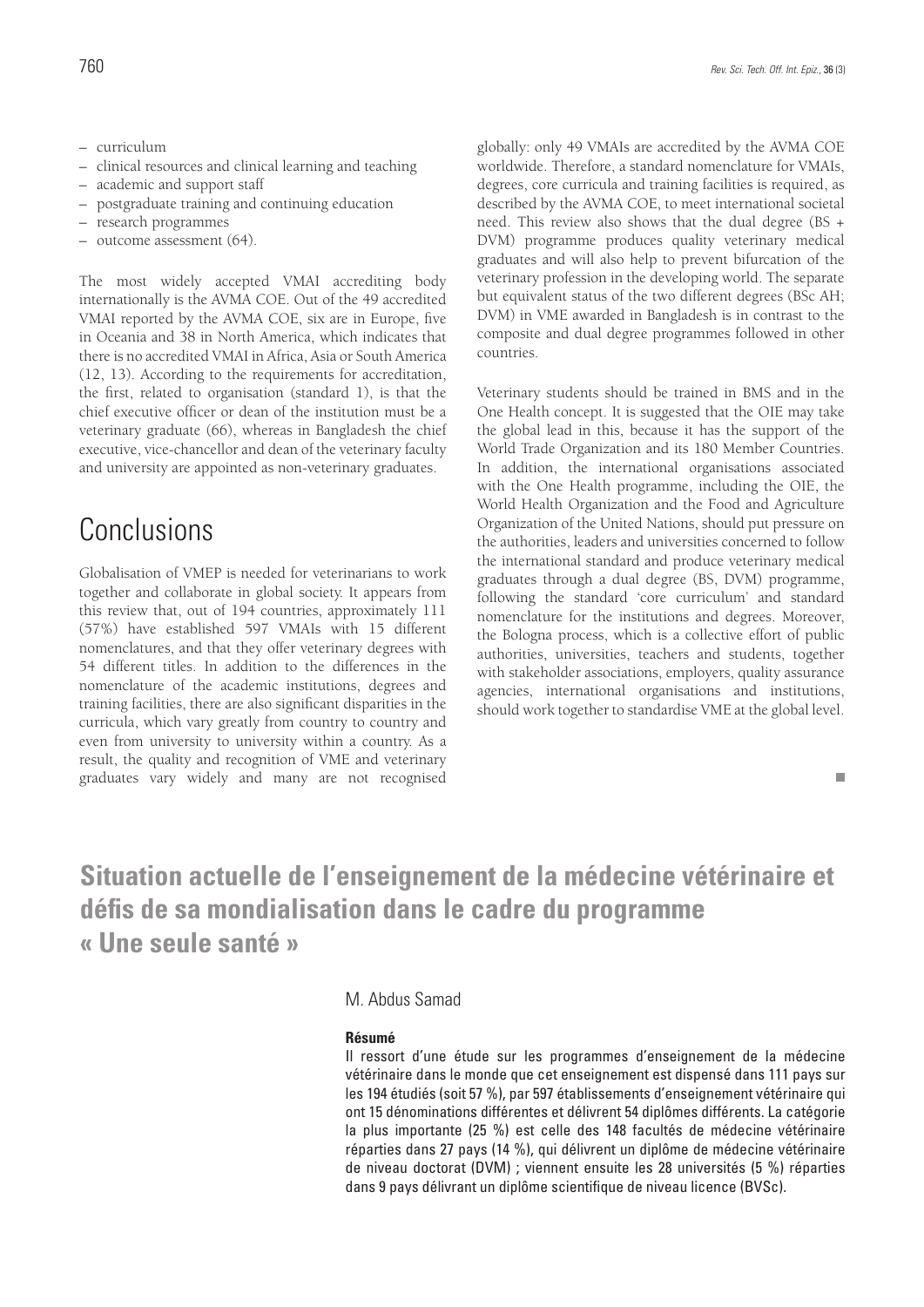Outre les trois facultés de médecine vétérinaire historiques, 23 autres facultés ont été créées dans le domaine vétérinaire, qui délivrent des diplômes en « sciences vétérinaires, animales et halieutiques », ce qui ne correspond pas au contenu d'un programme d'enseignement de la médecine vétérinaire.

La création de diplômes scientifiques de niveau licence (BSc) en zootechnie, sciences avicoles ou technologie des productions laitières a créé une confusion et exacerbé la concurrence avec les vétérinaires diplômés pour les postes du secteur laitier ou avicole. Certains pays, dont le Japon et l'Australie ont abandonné le système britannique d'un diplôme unique et adopté le système américain du double diplôme.

Le Conseil d'éducation de l'Association américaine des médecins vétérinaires a mis en place un classement des 597 établissements d'enseignement de la médecine vétérinaire dans le monde, suivant qu'ils sont accrédités (n=49; 8,2 %), listés (*n* = 468 ; 78,4 %) ou non listés (*n* = 80 ; 13,4 %). La diversité des intitulés des titres et diplômes, des programmes d'enseignement et des niveaux de qualification en médecine vétérinaire risque d'affecter la mondialisation de cet enseignement dans une perspective « Une seule santé ». Les organisations professionnelles et internationales dédiées à la médecine vétérinaire doivent réfléchir de manière créative à l'avenir de son enseignement dans le monde, en particulier à la l'harmonisation de la nomenclature des institutions, des titres et diplômes, des associations professionnelles et des programmes de formation initiale, afin de contribuer au développement des sciences médicales et du concept Une seule santé à l'échelle nationale et mondiale.

#### **Mots-clés**

Classement des universités – Diplôme de médecine – Diplôme double – Diplôme scientifique – Enseignement de la médecine vétérinaire – Nomenclature des institutions et des diplômes – Sciences biomédicales – Une seule santé.Ē.

## **Situación actual y dificultades para mundializar la enseñanza de la medicina veterinaria al servicio del programa de «Una sola salud»**

M. Abdus Samad

#### **Resumen**

Del estudio mundial de los programas de enseñanza de medicina veterinaria se desprende que, de un total de 194 países, en 111 (57%) hay 597 establecimientos de enseñanza de medicina veterinaria con 15 denominaciones distintas, que dispensan 54 titulaciones diferentes en veterinaria. La mayor parte de las universidades (*n* = 148; 25%), sitas en 27 (14%) países, otorgan títulos en medicina veterinaria. Siguen las titulaciones científicas que dispensan 28 (5%) universidades de 9 (5%) países. Además de tres facultades originales de medicina veterinaria, se han creado 23 facultades relacionadas de uno u otro modo con la veterinaria cuyos programas de estudios, con títulos como «Ciencia veterinaria, animal y pesquera», no se corresponden con los programas de enseñanza de medicina veterinaria. La concesión de títulos de licenciatura en «Zootecnia», «Ciencia avícola» o «Tecnología de la producción lechera» suscitó confusión e incrementó la competencia con los titulados en veterinaria por los puestos de trabajo en los sectores lechero y avícola. Algunos países, como el Japón y Australia, han sustituido el sistema británico de titulaciones únicas por el sistema americano de titulaciones duales.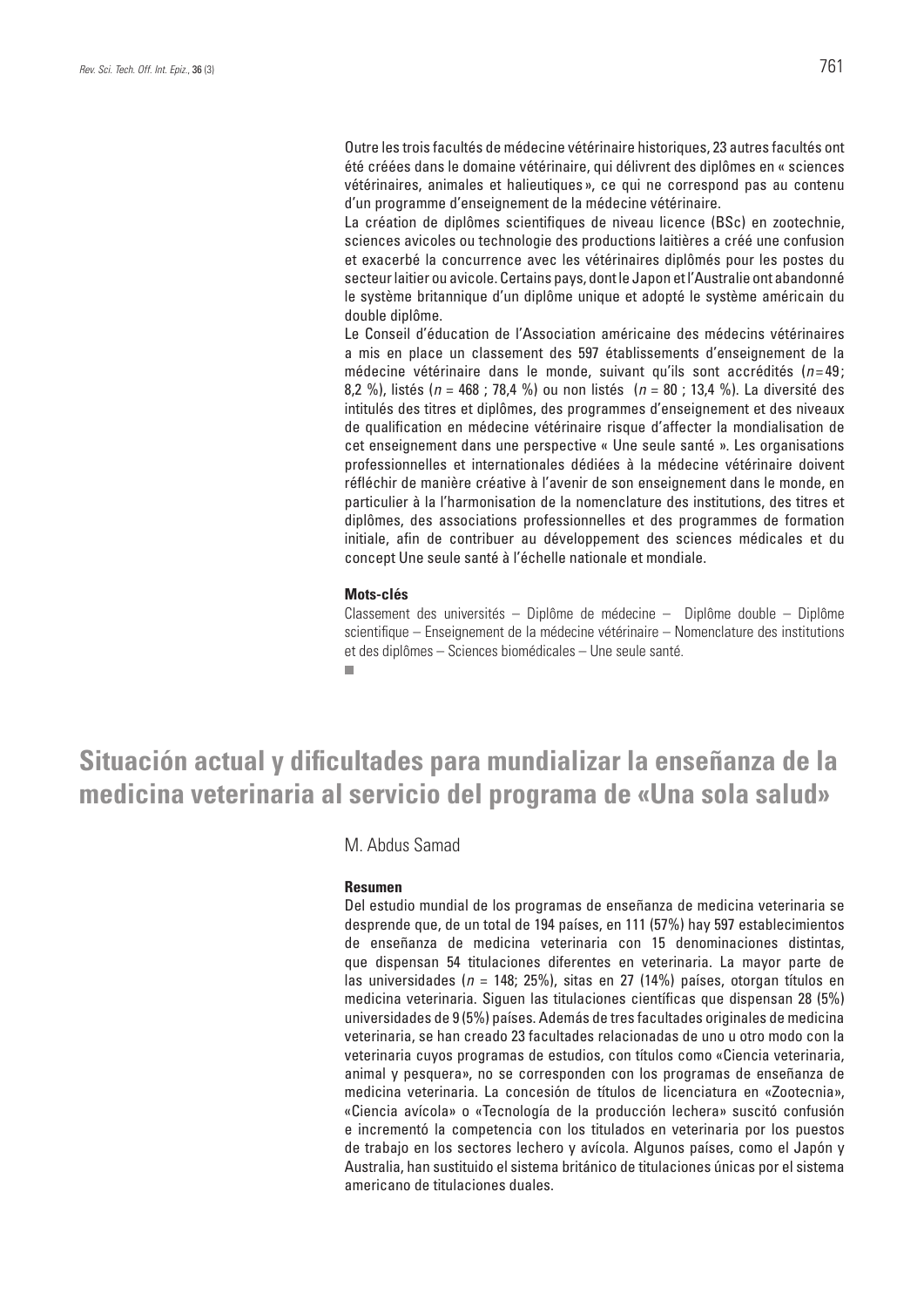El Consejo sobre Enseñanza de la Asociación Americana de Medicina Veterinaria ha clasificado los 597 establecimientos de enseñanza de medicina veterinaria en tres categorías: «homologados» (*n* = 49; 8,2%), «referenciados» (*n* = 468; 78,4%) y «no referenciados» (*n* = 80; 13,4%). La heterogeneidad reinante en la nomenclatura de establecimientos de enseñanza, titulaciones, planes de estudios y nivel de formación de los titulados en veterinaria puede obstaculizar la mundialización de la enseñanza de la medicina veterinaria con arreglo al concepto de «Una sola salud». Para contribuir eficazmente a las ciencias biomédicas y a la aplicación de los principios de «Una sola salud» a escala nacional y mundial, los profesionales de la medicina veterinaria y las organizaciones internacionales competentes deben reflexionar creativamente sobre el futuro de la enseñanza de la medicina veterinaria en el mundo, sobre todo por lo que respecta a la normalización de la nomenclatura de establecimientos, titulaciones, colegios profesionales y planes troncales de estudios.

#### **Palabras clave**

Ciencia biomédica – Clasificación de universidades – Enseñanza de la veterinaria – Nomenclatura de establecimientos y titulaciones – Titulación científica – Titulación dual – Titulación médica – Una sola salud.

## References

- 1. Samad M.A. & Ahmed M.U. (2003). History and scope of veterinary medicine. *Bangl. J. Vet. Med.*, **1** (1), 1–8. Available at: www.banglajol.info/index.php/bjvm (accessed on 10 September 2016).
- 2. Rahman S.A. (2004). The history of veterinary education in India. *J. Vet. Med. Educ.*, **31** (1), 55–61. doi:10.3138/ jvme.31.1.55.
- 3. Samad M.A. (2016). Veterinary medical education and profession: past, present and future with especial emphasis to biomedical sciences and one health concept in Bangladesh. *BD Vet. Med. Rec.*, **2** (1), 1–28. Available at: www.researchgate. net/publication/301349085\_Veterinary\_Medical\_Education\_ and\_Profession\_Past\_Present\_and\_Future\_with\_Especial\_ Emphasis\_to\_Biomedical\_Sciences\_and\_One\_Health\_ Concept\_in\_Bangladesh (accessed on 16 November 2017).
- 4. Gardiner A. & Rhind S. (2013). Taking a history on veterinary education. *Vet. Rec.*, **173** (16), 388–393. doi:10.1136/vr.f6273.
- 5. World Organisation for Animal Health (OIE) (2009). Evolving veterinary education for a safer world: recommendations. Final Version 13\_11\_2009. Available at: www.oie.int/doc/ ged/D6709.PDF (accessed on 8 May 2017).
- 6. World Organisation for Animal Health (OIE) (2013). OIE global conference on veterinary education and the role of the veterinary statutory body. Available at: http://doc.oie.int:8080/ dyn/portal/index.seam?page=alo&alold=31986&fonds= &cid=914 (accessed on 29 August 2016).
- 7. World Organisation for Animal Health (OIE) (2013). Veterinary education core curriculum OIE guidelines. Available at: www.oie.int/Veterinary\_Education\_Core\_Curriculum.pdf (accessed on 29 August 2016).
- 8. Samad M.A. (2014). Comparison of veterinary medical education programs between SAARC countries and the United States. *J. Nature Sci. Sus. Tech.*, **8**(4), 495–520. Available at: www. novapublishers.com/catalog/product\_info.php? (accessed on 10 September 2016).
- 9. World Veterinary Association (WVA) (2016). Universities, institutions, colleges and schools awarding veterinary degrees. Available at: www.worldvet.org/education.php?view=overview &cat=schools (accessed on 30 August 2016).
- 10. American Veterinary Medical Association (AVMA) (2016). – AVMA listed veterinary colleges of the world. Available at: www.avma.org/ProfessionalDevelopment/Education/Foreign/ Documents/ecfvg12.pdf (accessed on 30 August 2016).
- 11. American Veterinary Medical Association (AVMA) (2015). – Veterinary medical degrees granted throughout the world. ECFVG policies and procedures – AVMA listed veterinary colleges of the world. Available at: www.avma.org/ ProfessionalDevelopment/Education/Foreign/Pages/ECFVGworld-colleges-degrees.aspx (accessed on 30 August 2016).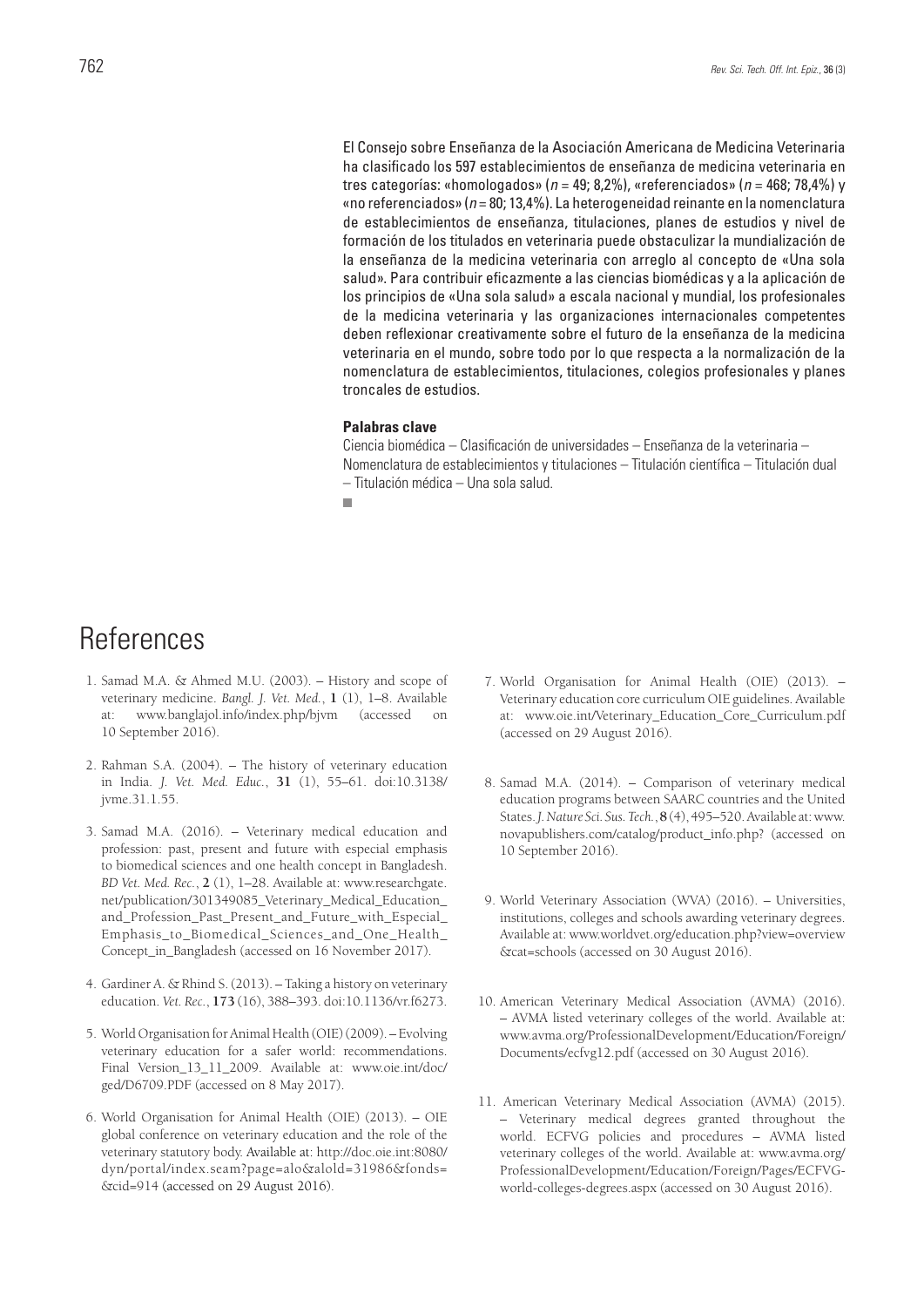- 12. American Veterinary Medical Association (AVMA) (2016). Accredited colleges of veterinary medicine. Available at: www. avma.org/ProfessionalDevelopment/Education/Accreditation/ Colleges/Documents/colleges\_accredited.pdf (accessed on 8 May 2017).
- 13. American Veterinary Medical Association (AVMA) (2016). Accredited veterinary colleges. Available at: www.avma.org/ ProfessionalDevelopment/Education/Accreditation/Colleges/ Pages/colleges-accredited\_results.aspx (accessed on 8 May 2017).
- 14. Wikipedia (2016). List of schools of veterinary medicine. Available at: https://en.wikipedia.org/wiki/List\_of\_schools\_ of\_veterinary\_medicine (accessed on 10 September 2016).
- 15. Japan Veterinary Medical Association (JVMA) (2013). Overview of veterinary medicine in Japan. Available at: nichiju.lin.gr.jp/eng/Medicine\_in\_japan2013.pdf (accessed on 8 May 2017).
- 16. Anon. (2016). Ranking Web of universities. Available at: www.webometrics.info/en/world (accessed on 10 September 2016).
- 17. Samad M.A. (2015). Issues and prospects of strategic planning for higher education especially in veterinary medical education in Bangladesh. *BD Vet. Med. Rec.*, **1** (2), 59–80. Available at: www.bvmr-fvs.org (accessed on 10 September 2016).
- 18. Samad M.A. (2015). Challenges and prospects of academic quality assurance for DVM degree program in Bangladesh. *BD Vet. Med. Rec.*, **1** (1), 1–19. Available at: www.bvmr-fvs.org (accessed on 10 September 2016).
- 19. World Organisation for Animal Health (OIE) (2010). Glossary. Terrestrial Animal Health Code. OIE, Paris. Available at: web.oie.int/eng/normes/mcode/en-glossaire.pdf (accessed on 8 May 2017).
- 20. Anon. (2014). The number of countries in the world. Available at: http://geography.about.com/cs/countries/a/ numbercountries.htm (accessed on 30 August 2016).
- 21. World Organisation for Animal Health (OIE) (2016). The 180 OIE members. Available at: www.oie.int/index. php?L=3&id=103 (accessed on 30 August 2016).
- 22. World Organisation for Animal Health (OIE) (2014). – Veterinary education. Available at: www.oie.int/en/ support-to-oie-members/veterinary-education/ (accessed on 16 November 2017).
- 23. Jorna T. (2006). European veterinary education: an FVE perspective. *J. Vet. Med. Educ*., **33** (2), 161–164. doi:10.3138/ jvme.33.2.161.
- 24. Wikipedia (2014). Veterinary physician. Available at: https:// en.wikipedia.org/wiki/Veterinary\_physician (accessed on 30 August 2016).
- 25. Baker H.J. (2011). 250 years of veterinary service to animal and human health. *J. Vet. Med. Educ.*, **38** (3), 209. doi: 10.3138/jvme.38.3.209.
- 26. Samad M.A. & Islam M.T. (2016). Comparative evaluation of the different organizations of Bangladesh and India provided internship training to the 13th internship batch of DVM students of Bangladesh Agricultural University. *BD Vet. Med. Rec*., **2** (1), 37–42. Available at: www.bvmr-fvs.org (accessed on 10 September 2016).
- 27. Anon. (2016). Best online degrees in veterinary science. Available at: www.onlinecollege.org/bachelors/veterinaryscience (accessed on 30 August 2016).
- 28. Anon. (2015). World Association for the History of Veterinary Medicine. Available at: http://wahvm.org/ (accessed on 30 August 2016).
- 29. Anon. (2016). University of Agricultural Sciences and Veterinary Medicine of Iasi, Romania. Available at: www.uaiasi. ro/index.php?lang=en (accessed on 10 September 2016).
- 30. Anon. (2017). Bachelor of Animal Husbandry (BSc). Van Hall Larenstein, University of Applied Sciences. Available at: www.bachelorstudies.com/Bachelor-of-Animal-Husbandry- (BSc)/Netherlands/VHL-University-of-Applied-Sciences/ (accessed on 8 May 2017).
- 31. Anon. (2017). Online animal science degree program overviews. Available at: study.com/articles/Online\_Animal\_ Science\_Degree\_Program\_Overviews.html (accessed on 8 May 2017).
- 32. Anon. (2003). Lahore: Faisalabad varsity's DVM degree upgraded. Available at: www.dawn.com/news/118548/ Lahore-faisalabd-varsity-s-dvm-degree-upgraded (accessed on 30 August 2016).
- 33. Eduvision (2016). 17 institutions are offering DVM Veterinary medicine in Pakistan. Available at: www. eduvision.edu.pk/institutions-offering-veterinary-medicinewith-field-medical-sciences-at-bachelor-level-in-pakistanpage-1 (accessed on 30 August 2016).
- 34. Farhatullah (2013). Schemes of studies. The University of Agriculture, Peshawar, Pakistan. Available at: www.aup.edu. pk/schemes-studies.php (accessed on 30 August 2016).
- 35. Anon. (2014). Animal husbandry. Bangladesh Agricultural University. Available at: www.bau.edu.bd/pages/view\_2/NDg= (accessed on 8 May 2017).
- 36. Anon. (2016). B.Sc. AH (Hons). Undergraduate programme. Patuakhali Science and Technology University. Available at: www.pstu.ac.bd/site/main/academic/undergraduteprogram (accessed on 10 September 2016).
- 37. Anon. (2016). Our history: history and timeline. College of Veterinary Medicine, Cornell University. Available at: www2. vet.cornell.edu/about-us/our-history (accessed on 30 August 2016).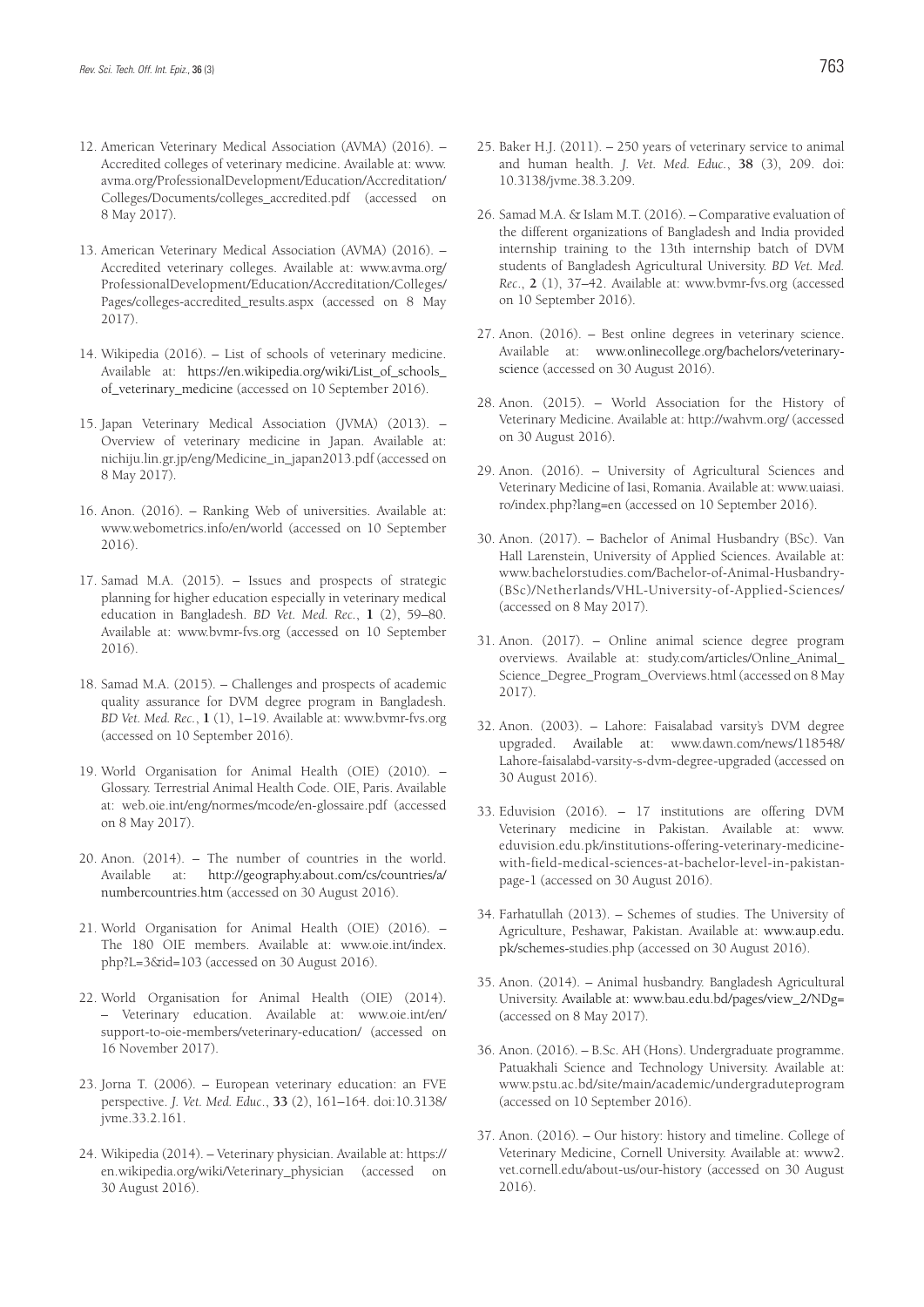- 38. Association of American Veterinary Medical Colleges (AAVMC) (2017). – The future of veterinary medicine. Available at: www.aavmc.org (accessed on 8 May 2017).
- 39. Cobb K.A., Brown G.A., Hammond R.H. & Mossop L.H. (2015). – Alumni-based evaluation of a novel veterinary curriculum: are Nottingham graduates prepared for clinical practice? *Vet. Rec*. *Open*, **2** (2), e000116. doi:10.1136/ vetreco-2015-000116.
- 40. Anon. (2015). EnvA École nationale vétérinaire d'Alfort. Available at: www.vet-alfort.fr/web/en/4/3-enva-overview.php (accessed on 10 September 2016).
- 41. Warren A.L. & Donnon T. (2013). Optimizing biomedical science learning in a veterinary curriculum: a review: *J. Vet. Med. Educ*., **40** (3), 210–222. doi:10.3138/jvme.0812-070R.
- 42. One Health Commission (OHC) (2016). What is One Health? Available at: www.onehealthcommission.org/en/why\_ one\_health/What\_is\_one\_health/ (accessed on 12 September 2016).
- 43. American Veterinary Medical Association (AVMA) (2017). One Health – what is One Health? Available at: www.avma.org/ KB/Resources/Reference/Pages/One-Health94.aspx (accessed on 8 May 2017).
- 44. Anon. (2016). MSc in One Health. The Royal (Dick) School of Veterinary Studies, University of Edinburgh. Available at: www.ed.ac.uk/vet/studying/postgraduate/taughtprogrammes/one-health (accessed on 12 September 2016).
- 45. Anon. (2016). MSc One Health degree. School of Veterinary Medicine, Ross University. Available at: http://veterinary. rossu.edu/postgraduate/msc-one-health.html (accessed on 16 November 2017).
- 46. Anon. (2016). Master of Science (One Health). Massey University, New Zealand. Available at: www. massey.ac.nz/massey/learning/programme-course/ programme.cfm?major\_code=2928&prog\_id=92431 (accessed on 12 September 2016).
- 47. Anon. (2016). MSc One Health (Infectious Diseases). London School of Hygiene and Tropical Medicine. Available at: www.lshtm.ac.uk/study/masters/onehealth.html (accessed on 12 September 2016).
- 48. Anon. (2016). MSc in Animal/Human/Ecosystem Health. University of Pretoria. Available at: www.up.ac.za/msc-animalhuman-ecosystem-health (accessed on 12 September 2016).
- 49. Anon. (2016). MSc in Global Health Science. University of Oxford. Available at: www.ox.ac.uk/admissions/graduate/ courses/msc-global-health-science (accessed on 12 September 2016).
- 50. Anon. (2016). MSc in Global Health. Department of Social Policy, London School of Economics and Political Sciences. Available at: www.lse.ac.uk/socialPolicy/Study/masters/ mscGlobalHealth.aspx (accessed on 12 September 2016).
- 51. Anon. (2016). Master of Health Science (MHS) One Health. Department of Environmental and Global Health, College of Public Health and Health Professions, University of Florida. Available at: egh.phhp.ufl.edu/degree-programs/ masters-programs/mhs-one-health/ (accessed on 8 May 2017).
- 52. Anon. (2016). Official Master's Degree in Zoonoses and One Health. Universitat Autonoma de Barcelona. Available at: www.uab.cat/web/estudiar/official-master-s-degrees/generalinformation/zoonosis-and-one-health-1096480962610. html?param1=1345694246010 (accessed on 9 May 2017).
- 53. Anon. (2016). Bachelor of Science (Honours) in Food Safety and Technology. Hong Kong Polytechnic University. Available at: www.educationpost.com.hh/courses/hong-kongpolytechnic-university/bachelor-science-honours-food-safetytechnology (accessed on 9 May 2017).
- 54. Anon. (2016). The curriculum design of veterinary food safety study program (full-time). Lithuanian University of Health Sciences. Available at: www.lsmuni.lt/media/ dynamic/files/4117/luhs\_veterinaryfoodsafety.pdf (accessed on 12 September 2016).
- 55. Anon. (2017). MSc Food Safety. Wageningen University. Available at: www.masterstudies.com/MSc-Food-Safety/ Netherlandswageningen-UnV/ (accessed on 9 May 2017).
- 56. Anon. (2016). MSc Food Safety. Manchester Metropolitan University, United Kingdom. Available at: www2.mmu.ac.uk/ food-and-nutrition/courses/postgraduate-courses/food-safety/ (accessed on 12 September 2016).
- 57. Anon. (2016). Dual degree programs. The DVM–Master of Science in Food Safety. College of Veterinary Medicine, Michigan State University. Available at: https://cvm.msu.edu/ future-students/dual-degrees (accessed on 12 September 2016).
- 58. Rahman M. & Debnath N.C. (2015). Abstract Book. 8th One Health Bangladesh Conference. Transforming One Health agenda to One Health movement. Available at: www. fao.org/bangladesh/news/detail-event-/en/c/283696/ (accessed on 9 May 2017).
- 59. Osburn B.I., Betts J., Granstrom D.E., Green E.M., Krehbiel J.D., Lawrence J., McCrystle D., Reed W.M. & Thomas R.M. (2014). – Roadmap for veterinary medical education in the 21st century: responsive, collaborative, flexible. Available at: www.aavmc.org/data/files/navmec/ navmec\_roadmapreport\_web\_booklet.pdf (accessed on 30 August 2016).
- 60. American Veterinary Medical Association (AVMA) (2016). Educational Commission for Foreign Veterinary Graduates. Available at: www.avma.org/ProfessionalDevelopment/ Education/Foreign/Pages/default.aspx (accessed on 30 August 2016).